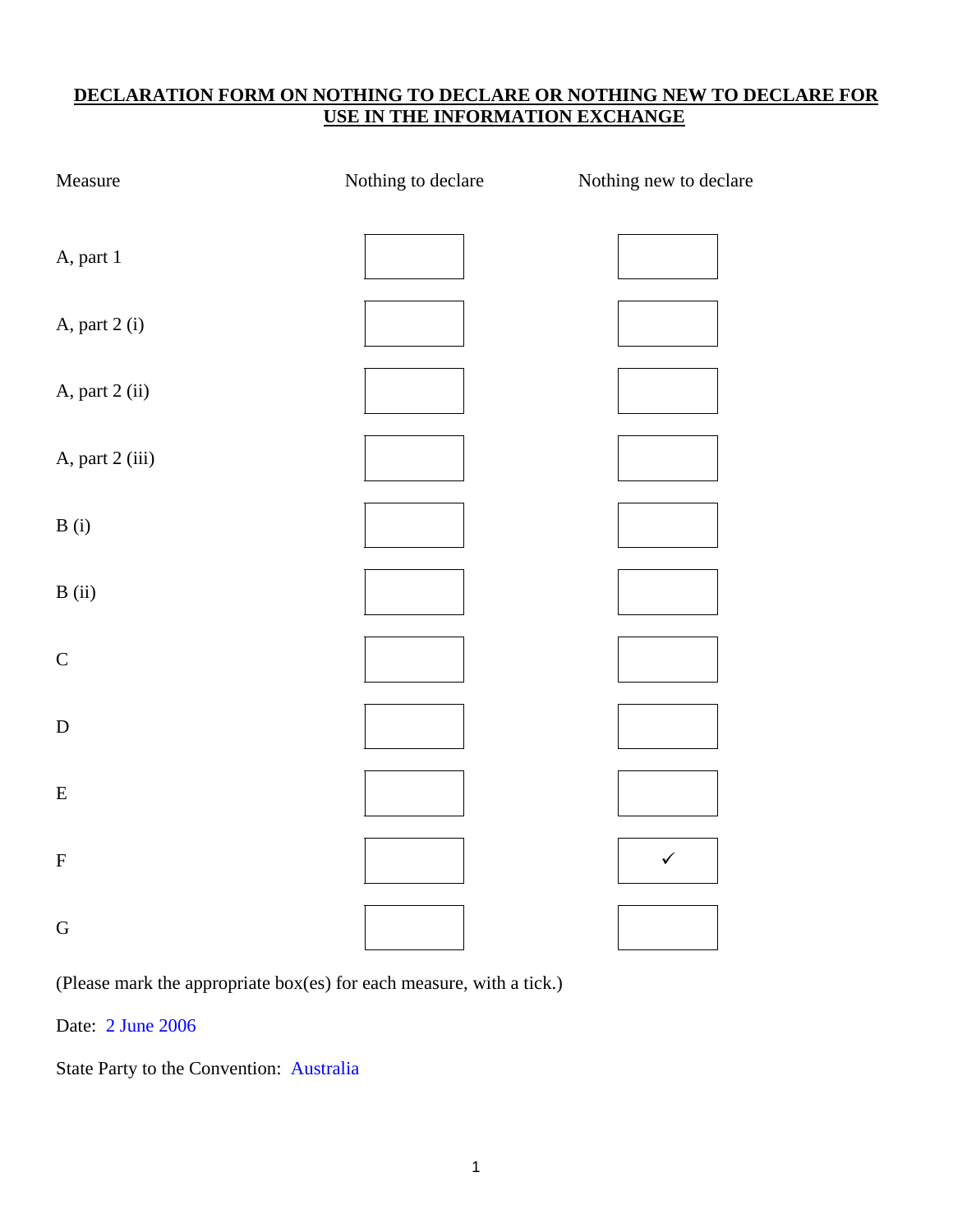#### **CONFIDENCE BUILDING MEASURE A (Part 1)** *[Form A, part 1]*

#### **Exchange of data on research centres and laboratories**[1](#page-1-0)

Australia's submission regarding questions 1-7 of Form A, part 1 is at **Attachment 1.1 to 1.4**, below.

| 1. | Name(s) of facility <sup>2</sup>                         |  |
|----|----------------------------------------------------------|--|
| 2. | Responsible public or private<br>organization or company |  |
| 3. | Location and postal address                              |  |

4. Source(s) of financing of the reported activity, including indication if the activity is wholly or partly financed by the Ministry of Defence

\_\_\_\_\_\_\_\_\_\_\_\_\_\_\_\_\_\_\_\_\_\_\_\_\_\_\_\_\_\_\_\_\_\_\_\_\_\_\_\_\_\_\_\_\_\_\_\_\_\_\_\_\_\_\_\_\_\_\_\_\_\_\_\_\_\_\_\_\_

\_\_\_\_\_\_\_\_\_\_\_\_\_\_\_\_\_\_\_\_\_\_\_\_\_\_\_\_\_\_\_\_\_\_\_\_\_\_\_\_\_\_\_\_\_\_\_\_\_\_\_\_\_\_\_\_\_\_\_\_\_\_\_\_\_\_\_\_\_

\_\_\_\_\_\_\_\_\_\_\_\_\_\_\_\_\_\_\_\_\_\_\_\_\_\_\_\_\_\_\_\_\_\_\_\_\_\_\_\_\_\_\_\_\_\_\_\_\_\_\_\_\_\_\_\_\_\_\_\_\_\_\_\_\_\_\_\_\_

\_\_\_\_\_\_\_\_\_\_\_\_\_\_\_\_\_\_\_\_\_\_\_\_\_\_\_\_\_\_\_\_\_\_\_\_\_\_\_\_\_\_\_\_\_\_\_\_\_\_\_\_\_\_\_\_\_\_\_\_\_\_\_\_\_\_\_\_\_ \_\_\_\_\_\_\_\_\_\_\_\_\_\_\_\_\_\_\_\_\_\_\_\_\_\_\_\_\_\_\_\_\_\_\_\_\_\_\_\_\_\_\_\_\_\_\_\_\_\_\_\_\_\_\_\_\_\_\_\_\_\_\_\_\_\_\_\_\_

- 5. Number of maximum containment units<sup>[3](#page-1-2)</sup> within the research centre and/or laboratory, with an indication of their respective size  $(m^2)$
- 6. If no maximum containment unit, indicate highest level of protection
- 7. Scope and general description of activities, including type(s) of micro-organisms and/or toxins as appropriate

 $\overline{a}$ 

<span id="page-1-0"></span><sup>&</sup>lt;sup>1</sup>The containment units which are fixed patient treatment modules, integrated with laboratories, should be identified separately.

<span id="page-1-1"></span><sup>&</sup>lt;sup>2</sup>For facilities with maximum containment units participating in the national biological defence research and development programme, please fill in name of facility and mark "Declared in accordance with Form A, part 2 (iii)".

<span id="page-1-2"></span><sup>&</sup>lt;sup>3</sup>In accordance with the 1983 WHO Laboratory Biosafety Manual, or equivalent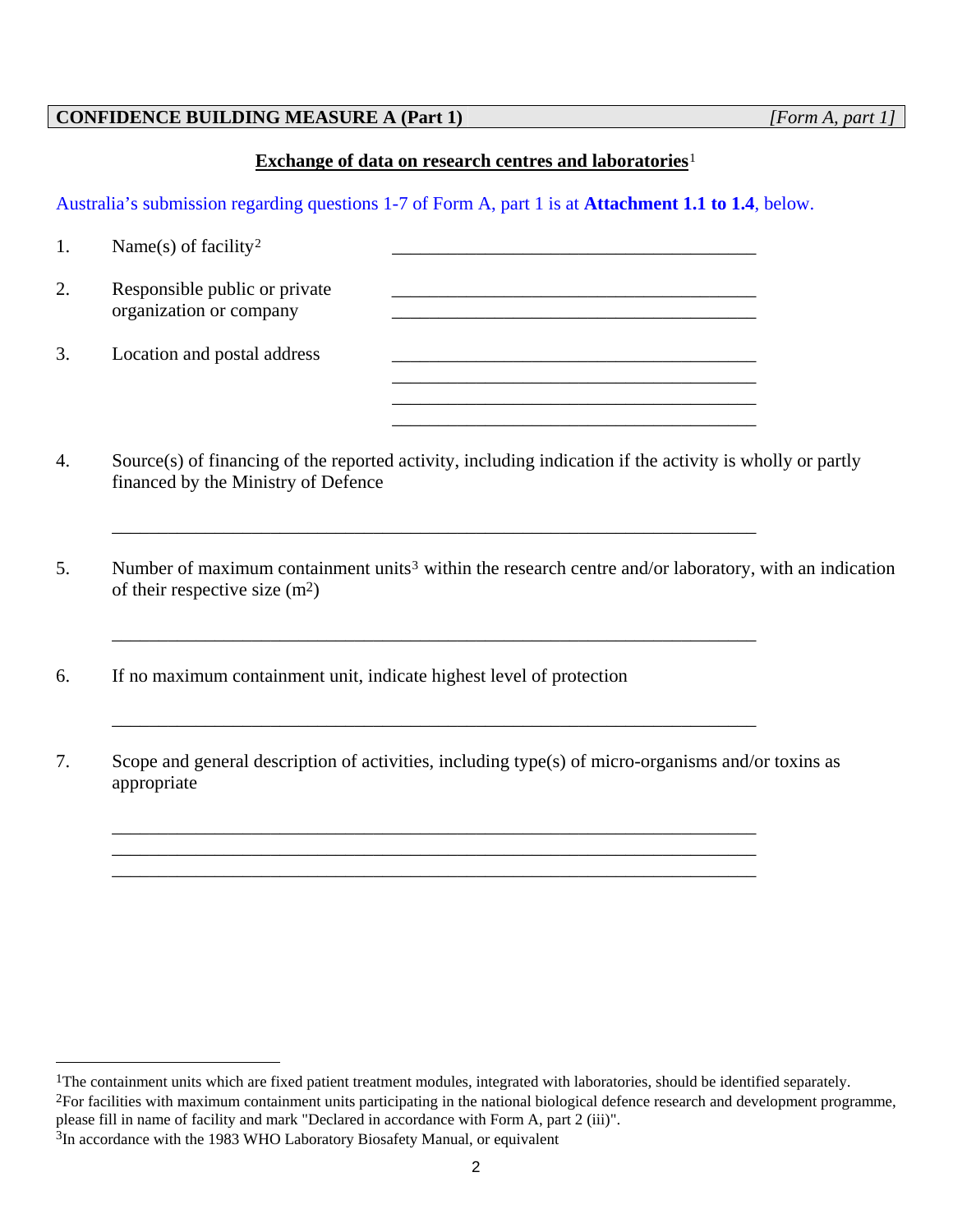#### **CONFIDENCE BUILDING MEASURE A (Part 1)** *[Form A, part 1]*

# *Attachment 1.1*

#### **Exchange of data on research centres and laboratories**

#### *Background Information*

Australia has three maximum containment units which meet the criteria for a "maximum containment laboratory" as specified in the 1983 WHO Laboratory Biosafety Manual.

They are:

- The Australian Animal Health Laboratory (**Attachment 1.2**)
- The National High Security Quarantine Laboratory (**Attachment 1.3**)
- The Queensland Health Scientific Services Virology Laboratory (**Attachment 1.4**)

Data on these facilities relating to questions 1 to 7 of Form A, Part 1 are provided below.

The National High Security Laboratory (NHSQL) operates under the auspices of the Victorian Infectious Diseases Reference Laboratory (VIDRL) in Melbourne. Additional maximum containment laboratory facilities are being established at VIDRL that will boost capability for responding to a terrorist attack involving bioagents. In addition, some Australian hospitals and university departments have lower level containment units where diagnostic and research work is conducted.

During April 2006, Australian Government agencies hosted briefing sessions for laboratory stakeholders on laboratory biosecurity. The briefing sessions were intended to raise awareness of issues surrounding security for laboratories handling high-risk pathogens and to facilitate communication between stakeholders and government on regulatory models that are being proposed to address gaps in Australia's current regulation on the storage, sale and handling of hazardous biological material. Two reports were provided: the 'Laboratories Risk Context Statement', which was developed following an Australian Security Intelligence Organisation (ASIO) sectoral threat assessment on Australian laboratories holding high-risk human pathogens. The Risk Context Statement is intended to be used by individual laboratory owners and operators to assist in identification of local risks taking into account of operational and environmental circumstances. In addition, the draft report of the 'Council of Australian Governments' (COAG) Review of Hazardous Biological Material' which considers the security of biological agents that could be used as bioterrorist weapons against humans, animals and plants was provided for industry consultation.

The CSL facility declared in previous years does not meet PC4 requirements.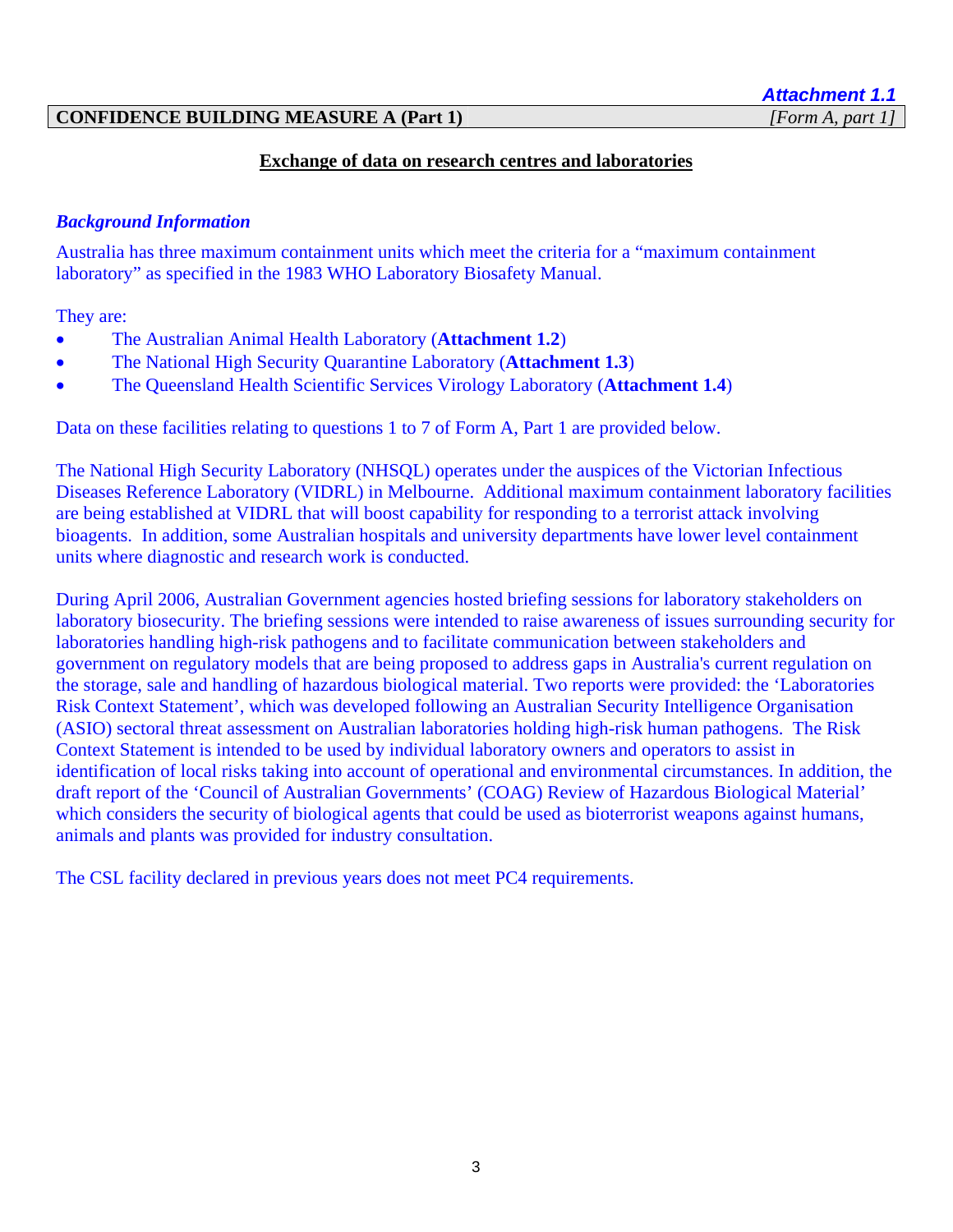# **CONFIDENCE BUILDING MEASURE A (Part 1)** *[Form A, part 1]*

#### **Exchange of data on research centres and laboratories**

#### **1. Name of facility**

Australian Animal Health Laboratory

#### **2. Responsible public or private organisation/ company**

Commonwealth Scientific and Industrial Research Organisation (Federal Government) and the Department of Agriculture, Fisheries and Forestry (Federal Government). Note: Australia has a two-tiered system of Government, with the Federal Government and, to a lesser extent, the six respective State Governments all involved in the formulation and implementation of Government policy.

# **3. Location and postal address**

| <b>Location</b>       | <b>Postal address</b> |
|-----------------------|-----------------------|
| 5 Port Arlington Road | $PO$ Bag 24           |
| Geelong, Victoria     | Geelong VIC 3220      |
| <b>AUSTRALIA</b>      | <b>AUSTRALIA</b>      |

# **4. Source(s) of financing of the reported activity, including indication if the activity is wholly or partly financed by the Ministry of Defence**

This facility receives no funding from the Australian Government Department of Defence. The AAHL is funded by the Australian Government, via CSIRO and the Department of Agriculture, Fisheries and Forestry. It is also funded by industry organisations and commercial companies.

#### **5. Number of maximum containment units within the research centre and/or laboratory, with an indication of their respective size (m2)**

One maximum containment system and enclosure. Total floor space 11,000m2 , comprising three main parts: a large-animal accommodation area, total floor area about 3,500 m2 made up of 29 rooms – each of these with a floor area of about 24 m2 – and with a service area, incinerator, and autopsy area.

A laboratory complex of total floor area about 3,500 m2 made up of three functional laboratory suites – each of these with a floor area of about 1,100 m2 – and each comprised of six laboratories and four attached smallanimal rooms. The laboratory suites are for diagnosis, pathology and virology. There are attached service areas.

A common support area for glass washing, tissue culture, laundry and other services.

# **6. If no maximum containment unit, indicate highest level of protection**

# N/A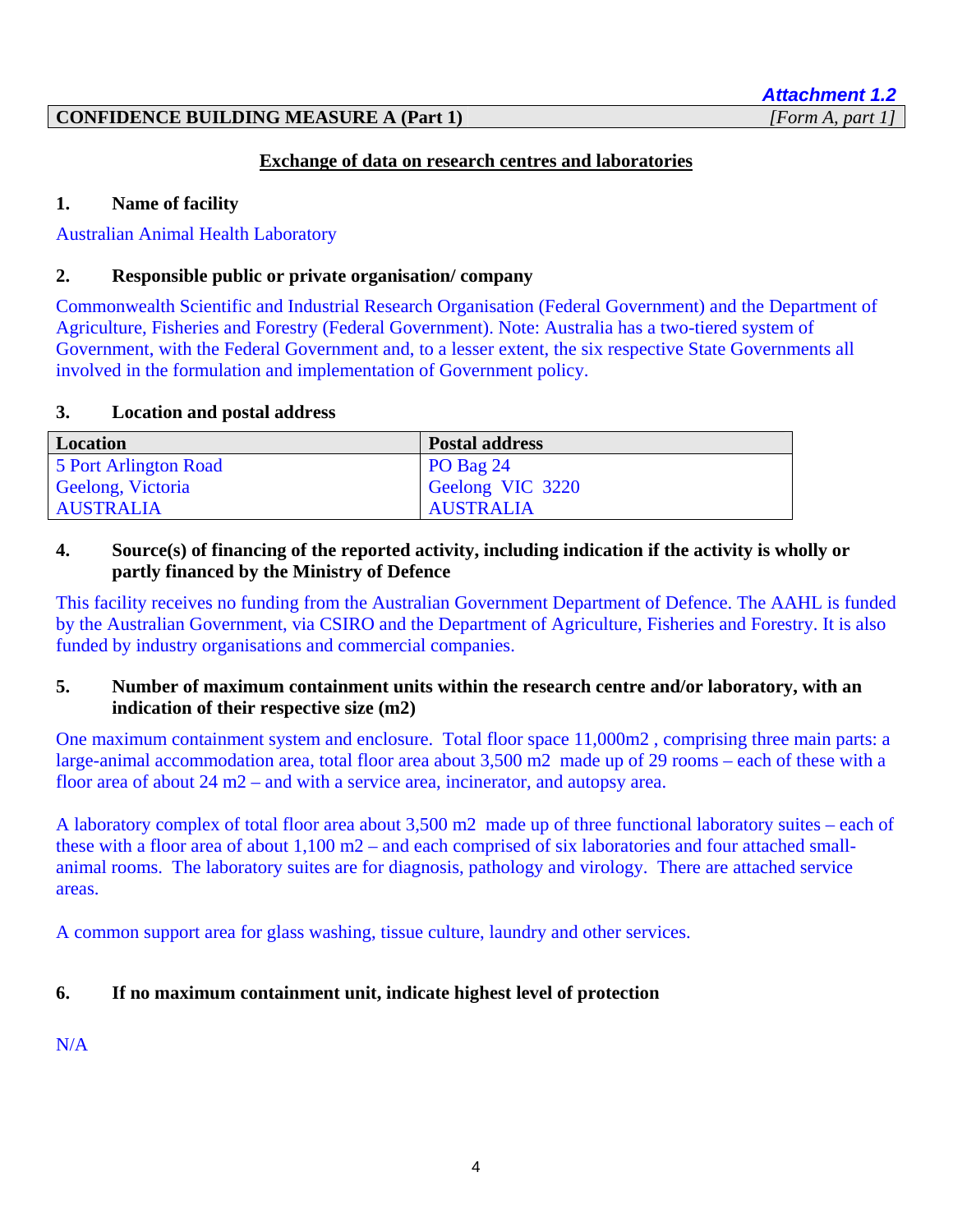*Attachment 1.2 (continued)* 

#### **CONFIDENCE BUILDING MEASURE A (Part 1)** *[Form A, part 1 continued]*

# **Exchange of data on research centres and laboratories**

# **7. Scope and general description of activities, including type(s) of micro-organisms and/or toxins as appropriate.**

The AAHL plays a vital role in maintaining Australia's capability to quickly diagnose exotic (foreign) and emerging animal diseases. This is achieved through ongoing research programs to develop the most sensitive, accurate and timely diagnostic tests, which are critical to the success of any eradication campaign in the event of a disease outbreak.

AAHL also undertakes research to develop new diagnostic tests, vaccines and treatments for endemic animal diseases of national importance. Major diseases of livestock, aquaculture animals, and wildlife, are studied. AAHL includes a high-biocontainment facility, to safely fulfil its major role of diagnosing emergency animal disease outbreaks.

The laboratory is a World Animal Health Organisation reference laboratory for avian influenza, Newcastle disease, bluetongue disease, and epizootic haematopoietic necrosis virus (EHNV). The AAHL is also an OIE Collaborating Centre for New and Emerging Diseases, a WHO Collaborating Centre for Severe Acute Respiratory Syndrome (SARS), and a national reference laboratory for rabies and brucella.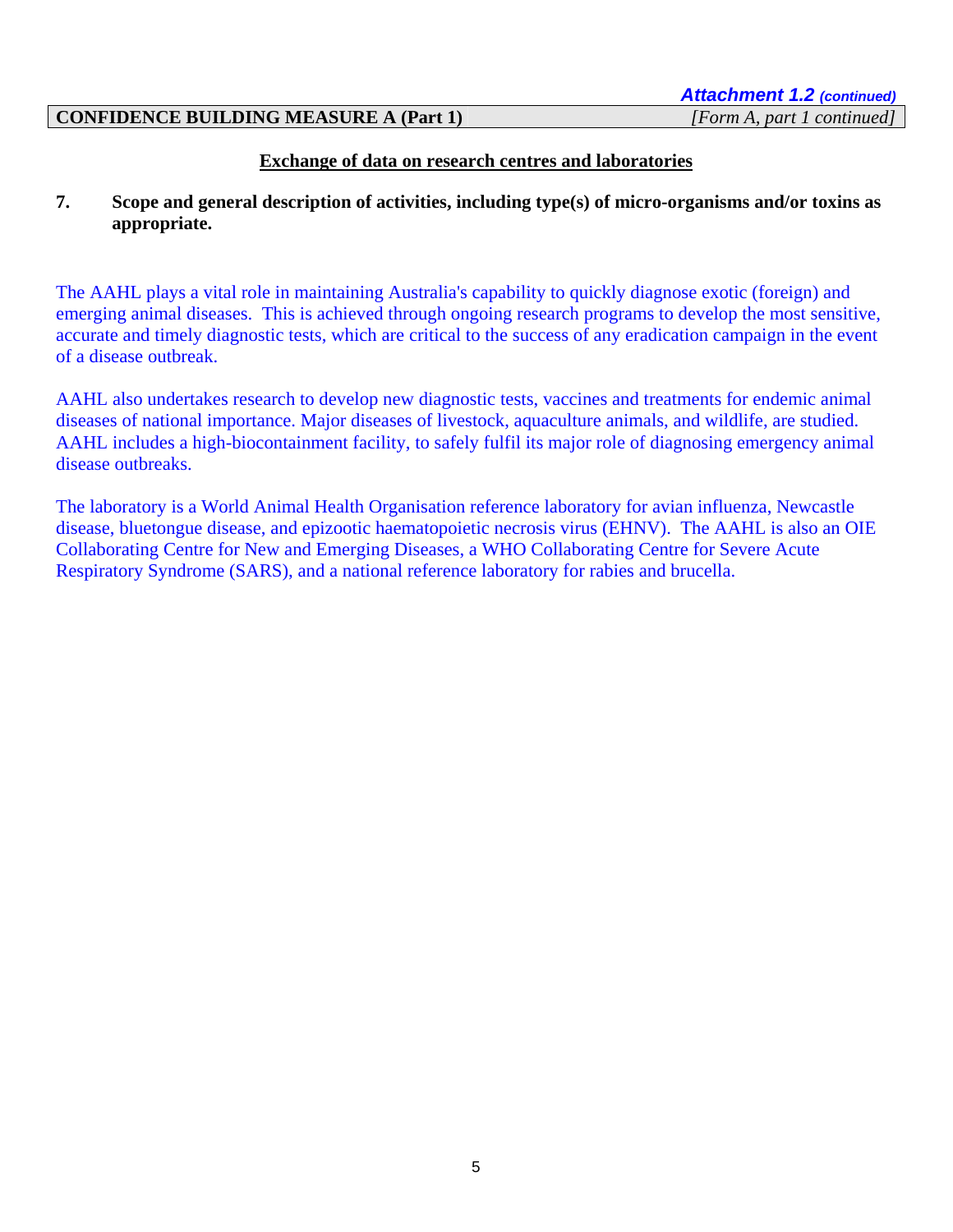*Attachment 1.3*

# **CONFIDENCE BUILDING MEASURE A (Part 1)** *[Form A, part 1 continued]*

# **Exchange of data on research centres and laboratories**

# **1. Name of facility**

National High Security Quarantine Laboratory

# **2. Responsible public or private organisation/company:**

Department of Health and Ageing (Commonwealth Government), Department of Human Services (State government).

#### **3. Location and postal address:**

| Location                                       | <b>Postal address</b>                        |
|------------------------------------------------|----------------------------------------------|
| <b>Victorian Infectious Diseases Reference</b> | National High Security Quarantine Laboratory |
| Laboratory                                     | $c/o$ VIDRL                                  |
| 10 Wreckyn Street                              | Locked Bag 815                               |
| North Melbourne Victoria                       | Carlton South VIC 3053                       |
| <b>AUSTRALIA</b>                               | <b>AUSTRALIA</b>                             |

# **4. Source(s) of financing, of the reported activity, including indication if the activity is wholly or partly financed by the Ministry of Defence**

This facility receives no funding from the Australian Government Department of Defence. It receives funding from Commonwealth and State Departments of Health.

# **5. Number of maximum containment units within the research centre and/or laboratory, with an indication of their respective size (m2)**

One high security laboratory, containing two portable isolation units. Total area 90m2.

# **6. If no maximum containment unit, indicate highest level of protection**

N/A

# **7. Scope and general description of activities, including type(s) of micro-organism and/or toxins as appropriate**

The diagnosis of possible imported cases of viral haemorrhagic fever or other quarantinable viral diseases such as yellow fever. Development of laboratory tests and protocols for exotic respiratory viral diseases, including SARS. See, also, background information at Attachment 1.1.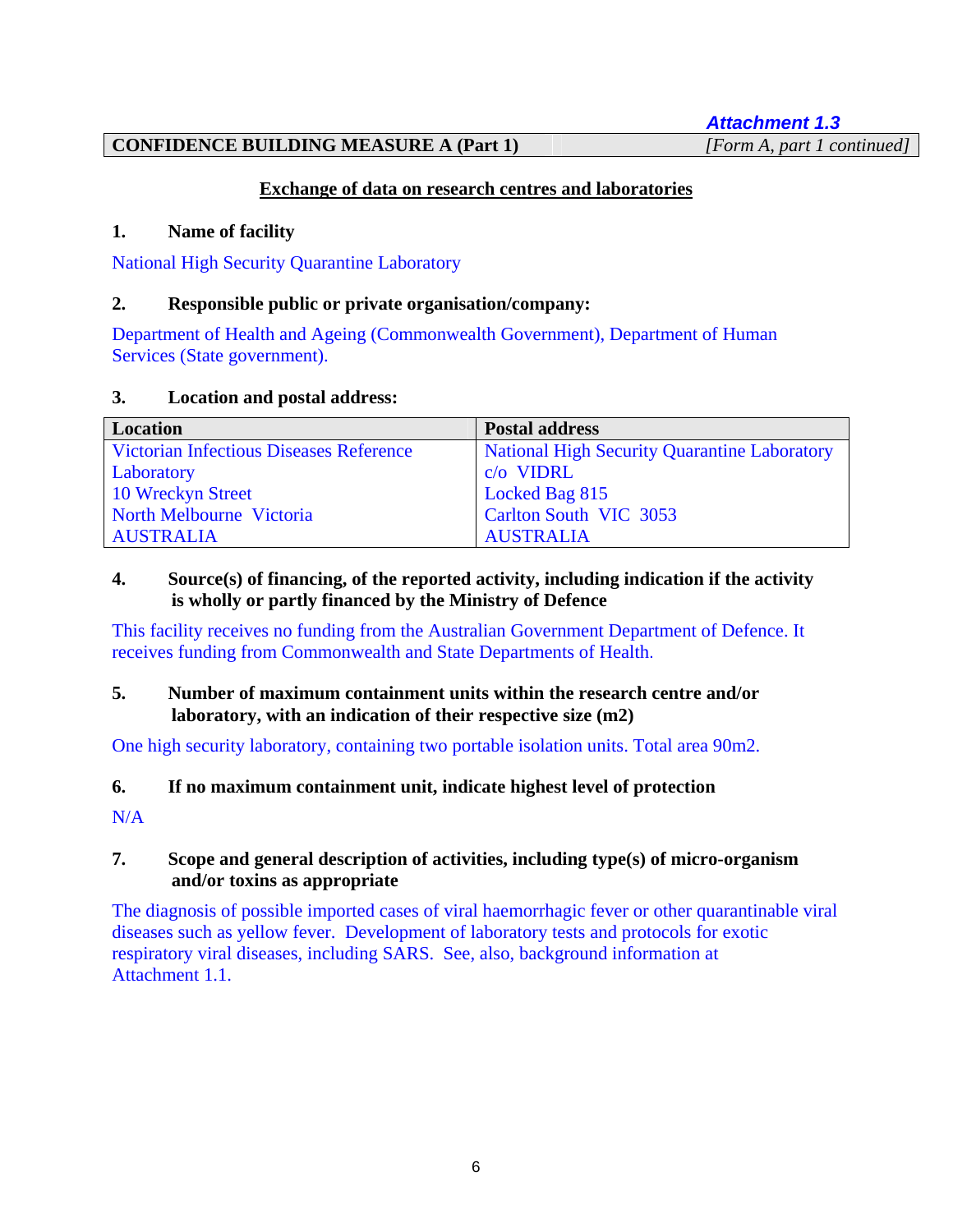*Attachment 1.4*

# **CONFIDENCE BUILDING MEASURE A (Part 1)** *[Form A, part 1 continued]*

# **Exchange of data on research centres and laboratories**

# **1. Name of facility**

Queensland Health Scientific Services.

# **2. Responsible public or private organisation/company:**

Queensland Department of Health (State Government).

# **3. Location and postal address:**

| Location              | <b>Postal address</b> |
|-----------------------|-----------------------|
| 39 Kessels Road       | <b>PO Box 594</b>     |
| <b>Coopers Plains</b> | Archerfield QLD 4108  |
| Queensland            | <b>AUSTRALIA</b>      |
| <b>AUSTRALIA</b>      |                       |

# **4. Source(s) of financing, of the reported activity, including indication if the activity is wholly or partly financed by the Ministry of Defence**

This facility receives no funding from the Australian Government Department of Defence. It receives funding from Commonwealth and State Departments of Health.

# **5. Number of maximum containment units within the research centre and/or laboratory, with an indication of their respective size (m2)**

Two. Total area 150m2.

# **If no maximum containment unit, indicate highest level of protection**

 $N/A$ .

# **7. Scope and general description of activities, including type(s) of micro-organism and/or toxins as appropriate**

The maximum containment facilities service a state government public health virology laboratory which has both a diagnostic and a research function. The laboratory is a WHO Centre for Arbovirus Reference and Research. The maximum containment facilities are used for the development and performance of diagnostic tests on patients with suspected exotic or endemic viral illness requiring such containment facilities, such as Hendra virus or exotic haemorrhagic fever viruses. The laboratory currently has no other PC4 pathogens but has introduced the SARS coronavirus into this facility for diagnostic purposes. The laboratory intends to introduce reagents useful for the diagnosis of a number of exotic viral diseases including Ebola, Lassa, Junin, Rift Valley fevers and Hantavirus among others. These reagents will consist of either inactivated diagnostic reagents, cloned viral subunits or live virus.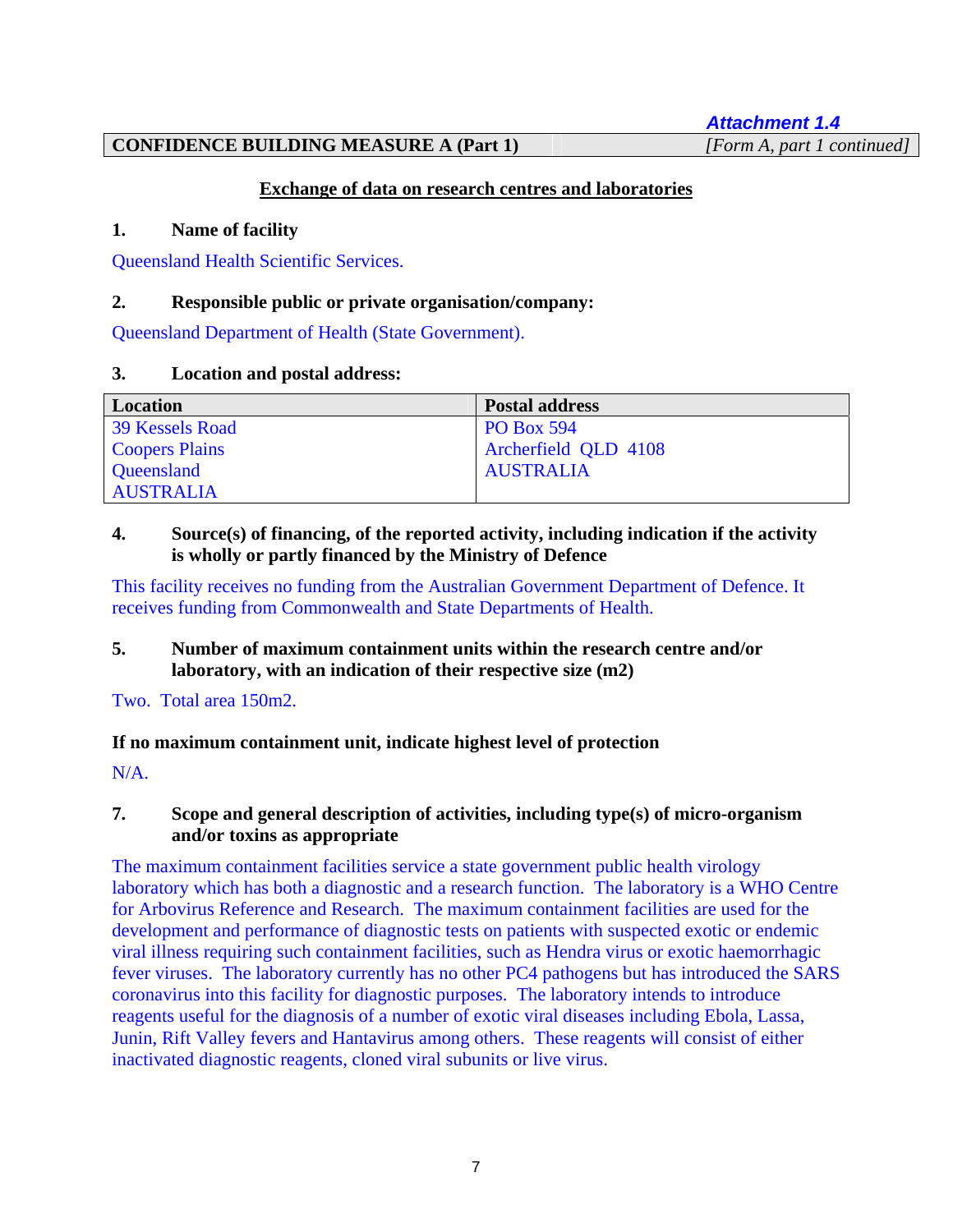# **National biological defence research and development programme Declaration**

Is there a national programme to conduct biological defence research and development within the territory of the State Party, under its jurisdiction or control anywhere? Activities of such a programme would include prophylaxis, studies on pathogenicity and virulence, diagnostic techniques, aerobiology, detection, treatment, toxinology, physical protection, decontamination and other related research.

Yes. Australia has a science and technology program in defence against biological agents, which occurs in the Defence Science and Technology Organisation (DSTO), Department of Defence, as detailed below (see Form A, Part 2(ii)).

If the answer is Yes, complete Form A, part 2 (ii) which will provide a description of the programme.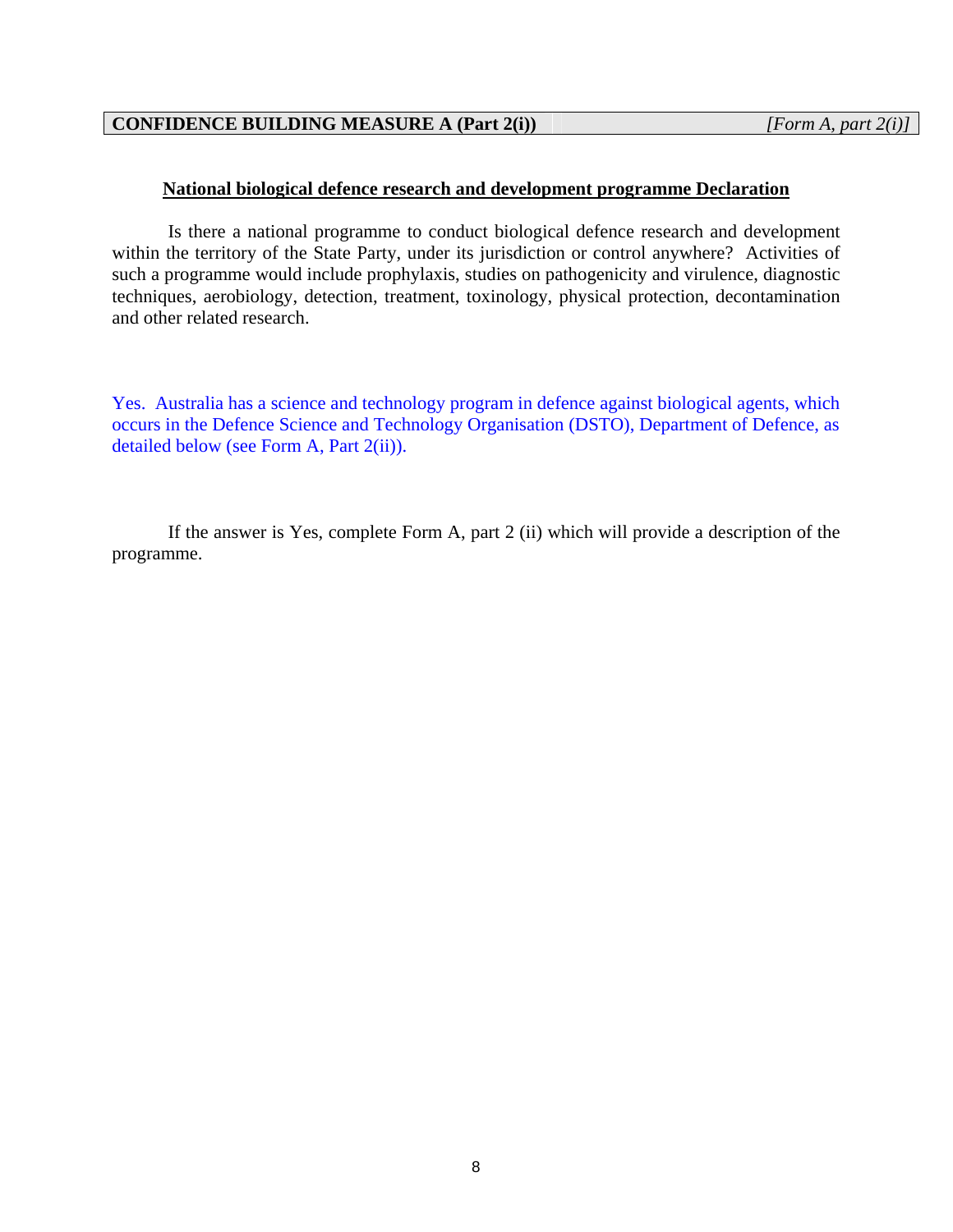# **National biological defence research and development programme**

# **Description**

1. State the objectives and funding of the programme and summarize the principal research and development activities conducted in the programme. Areas to be addressed shall include: prophylaxis, studies on pathogenicity and virulence, diagnostic techniques, aerobiology, detection, treatment, toxinology, physical protection, decontamination and other related research.

The objective of the program is to provide the Australian Government with an appropriate understanding of the issues pertinent to protection against biological weapons. The program also assists in the provision of a defensive capability for the Australian Defence Force (ADF) and contributes to Defence support to the civil power in the management of biological threats to the community. The program enhances the ability of the ADF to operate in parts of the world where biological weapons might be used. It also enhances Australia's ability to contribute to biological arms control verification. The principal research activities are concerned with the detection and analysis of biological species that have been identified as potential biological warfare agents and development of medical countermeasures to those agents. The program also covers toxins that are considered threats in terms of both the Biological and Chemical Weapons Conventions.

2. State the total funding for the programme and its source.

The program is funded solely by the Australian Department of Defence, with an allocation for the current financial year (July 2005-June 2006) of approximately \$2 020 000.

3. Are aspects of this programme conducted under contract with industry, academic institutions, or in other non-defence facilities?

Yes. Work is contracted to non-defence facilities.

4. If yes, what proportion of the total funds for the programme is expended in these contracted or other facilities?

For the Financial Year (2005-2006), the following payments were made;

- \$80 000 to James Cook University
- \$15 000 CSIRO
- \$30 000 to the Cooperative Research Centre (CRC) for Diagnostics.
- \$15 000 to CSIRO Australian Animal Health Laboratories part of the Cooperative Research Centre (CRC) for Biosecurity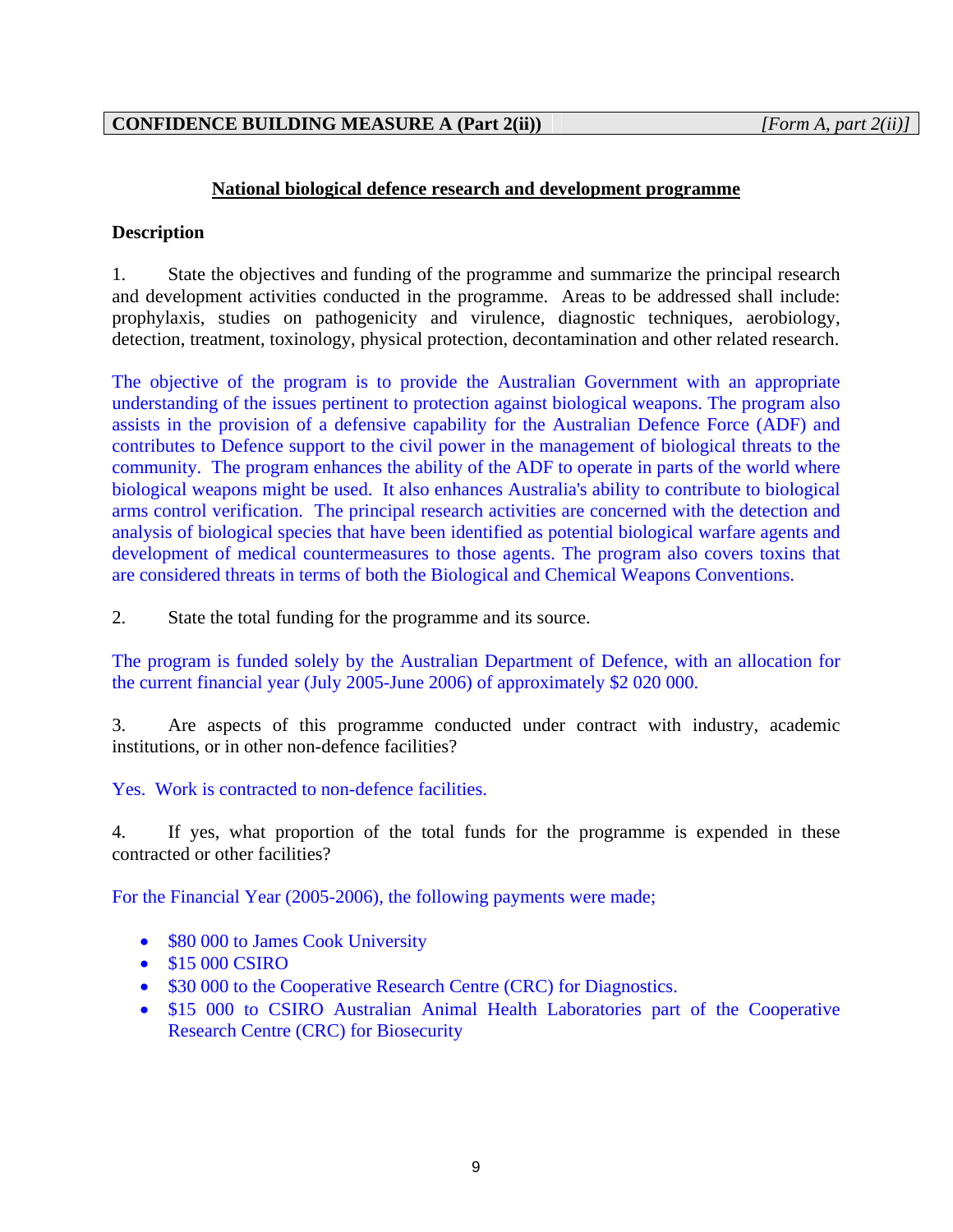# **CONFIDENCE BUILDING MEASURE A (Part 2(ii))** *[Form A, part 2(ii) continued]*

5. Summarize the objectives and research areas of the programme performed by contractors and in other facilities with the funds identified under paragraph 4.

The James Cook University of Technology funding is to support a post doctoral fellow to undertake investigations into the causative organism of the disease Q-Fever.

In a collaborative research project, DSTO and CSIRO are examining the neutralizing capacity of mesophase nanomaterials to bind the plant toxin ricin.

The program includes an association with the CRC - Diagnostics, that aims to produce high affinity reagents that can be used in the treatment or detection of biological agents. This interaction is through the funding of two PhD students, one located at the Commonwealth Scientific and Industrial Research Organisation (CSIRO) - Health Science and Nutrition, Parkville, Victoria, and the other at LaTrobe, University, Bundoora, Victoria.

The funding to CSIRO Australian Animal Health Laboratories supports a DSTO employee undertaking doctoral studies in developing detection methods for uncharacterised viruses.

6. Provide a diagram of the organizational structure of the programme and the reporting relationships (include individual facilities participating in the programme).

The organisational structure is as follows. There is a single active research cell operating within the Department of Defence within the hierarchy represented below.

> Defence Department Defence Science and Technology Organisation Platforms Sciences Laboratory Human Protection and Performance Division Biological Defence Research

7. Provide a declaration in accordance with Form A, part 2 (iii) for each facility, both governmental and non-governmental, which has a substantial proportion of its resources devoted to the national biological defence research and development programme, within the territory of the reporting State, or under its jurisdiction or control anywhere.

See Form A, Part 2(iii) and the associated attachment (**Attachment 2**) for Australia's response.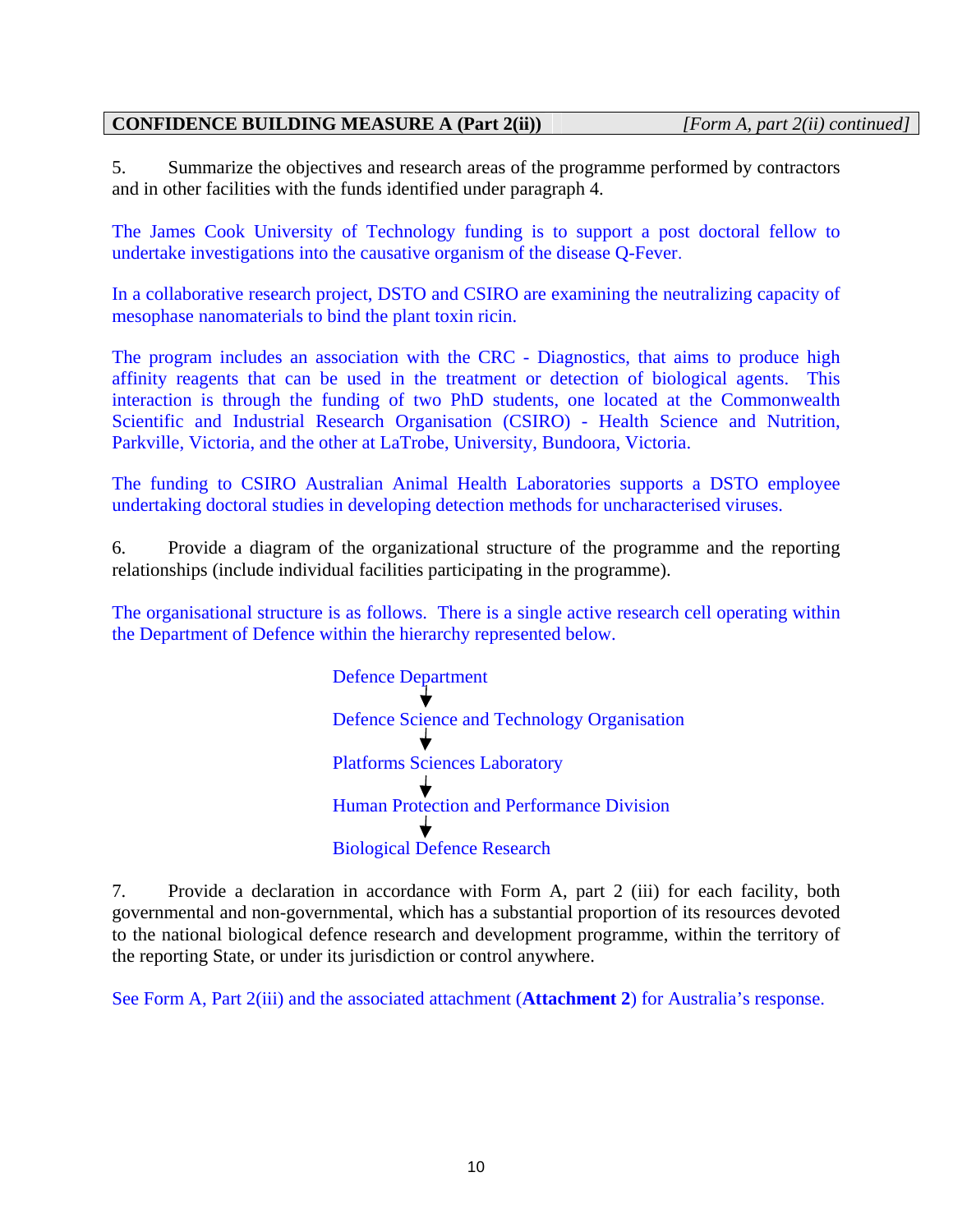# **National biological defence research and development programme**

#### **Facilities**

Complete a form for each facility declared in accordance with paragraph 7 in Form A, part 2 (ii).

Australia's submission of Form A, Part 2 (iii) is at **Attachment 2**.

In shared facilities, provide the following information for the biological defence research and development portion only.

- 1. What is the name of the facility?
- 2. Where is it located (include both address and geographical location)?
- 3. Floor area of laboratory areas by containment level:
	- $BL2$   $(sqM)$
	- BL3 \_\_\_\_\_\_\_\_\_\_\_\_\_\_\_\_\_\_\_\_\_\_\_\_\_\_ (sqM)
	- $BL4$   $\qquad \qquad (sqM)$

Total laboratory floor area \_\_\_\_\_\_\_\_\_\_\_\_\_\_\_\_\_\_\_\_\_\_\_\_\_\_\_\_\_\_\_\_\_\_\_\_\_\_\_\_\_ (sqM)

4. The organizational structure of each facility.

- (I) Total number of personnel
- (ii) Division of personnel: Military 2012 2022 2023 2024 2022 2022 2023 2024 2022 2023 2024 2025 2027 2028 2022 2023 2024 2025 2027 2028 20  $Civilian$
- (iii) Division of personnel by category: Scientists **and the set of the set of the set of the set of the set of the set of the set of the set of the set of the set of the set of the set of the set of the set of the set of the set of the set of the set of the set**

Engineers

Technicians \_\_\_\_\_\_\_\_\_\_\_\_\_\_\_\_\_\_\_\_\_\_\_\_\_\_

Administration and support staff

- (iv) List the scientific disciplines represented in the scientific/ engineering staff.
- (v) Are contractor staff working in the facility? If so, provide an approximate number.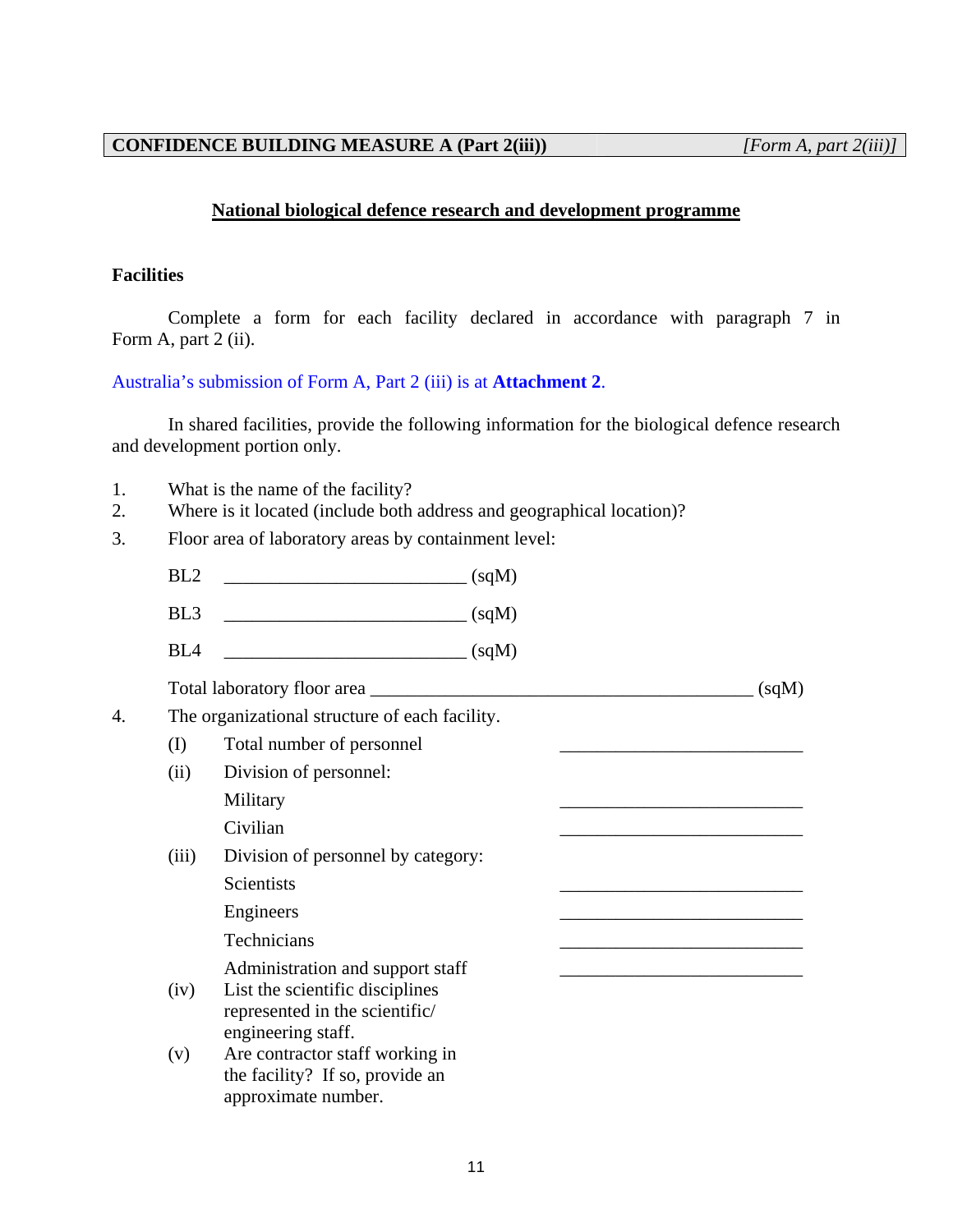- (vi) What is (are) the source(s) of funding for the work conducted in the facility, including indication if activity is wholly or partly financed by the Ministry of Defence?
- (vii) What are the funding levels for the following programme areas:

Research

Development

Test and evaluation

- (viii) Briefly describe the publication policy of the facility:
- (ix) Provide a list of publicly-available papers and reports resulting from the work during the previous 12 months. (To include authors, titles and full references.)

5. Briefly describe the biological defence work carried out at the facility, including type(s) of micro-organisms[\\*](#page-11-0) and/or toxins studied, as well as outdoor studies of biological aerosols.

 $\overline{a}$ 

<span id="page-11-0"></span><sup>\*</sup>Including viruses and prions.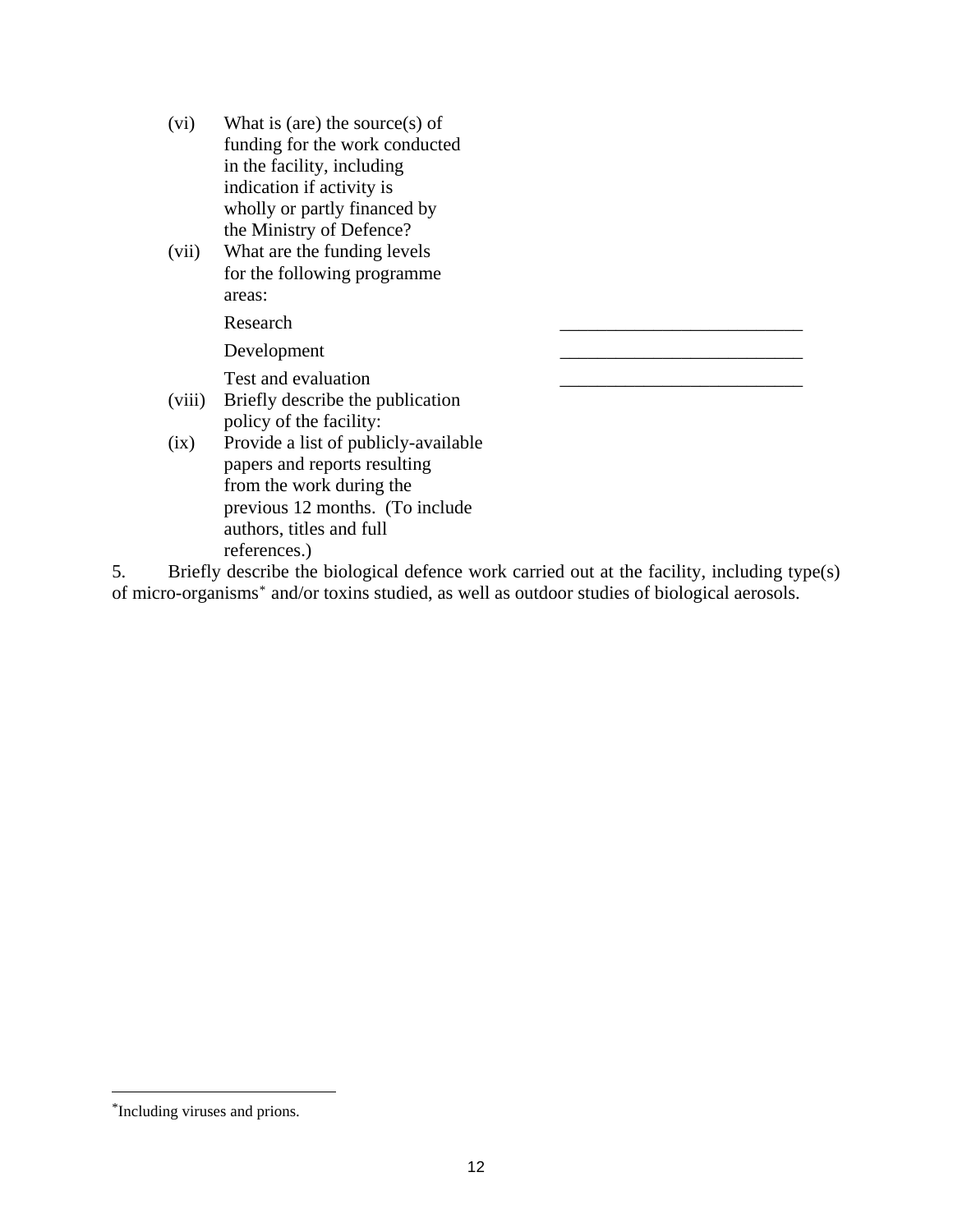*Attachment 2*

# **CONFIDENCE BUILDING MEASURE A (Part 2(iii))** *[Form A, part 2(iii)]*

# **National biological defence research and development programme**

#### **Facilities**

Australia has one facility that meets the criteria of paragraph 7 in Form A, part 2 (ii).

#### 1. **Name**

Human Protection and Performance Division, DSTO

#### **2. Location**

| <b>Location</b>        | <b>Postal address</b>                      |
|------------------------|--------------------------------------------|
| 506 Lorimer Street     | <b>Platforms Sciences Laboratory (PSL)</b> |
| <b>Fishermans Bend</b> | 506 Lorimer Street                         |
| Victoria               | <b>Fishermans Bend</b>                     |
| <b>AUSTRALIA</b>       | Victoria                                   |
|                        | <b>AUSTRALIA</b>                           |

| 3. Floor Area | <b>BL2</b>      | 150 square metres |
|---------------|-----------------|-------------------|
|               | BL <sub>3</sub> | 60                |
|               | RI <sub>4</sub> | nil               |

# **4. Personnel**

- (i) Total of 21 staff years effort for the combined biological defence and arms control programs, with contributions from 30 personnel.
- (ii) All are civilian.
- (iii) 29 scientists, 1 technician, nil engineers, shared administrative and support staff.
- (iv) Biochemistry, molecular biology, microbiology, immunology, chemistry, pharmacology.
- (v) Yes**—**there are two PhD students working as contractors on this program at the facility.
- (vi) Wholly financed by the Department of Defence.
- (vii) Research funded at ca. \$2 020 000 per annum.
- (viii) Publication in scientific journals is encouraged, and staff are expected to maintain their professional status by such publication.
- (ix) The publications are listed at **Attachment 4** (see Form C).

# **5. Description of Biological Defence Work**

Various types of work are undertaken, as outlined in the following sections: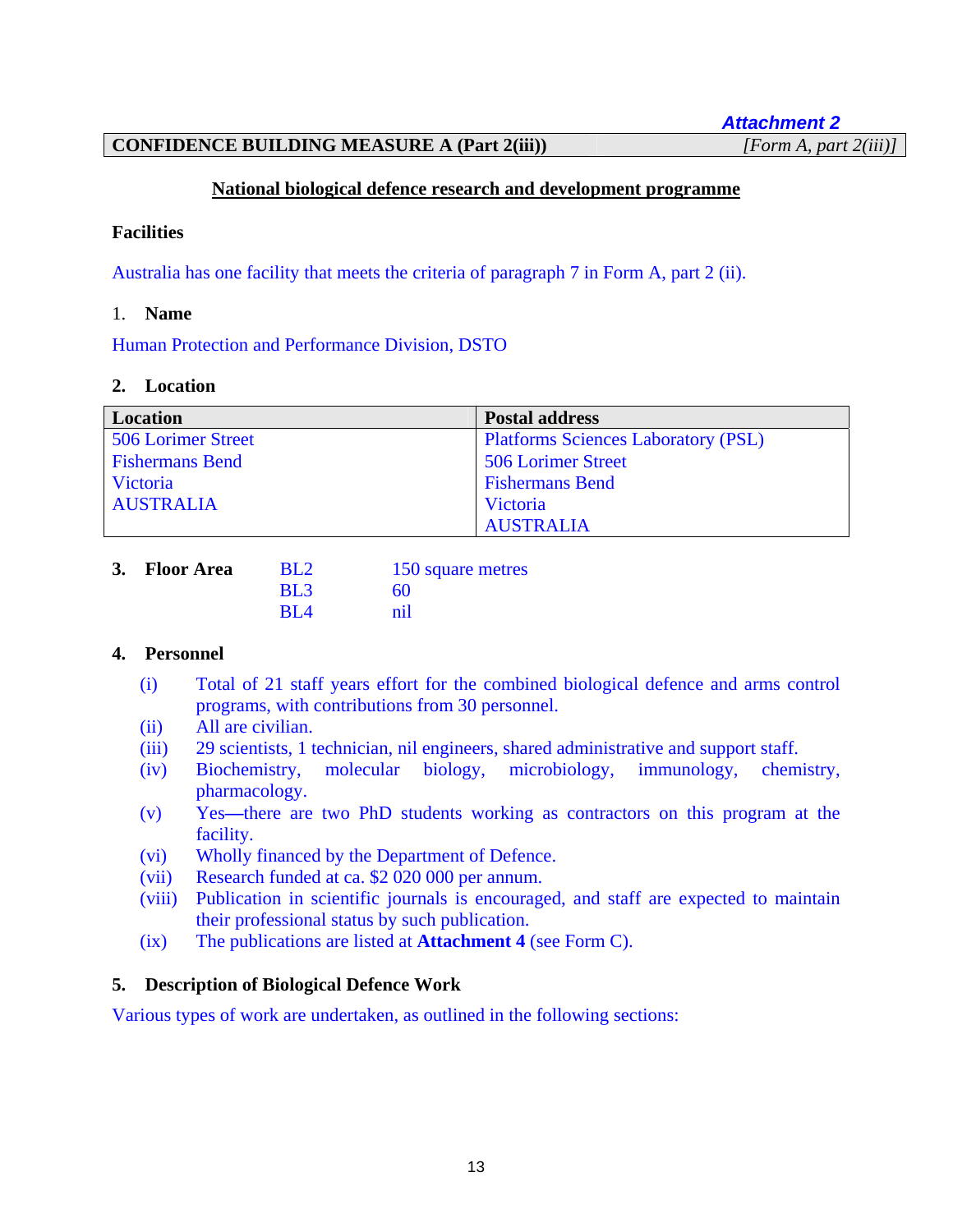# **CONFIDENCE BUILDING MEASURE A (Part 2(iii))** *[Form A, part 2(iii) continued]*

# *(1) Detection of biological entities recognised as potential biological warfare agents*

Immunological and gene based techniques for rapid identification of BW agents are being investigated.

Recombinant and colostrum derived antibodies, and combinatorial peptides are being produced to a number of BW agents, including *B. pseudomallei*, *Bacillus anthracis*, anthrax toxins and ricin. Platforms for the amplification of antibody avidity, such as dendrimers and selfassembling gels, are also being investigated. Binding inhibition and cytotoxicity assays are being developed to assess the usefulness of potential therapeutic agents such as antibodies, peptides and aptamers.

PCR assays for the rapid detection of potential BW agents. Current research focuses on the evaluation of diagnostic tools that enable rapid detection of microbial antibiotic resistance and genetically manipulated bacteria.

#### *(2) Physical methods for rapid detection of bio-aerosols*

Methods of particle characterisation for provision of rapid warning of a bio-aerosol are being assessed.

#### *(3) Treatment/Toxicology*

Cultured human lung cells are being developed as a test bed for examining potential therapeutic compounds against toxin agents. Compounds for treatment of ricin intoxication are currently being examined.

A program for the development of DNA vaccines against selected agents is being pursued.

#### *(4) Detection of biological toxins using physico-chemical methods*

Studies on detection of biological material using mass spectrometry and other physico-chemical methods are being conducted to determine their utility for field detection of biological toxins and BWC verification procedures. This work has included the analysis of ricin and crude extracts of ricin by MALDI and FT-ICR mass spectrometry.

#### *(5) Strengthening the Biological Weapons Convention (BWC)*

A BWC Regional Workshop, co-hosted by Australia and Indonesia, was convened to help BWC States Parties in South East Asia become better engaged with the Geneva-based three-year program of work as a means to reduce the possibility of bioterrorism in the region, or the inadvertent assistance by states in the region to biological weapons programs being developed elsewhere.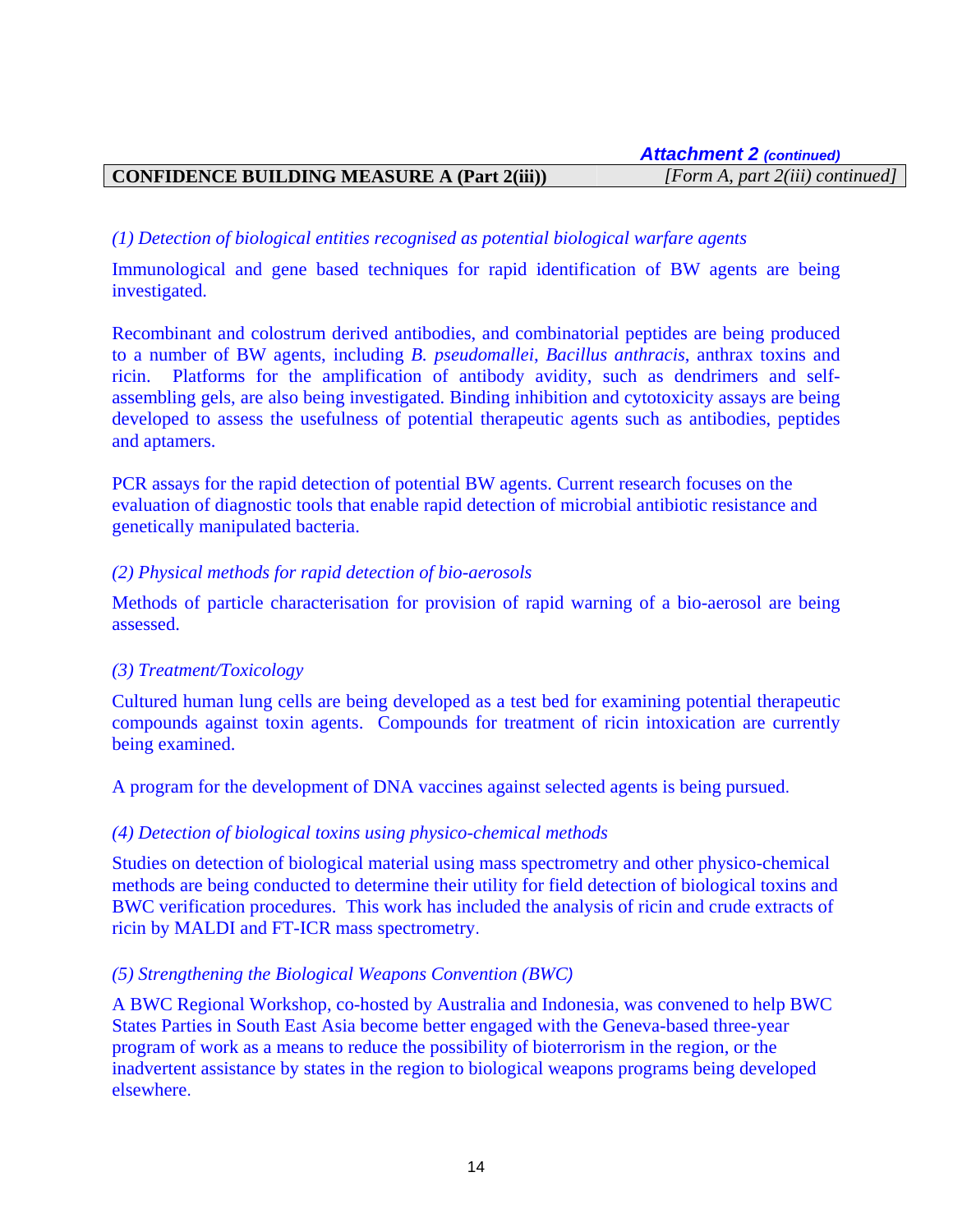# **Background information on outbreaks of reportable infectious diseases**

In 2005, Australia had no outbreaks of infectious diseases and similar occurrences caused by toxins that deviate from the normal pattern. For this reason, we report the information requested in Form B(i) with respect to diseases of humans (see **Attachment 3.1**), animals (see **Attachment 3.2**) and plants (see **Attachment 3.3)**, but make no formal report regarding the information requested in Form B(ii). We provide, however, information relevant to Form B(ii) regarding animal plant diseases in Attachments 3.2 and 3.3, respectively.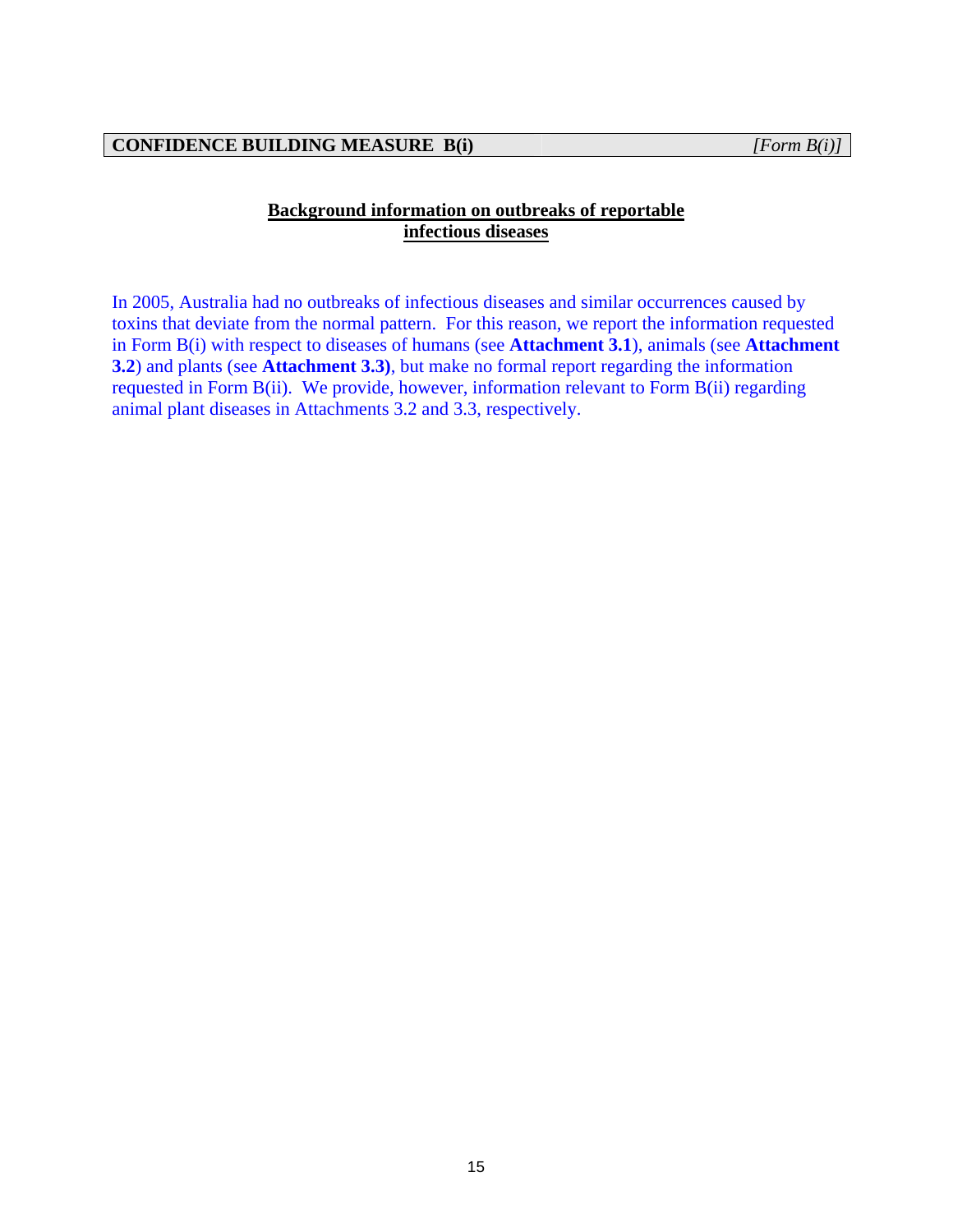#### **CONFIDENCE BUILDING MEASURE B(i)** *[Form B(i)]*

# **Background information on outbreaks of reportable infectious diseases**

In accordance with the requirements agreed at the Third Review Conference, a summary table of notifiable diseases for Australia for the years 1999 to 2005 is attached as Form B (i).

# **(A) Human diseases**

The Australian Government Department of Health and Ageing has overall responsibility for national disease surveillance. The Department's Office of Health Protection routinely receives diagnostic data from key medical laboratories throughout Australia.

Each Australian State and Territory has legislation which requires doctors, hospitals and/or laboratories to report the occurrence of certain diseases, known as "notifiable diseases". Under the auspices of the Communicable Diseases Network of Australia (the Network), the State and Territory health authorities provide data on an agreed set of notifiable diseases to the Australian Government Department of Health and Ageing. The data are collated by the Department and published quarterly in the *Communicable Diseases Intelligence* and updated three times per week on the Department's website ([www.health.gov.au/cda](http://www.health.gov.au/cda)). *Communicable Diseases Intelligence* is sent to the World Health Organization and to approximately 1,100 health professionals and researchers both nationally and internationally as well as published on the Department website.

The Network meets fortnightly by teleconference. It provides a forum for information exchange on communicable disease activity in Australia and New Zealand and enables Federal and State health authorities to cooperate in taking prompt action to control outbreaks.

| <b>Disease</b>                       | 1999      | 2000         | 2001           | 2002         | 2003         | 2004         | 2005*        |
|--------------------------------------|-----------|--------------|----------------|--------------|--------------|--------------|--------------|
| <b>AIDS</b>                          | 206       | 261          | 208            | 225          | 222          | 160          | <b>NA</b>    |
| <b>HIV</b>                           | 714       | 755          | 765            | 848          | 861          | 886          | <b>NA</b>    |
| Anthrax                              | <b>NN</b> | <b>NN</b>    | $\mathbf{0}$   | $\mathbf{0}$ | $\mathbf{0}$ | $\mathbf{0}$ | $\mathbf{0}$ |
| <b>Barmah Forest virus infection</b> | 639       | 646          | 1,145          | 869          | 1,369        | 1,106        | 1,327        |
| <b>Botulism</b>                      |           | 2            | $\overline{2}$ | $\mathbf{0}$ |              |              | 3            |
| <b>Brucellosis</b>                   | 54        | 29           | 20             | 40           | 20           | 39           | 41           |
| Campylobacteriosis                   | 12,377    | 13,683       | 16,549         | 15,106       | 15,357       | 15,584       | 16,475       |
| <b>Congenital Rubella</b>            |           | $\mathbf{0}$ | $\mathbf{0}$   |              | 3            |              |              |
| <b>Congenital Syphilis</b>           | 3         | 5            | 21             | 18           | 13           | 12           | 14           |
| Chancroid                            | 1         | $\mathbf{0}$ | $\mathbf{0}$   | <b>NN</b>    | <b>NN</b>    | <b>NN</b>    | <b>NN</b>    |
| <b>Chlamydial infection</b>          | 14,090    | 16,989       | 20,623         | 24,507       | 30,436       | 36,222       | 41,256       |
| Cholera                              | 3         | 2            | 4              | 5            |              | 5            | 3            |
| Cryptosporidiosis                    | 841       | 1,152        | 1,639          | 3,301        | 1,224        | 1,684        | 3,205        |

#### **No. of cases of Nationally Notifiable Communicable Diseases in Humans, 1999 – 2005**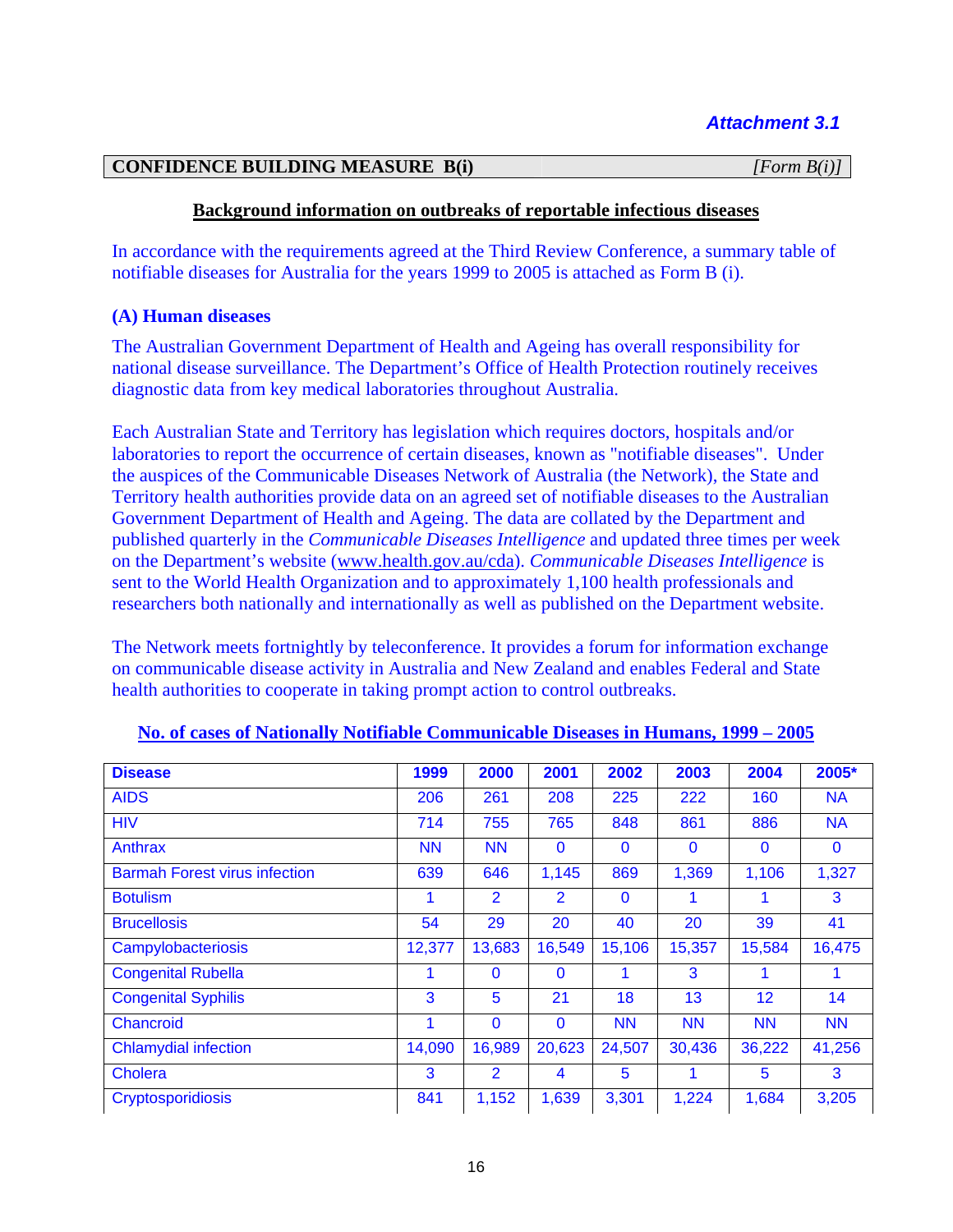# *Attachment 3.1 continued*

# **CONFIDENCE BUILDING MEASURE B(i)**

| <b>Disease</b>                    | 1999           | 2000                    | 2001            | 2002            | 2003           | 2004           | 2005*          |
|-----------------------------------|----------------|-------------------------|-----------------|-----------------|----------------|----------------|----------------|
| <b>Dengue</b>                     | 120            | 198                     | 141             | 168             | 860            | 351            | 218            |
| <b>Diphtheria</b>                 | $\mathbf 0$    | $\mathbf 0$             | 1               | $\mathbf{0}$    | $\mathbf 0$    | $\mathbf 0$    | $\mathbf 0$    |
| <b>Donovanosis</b>                | 17             | 22                      | 32              | 17              | 16             | 10             | 13             |
| <b>Flavivirus NEC</b>             | 62             | 67                      | 89              | $\overline{72}$ | 60             | 61             | 29             |
| <b>Gonococcal infection</b>       | 5,603          | 5,899                   | 6,311           | 6,296           | 6,793          | 7,193          | 7,980          |
| Haemolytic uraemic syndrome       | 22             | 17                      | 3               | 12              | 15             | 16             | 20             |
| Haemophilus influenzae type b     | 41             | 27                      | 20              | 30              | 19             | 15             | 18             |
| <b>Hepatitis (NEC)</b>            |                | 1                       | 3               |                 |                |                | $\mathbf{1}$   |
| <b>Hepatitis A</b>                | 1,558          | 817                     | 553             | 392             | 431            | 319            | 322            |
| <b>Hepatitis B (incident)</b>     | 309            | 414                     | 424             | 383             | 346            | 281            | 248            |
| <b>Hepatitis B (unspecified)</b>  | 6,843          | 7,790                   | 8,078           | 6,481           | 5,823          | 5,819          | 7,181          |
| <b>Hepatitis C (incident)</b>     | 451            | 548                     | 712             | 451             | 519            | 450            | 363            |
| <b>Hepatitis C (unspecified)</b>  | 19,831         | 19,784                  | 19,585          | 14,806          | 13,718         | 12,862         | 14,519         |
| <b>Hepatitis D</b>                | 20             | 28                      | 20              | 21              | 27             | 28             | 30             |
| <b>Hepatitis E</b>                | 10             | 12                      | 14              | 13              | 12             | 28             | 31             |
| <b>Hydatid infection</b>          | 3              | 4                       | <b>NN</b>       | <b>NN</b>       | <b>NN</b>      | <b>NN</b>      | <b>NN</b>      |
| Influenza (laboratory confirmed)  | 73             | 105                     | 1,308           | 3,671           | 3,483          | 2,133          | 4,577          |
| Japanese encephalitis             | 1              | $\mathbf 0$             | $\mathbf 0$     | $\bf{0}$        | 1              | 1              | $\bf{0}$       |
| <b>Kunjin virus</b>               | $\overline{2}$ | $\overline{\mathbf{4}}$ | 5               | $\mathbf 0$     | 18             | 12             | $\overline{2}$ |
| Legionellosis                     | 250            | 472                     | 312             | 316             | 333            | 311            | 327            |
| Leprosy                           | 8              | $\overline{4}$          | 10              | $6\phantom{1}$  | $5\phantom{1}$ | $\overline{7}$ | 8              |
| Leptospirosis                     | 320            | 255                     | 250             | 159             | 127            | 177            | 128            |
| Listeriosis                       | 63             | 67                      | 65              | 62              | 69             | 67             | 54             |
| <b>Malaria</b>                    | 716            | 969                     | 736             | 475             | 595            | 558            | 822            |
| <b>Measles</b>                    | 237            | 110                     | 141             | 32              | 93             | 45             | 11             |
| Meningococcal infection           | 587            | 628                     | 686             | 687             | 558            | 405            | 396            |
| <b>Mumps</b>                      | 183            | 213                     | 117             | 67              | 77             | 102            | 240            |
| <b>Murray Valley encephalitis</b> | $\bf{0}$       | 16                      | $6\phantom{1}6$ | $\overline{2}$  | $\bf{0}$       | 1              | $\overline{2}$ |
| <b>Ornithosis</b>                 | 81             | 102                     | 138             | 199             | 199            | 236            | 162            |
| <b>Pertussis</b>                  | 4,359          | 5,997                   | 9,590           | 5,462           | 5,095          | 8,752          | 11,262         |
| Pneumococcal disease (invasive)   | <b>NN</b>      | <b>NN</b>               | 1,779           | 2,466           | 2,237          | 2,377          | 1,693          |
| Q fever                           | 516            | 574                     | 694             | 762             | 562            | 463            | 352            |
| <b>Ross River virus infection</b> | 4,376          | 4,227                   | 3,235           | 1,452           | 3,848          | 4,210          | 2,531          |
| <b>Rubella</b>                    | 371            | 322                     | 265             | 257             | 54             | 31             | 31             |
| Salmonellosis (NEC)               | 7,013          | 6,217                   | 7,123           | 7,794           | 7,007          | 7,834          | 8,439          |
| <b>Shigellosis</b>                | 533            | 491                     | 573             | 504             | 443            | 522            | 733            |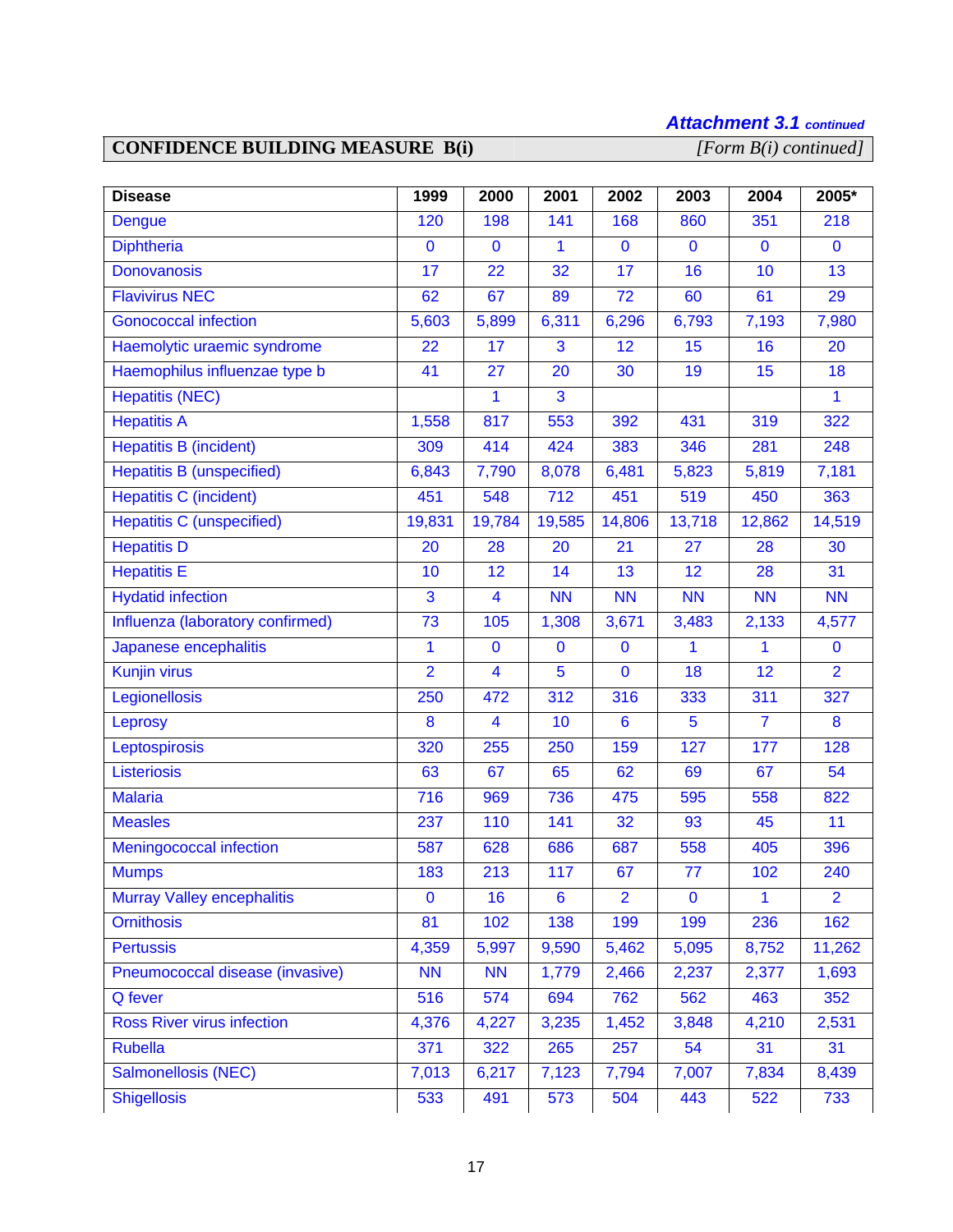# *Attachment 3.1 continued*

# **CONFIDENCE BUILDING MEASURE B(i)** *[Form B(i) continued]*

| <b>Disease</b>                        | 1999           | 2000  | 2001  | 2002  | 2003  | 2004      | 2005*     |
|---------------------------------------|----------------|-------|-------|-------|-------|-----------|-----------|
| <b>SLTEC/VTEC</b>                     | 52             | 43    | 46    | 58    | 51    | 48        | 87        |
| <b>Syphilis - Infectious</b>          | 195            | 177   | 251   | 359   | 453   | 615       | 596       |
| Syphilis - duration more than 2 years | 1,499          | 1,602 | 1,135 | 1,084 | 1,204 | 1,578     | 1,565     |
| Tetanus                               | $\overline{2}$ | 8     | 3     | 4     |       | 5         |           |
| <b>Tuberculosis</b>                   | 1,363          | 1,036 | 940   | 1,037 | 928   | 1,060     | 883       |
| <b>Typhoid</b>                        | 63             | 57    | 79    | 69    | 51    | 76        | 53        |
| <b>Yersiniosis (NEC)</b>              |                | 6     |       | ΝN    | ΝN    | <b>NN</b> | <b>NN</b> |

NA - not available

NN - not nationally notifiable in that year

NEC - Not Elsewhere Classified

\* 2005 provisional figures only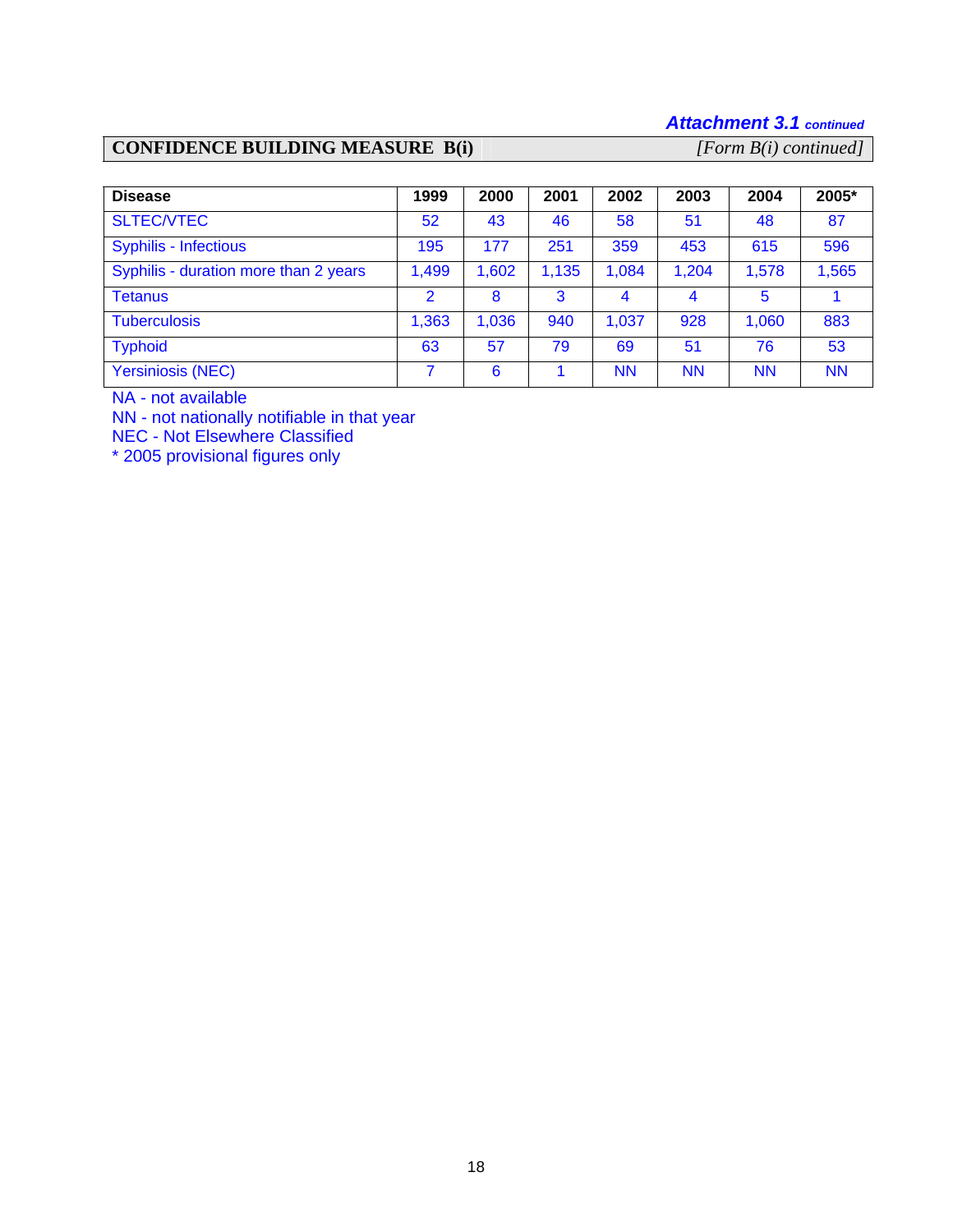**Information relevant to Measure B(ii) –** *no formal declaration necessary, as explained on Form B(i)*

#### **Background information on outbreaks of reportable infectious diseases**

#### **(B) Animal disease**

The Australian Government Department of Agriculture, Fisheries and Forestry is responsible for national coordination on animal health matters and for providing reports on Australia's animal health status, including a joint annual return to the Office International des Epizooties (OIE), the Food and Agriculture Organization (FAO) and the World Health Organization.

The following sections contain information on significant animal disease events/issues in 2005. Australia publishes quarterly reports<sup>[4](#page-18-0)</sup> and annual reports<sup>[5](#page-18-1)</sup> on animal health incidents and status, as well as providing emergency, monthly, quarterly and annual reports to the World Organisation for Animal Health (OIE)[6](#page-18-2).

The OIE agreed that, from 1 January 2005, Lists A and B will be combined into a single list of notifiable terrestrial animal diseases, together with amended reporting obligations. Australia's status for OIE-listed diseases for 2005 is shown in the table that follows.

| <b>Disease</b>                                        | <b>Status</b>             | Date of last occurrence/notes                                                    |
|-------------------------------------------------------|---------------------------|----------------------------------------------------------------------------------|
|                                                       |                           |                                                                                  |
| <b>Multiple species diseases</b>                      |                           |                                                                                  |
| Anthrax                                               | <b>Present</b>            | <b>Limited distribution</b>                                                      |
| Aujeszky's disease                                    | Free                      | Never occurred                                                                   |
| <b>Bluetongue</b>                                     | <b>Viruses</b><br>present | Restricted to specific areas (northern part of the country);<br>sentinel program |
| Echinococcosis / hydatidosis                          | <b>Present</b>            |                                                                                  |
| Foot-and-mouth disease                                | Free                      | 1872                                                                             |
| <b>Heartwater</b>                                     | Free                      | Never occurred                                                                   |
| Leptospirosis                                         | <b>Present</b>            |                                                                                  |
| New World screw-worm fly<br>(Cochliomyia hominivorax) | Free                      | Never occurred                                                                   |
| Old World screw-worm fly<br>(Chrysomya bezziana)      | Free                      | Never occurred                                                                   |
| <b>Paratuberculosis</b>                               | <b>Present</b>            | National control/management programs                                             |
| Q fever                                               | <b>Present</b>            |                                                                                  |
| <b>Rabies</b>                                         | Free                      | 1867                                                                             |
| <b>Rift Valley fever</b>                              | Free                      | Never occurred                                                                   |
| <b>Rinderpest</b>                                     | Free                      | 1923                                                                             |

#### **Status for OIE-listed diseases**

 $\overline{a}$ 

<span id="page-18-0"></span><sup>4</sup> <http://www.animalhealthaustralia.com.au/status/ahia.cfm>

<span id="page-18-1"></span><sup>5</sup> <http://www.animalhealthaustralia.com.au/status/ahsq.cfm>

<span id="page-18-2"></span><sup>6</sup> [http://www.oie.int/eng/info/en\\_infoan.htm](http://www.oie.int/eng/info/en_infoan.htm)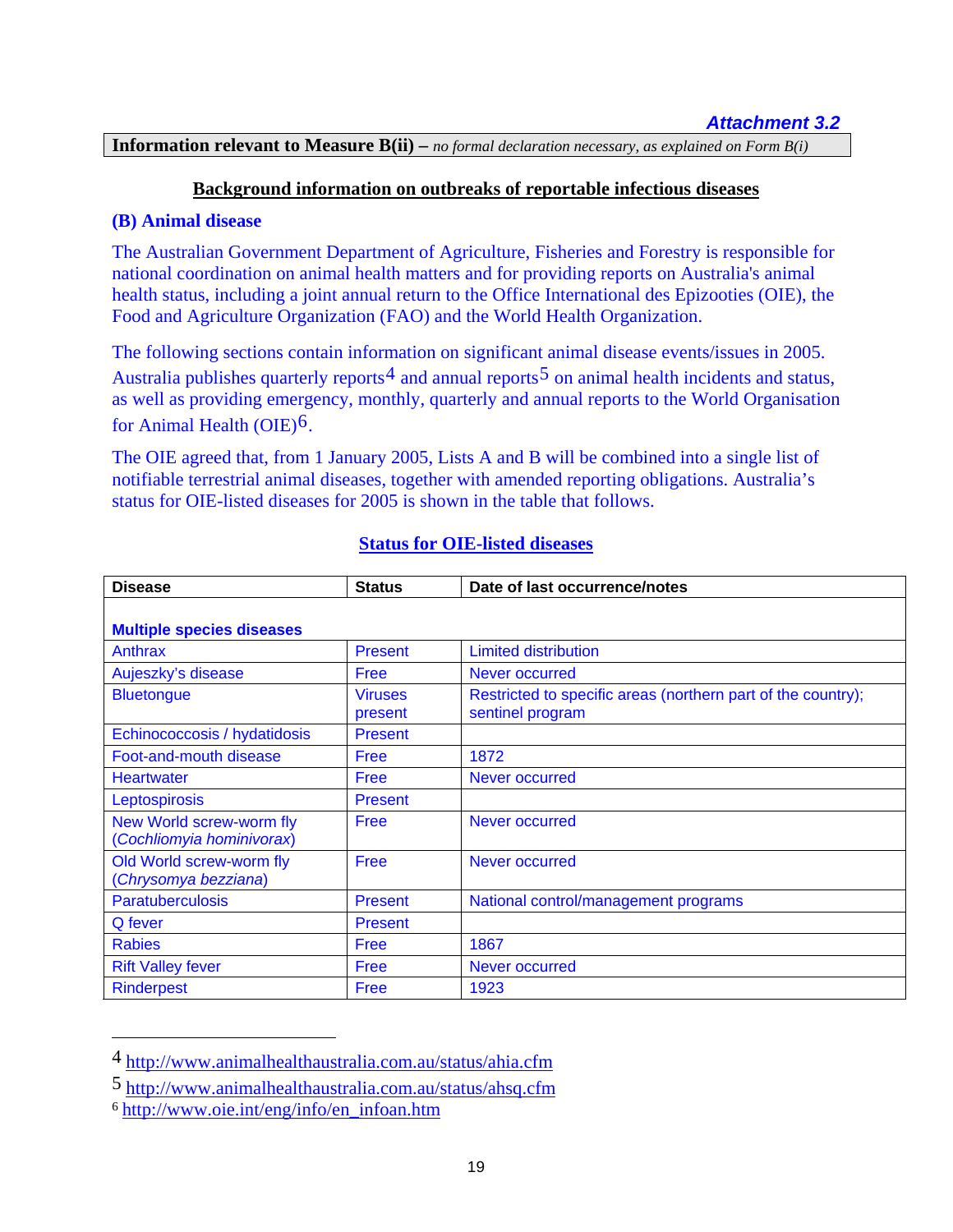# *Attachment 3. 2 (continued)*

**Information relevant to Measure B(ii) –** *no formal declaration necessary, as explained on Form B(i)*

| <b>Disease</b>                                                                      | <b>Status</b>  | <b>Date of last occurrence/notes</b>                                                                                                          |
|-------------------------------------------------------------------------------------|----------------|-----------------------------------------------------------------------------------------------------------------------------------------------|
| <b>Trichinellosis</b>                                                               | Not reported   | Trichinella spiralis not present; T. pseudospiralis present in<br>wildlife                                                                    |
| <b>Vesicular stomatitis</b>                                                         | Free           | <b>Never occurred</b>                                                                                                                         |
| <b>Cattle diseases</b>                                                              |                |                                                                                                                                               |
| <b>Bovine anaplasmosis</b>                                                          | <b>Present</b> |                                                                                                                                               |
| <b>Bovine babesiosis</b>                                                            | <b>Present</b> |                                                                                                                                               |
| <b>Bovine brucellosis</b>                                                           | Free           | Australia declared freedom in 1989                                                                                                            |
| <b>Bovine cysticercosis</b>                                                         | <b>Present</b> |                                                                                                                                               |
| <b>Bovine genital</b><br>campylobacteriosis                                         | <b>Present</b> |                                                                                                                                               |
| <b>Bovine spongiform</b><br>encephalopathy                                          | Free           | Never occurred; National Transmissible Spongiform<br><b>Encephalopathy Freedom Assurance Program includes</b><br>surveillance                 |
| <b>Bovine tuberculosis</b>                                                          | Free           | Australia declared freedom in 1997; because of the nature of<br>the disease, sporadic residual cases may occur (the last case<br>was in 2002) |
| <b>Contagious bovine</b><br>pleuropneumonia                                         | Free           | 1967; Australia declared freedom in 1973                                                                                                      |
| Dermatophilosis                                                                     | <b>Present</b> |                                                                                                                                               |
| <b>Enzootic bovine leukosis</b>                                                     | <b>Present</b> | Voluntary accreditation and testing programs in place; very<br>low prevalence                                                                 |
| Haemorrhagic septicaemia                                                            | Free           | Never occurred; strains of Pasteurella multocida present, but<br>not the 6b or 6e strains that cause haemorrhagic septicaemia                 |
| <b>Infectious bovine</b><br>rhinotracheitis / infectious<br>pustular vulvovaginitis | <b>Present</b> |                                                                                                                                               |
| Lumpy skin disease                                                                  | Free           | Never occurred                                                                                                                                |
| Malignant catarrhal fever                                                           | <b>Present</b> |                                                                                                                                               |
| <b>Theileriosis</b>                                                                 | Free           | Nonpathogenic Theileria buffeli only; T. parva and T. annulata<br>not present                                                                 |
| <b>Trichomonosis</b>                                                                | <b>Present</b> |                                                                                                                                               |
| Trypanosomosis (tsetse-borne)                                                       | Free           | Never occurred                                                                                                                                |
| <b>Sheep and goat diseases</b>                                                      |                |                                                                                                                                               |
| <b>Caprine and ovine brucellosis</b><br>(excluding Brucella ovis)                   | Free           | Never occurred                                                                                                                                |
| Caprine arthritis / encephalitis                                                    | <b>Present</b> |                                                                                                                                               |
| Contagious agalactia                                                                | Not reported   | Mycoplasma agalactiae has been isolated, but Australian<br>strains do not produce agalactia in sheep                                          |
| <b>Contagious caprine</b><br>pleuropneumonia                                        | Free           | Never occurred                                                                                                                                |
| Enzootic abortion of ewes (ovine<br>chlamydiosis)                                   | Not reported   | <b>Never occurred</b>                                                                                                                         |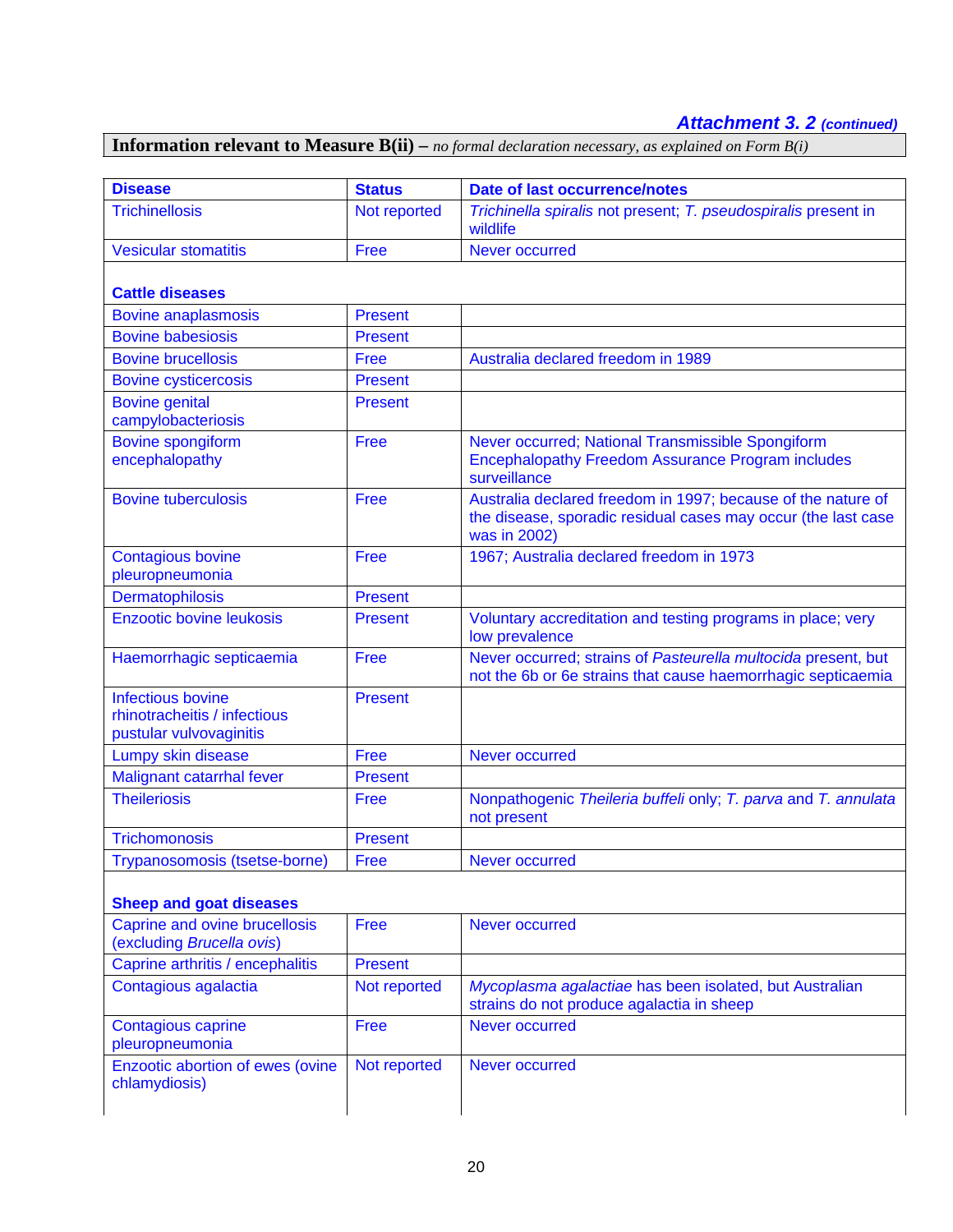# *Attachment 3. 2 (continued)*

# **Information relevant to Measure B(ii) –** *no formal declaration necessary, as explained on Form B(i)*

| <b>Disease</b>                                    | <b>Status</b>           | <b>Date of last occurrence/notes</b>                                                                                           |  |
|---------------------------------------------------|-------------------------|--------------------------------------------------------------------------------------------------------------------------------|--|
| Maedi-visna                                       | Free                    | <b>Never occurred</b>                                                                                                          |  |
| Nairobi sheep disease                             | Free                    | Never occurred                                                                                                                 |  |
| Ovine epididymitis                                | <b>Present</b>          | Voluntary accreditation schemes in all states                                                                                  |  |
| (Brucella ovis)                                   |                         |                                                                                                                                |  |
| Ovine pulmonary adenomatosis                      | Free                    | Never occurred                                                                                                                 |  |
| Peste des petits ruminants                        | <b>Free</b>             | <b>Never occurred</b>                                                                                                          |  |
| <b>Salmonellosis</b><br>(Salmonella abortusovis)  | Free                    | Never occurred; S. abortusovis was isolated in 1994 from two<br>children, but surveillance has shown no evidence of infection  |  |
| Sheep pox and goat pox                            | Free                    | in sheep<br>Never occurred                                                                                                     |  |
| <b>Scrapie</b>                                    | Free                    | 1952                                                                                                                           |  |
|                                                   |                         |                                                                                                                                |  |
| <b>Equine diseases</b>                            |                         |                                                                                                                                |  |
| African horse sickness                            | <b>Free</b>             | Never occurred                                                                                                                 |  |
| Contagious equine metritis                        | Free                    | 1980                                                                                                                           |  |
| <b>Dourine</b>                                    | Free                    | <b>Never occurred</b>                                                                                                          |  |
| <b>Epizootic lymphangitis</b>                     | Free                    | Never occurred                                                                                                                 |  |
| Equine encephalomyelitis<br>(Eastern and Western) | Free                    | Never occurred                                                                                                                 |  |
| Equine infectious anaemia                         | <b>Present</b>          | Limited distribution/sporadic occurrence                                                                                       |  |
| Equine influenza                                  | Free                    | Never occurred                                                                                                                 |  |
| Equine piroplasmosis                              | Free                    | Last reported in 1976                                                                                                          |  |
| <b>Equine rhinopneumonitis</b>                    | <b>Present</b>          |                                                                                                                                |  |
| <b>Equine viral arteritis</b>                     | Serological<br>evidence |                                                                                                                                |  |
| <b>Glanders</b>                                   | <b>Free</b>             | 1891                                                                                                                           |  |
| Horse mange                                       | Free                    | Never occurred                                                                                                                 |  |
| Horse pox                                         | Free                    | <b>Never occurred</b>                                                                                                          |  |
| Japanese encephalitis                             | Serological<br>evidence | Detected annually in Torres Strait and on Cape York in 1998<br>and 2004; not detected in Cape York sentinel program in<br>2005 |  |
| Surra (Trypanosoma evansi)                        | Free                    | Never occurred                                                                                                                 |  |
| Venezuelan equine<br>encephalomyelitis            | Free                    | <b>Never occurred</b>                                                                                                          |  |
| <b>Swine diseases</b>                             |                         |                                                                                                                                |  |
| <b>African swine fever</b>                        | Free                    | <b>Never occurred</b>                                                                                                          |  |
| Atrophic rhinitis of swine                        | <b>Present</b>          |                                                                                                                                |  |
| <b>Classical swine fever</b>                      | Free                    | 1962                                                                                                                           |  |
| Enterovirus encephalomyelitis                     | Free                    | <b>Never occurred</b>                                                                                                          |  |
| <b>Porcine brucellosis</b>                        | Serological<br>evidence | Occurs in feral pigs in northern Australia                                                                                     |  |
| Porcine cysticercosis                             | Free                    | Never occurred                                                                                                                 |  |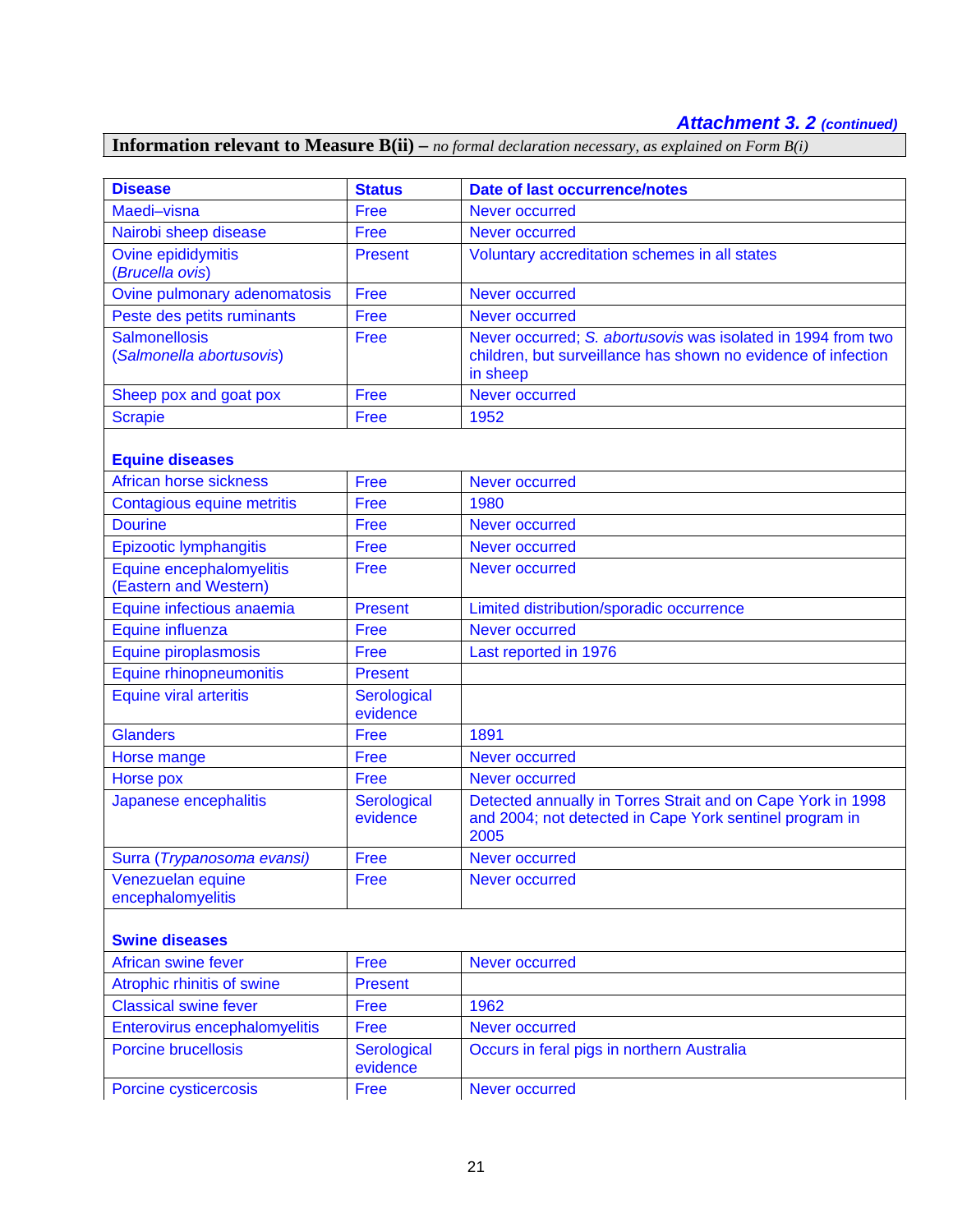# *Attachment 3. 2 (continued)*

# **Information relevant to Measure B(ii) –** *no formal declaration necessary, as explained on Form B(i)*

| <b>Disease</b>                                 | <b>Status</b>                        | <b>Date of last occurrence/notes</b>                                                                                                                                        |
|------------------------------------------------|--------------------------------------|-----------------------------------------------------------------------------------------------------------------------------------------------------------------------------|
| Porcine reproductive and                       | Free                                 | Never occurred                                                                                                                                                              |
| respiratory syndrome                           |                                      |                                                                                                                                                                             |
| Swine vesicular disease                        | Free                                 | <b>Never occurred</b>                                                                                                                                                       |
| Transmissible gastroenteritis                  | Free                                 | Never occurred                                                                                                                                                              |
|                                                |                                      |                                                                                                                                                                             |
| <b>Avian diseases</b>                          |                                      |                                                                                                                                                                             |
| <b>Avian chlamydiosis</b>                      | <b>Present</b>                       |                                                                                                                                                                             |
| <b>Avian infectious bronchitis</b>             | <b>Present</b>                       |                                                                                                                                                                             |
| <b>Avian infectious</b><br>laryngotracheitis   | <b>Present</b>                       |                                                                                                                                                                             |
| Avian mycoplasmosis<br>(M. gallisepticum)      | <b>Present</b>                       |                                                                                                                                                                             |
| <b>Avian tuberculosis</b>                      | <b>Present</b>                       |                                                                                                                                                                             |
| <b>Duck virus enteritis</b>                    | Free                                 | Never occurred                                                                                                                                                              |
| <b>Duck virus hepatitis</b>                    | Free                                 | <b>Never occurred</b>                                                                                                                                                       |
| <b>Fowl cholera</b>                            | <b>Present</b>                       |                                                                                                                                                                             |
| <b>Fowl pox</b>                                | <b>Present</b>                       |                                                                                                                                                                             |
| <b>Fowl typhoid</b>                            | Free                                 | Last reported in 1952                                                                                                                                                       |
| Highly pathogenic avian<br>influenza           | Free                                 | 1997                                                                                                                                                                        |
| Infectious bursal disease<br>(Gumboro disease) | <b>Present</b>                       | Infectious bursal disease occurs in a mild form; Gumboro<br>disease does not occur                                                                                          |
| Marek's disease                                | <b>Present</b>                       |                                                                                                                                                                             |
| <b>Newcastle disease</b>                       | <b>Viruses</b><br>present            | Sporadic outbreaks occur; last reported 2002                                                                                                                                |
| <b>Pullorum disease</b>                        | <b>Present</b>                       |                                                                                                                                                                             |
|                                                |                                      |                                                                                                                                                                             |
| <b>Lagomorph diseases</b>                      |                                      |                                                                                                                                                                             |
| <b>Myxomatosis</b>                             | <b>Present</b>                       |                                                                                                                                                                             |
| Rabbit haemorrhagic disease                    | <b>Present</b>                       | Used as a biological control agent for wild rabbits                                                                                                                         |
| <b>Tularaemia</b>                              | Free                                 | <b>Never occurred</b>                                                                                                                                                       |
| <b>Bee diseases</b>                            |                                      |                                                                                                                                                                             |
| <b>Acariosis of bees</b>                       | Free                                 | <b>Never occurred</b>                                                                                                                                                       |
| <b>American foulbrood</b>                      | <b>Present</b>                       |                                                                                                                                                                             |
| European foulbrood                             | <b>Present</b>                       |                                                                                                                                                                             |
| <b>Varroosis</b>                               | Not reported                         | Varroa jacobsoni last reported in 1997 in the Torres Strait;                                                                                                                |
|                                                |                                      | does not occur on mainland Australia nor Tasmania.                                                                                                                          |
|                                                |                                      |                                                                                                                                                                             |
| <b>Other diseases</b>                          |                                      |                                                                                                                                                                             |
| Leishmaniosis                                  | <b>Atypical</b><br>organism<br>found | A new Leishmania species has been isolated from skin<br>lesions in a group of captive red kangaroos. Occasionally,<br>cases of leishmaniosis are reported in imported dogs. |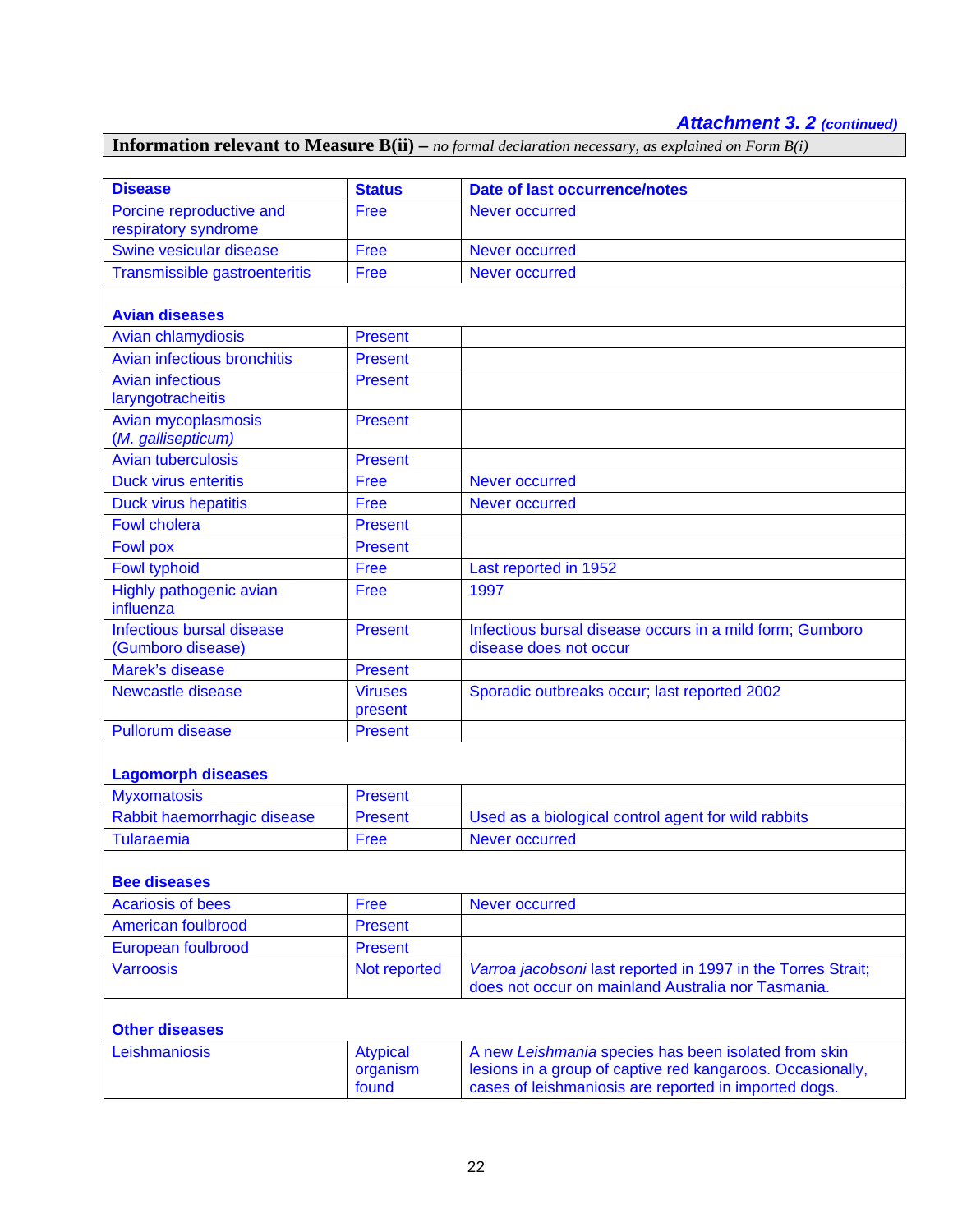#### **Comments on selected OIE-listed diseases**

#### *Bluetongue*

Bluetongue viruses capable of causing disease are only found in parts of the far north of the Northern Territory and Western Australia. Relatively nonpathogenic strains (types 1 and 21) are found on the east coast in Queensland and northern New South Wales. There is little overlap between the distribution of vectors of bluetongue virus and major sheep populations, because the climate conditions that favour sheep production are not conducive to the vectors.

In 2005, transmission of bluetongue viruses was observed in the endemic areas of far northern Australia and coastal Queensland and New South Wales, but the prevalence was much lower than usual. There was minimal evidence of bluetongue activity in sentinel herds in Western Australia. In the Northern Territory, there was limited evidence of transmission in coastal herds, and serotypes 1, 20 and 21 were identified. There was no apparent evidence of movement of more pathogenic viruses out of the far northern 'high risk' zone of the Northern Territory. However, there was evidence of the incursion of at least one new virus serotype into Australia. There was serological evidence of infection with serotype 16 and possibly serotype 6 on islands in Torres Strait and at the tip of Cape York. These serotypes have not been detected before in Queensland. In New South Wales, transmission was detected in isolated areas. However, there was no evidence of bluetongue viruses near major sheep populations in any state. All regions in southern Australia and most pastoral regions in eastern Australia remain free from bluetongue virus.

#### *Newcastle Disease*

Australia experienced sporadic outbreaks of Newcastle disease (ND) from 1998 to 2002. These were caused by viruses that have mutated to virulence from endemic avirulent strains. As well as destruction of infected poultry flocks, response measures have included ND vaccination, enhanced surveillance and improved biosecurity. The poultry industry and government have implemented long-term disease control strategies to improve the management of ND in Australia.

#### *Anthrax*

Anthrax is a notifiable animal disease subject to compulsory government controls including quarantine, disposal of carcasses, and vaccination. It is present in well-defined areas in the northern and northeastern districts of Victoria and central New South Wales. In these areas, anthrax has a low prevalence, and occurs only sporadically. Occasional outbreaks have occurred in other States. South Australia last recorded an outbreak in 1914, and Tasmania in 1933; these States are now considered anthrax free. Anthrax was diagnosed in Queensland in 1993 and 2002, and in Western Australia in 1994. The disease has never been reported in the Northern Territory. During 2005, there were 8 reported incidents of anthrax in New South Wales and 1 in Victoria.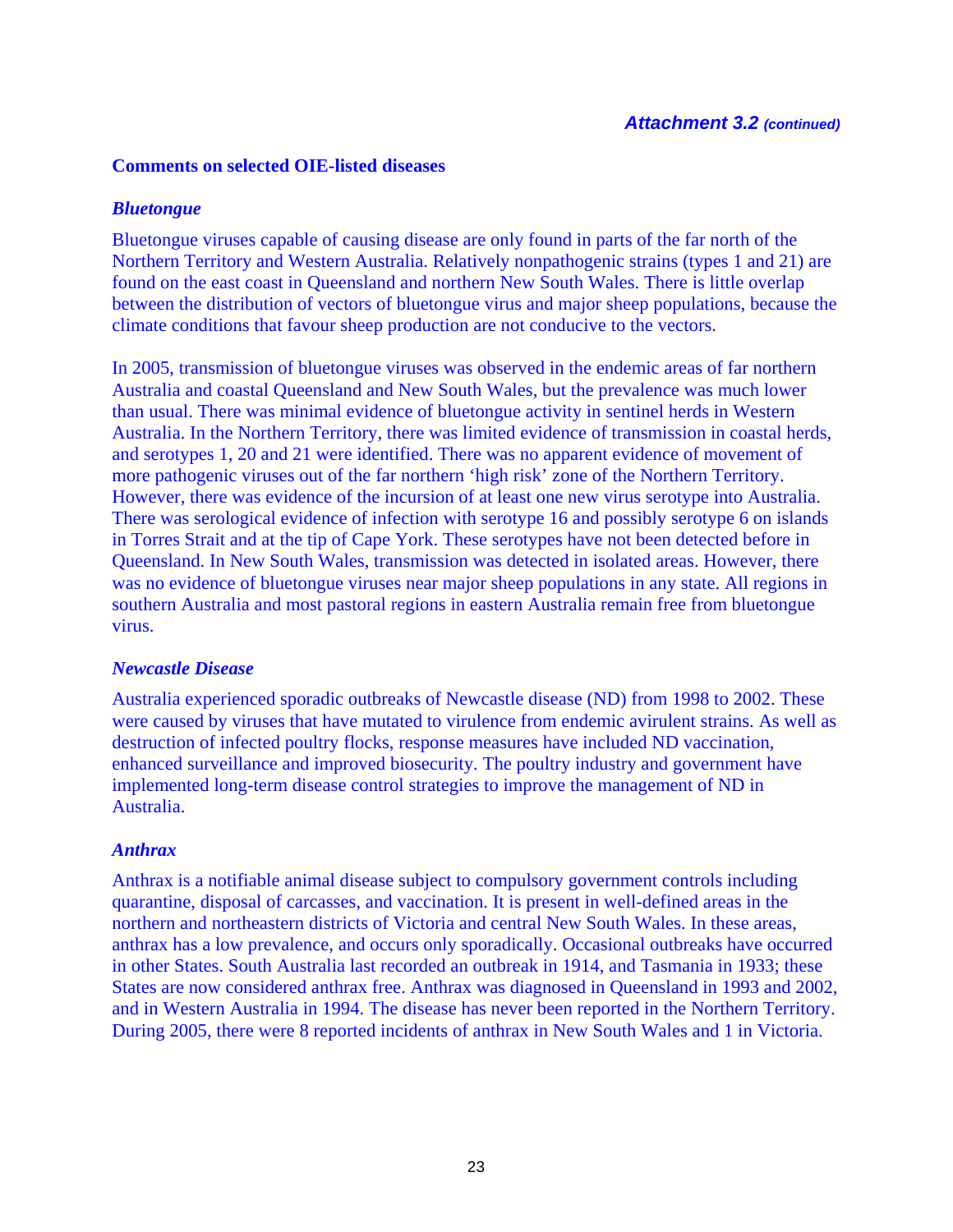**Information relevant to Measure B(ii) –** *no formal declaration necessary, as explained on Form B(i)*

# **Background information on outbreaks of reportable infectious diseases**

#### **(C) Plant diseases**

The Australian Government Department of Agriculture, Fisheries and Forestry, through the Office of the Chief Plant Protection Officer, is the peak organisation that gathers information on pests and diseases of plants. The Department is notified of exotic incursions through State Government agricultural, forestry and natural resource agencies. It also provides national leadership in responding to incursions of exotic pests and diseases of plants.

#### **New plant pests and diseases recorded in Australia for 2005**

| <b>Common Name</b>                              | <b>Scientific Name</b>                                             | <b>Pest Type</b> | <b>Detected</b> | <b>Status</b>  |
|-------------------------------------------------|--------------------------------------------------------------------|------------------|-----------------|----------------|
| Calibrachoa mottle<br>virus (CbMV)              | <i><b>Incertas sedis</b></i><br>Calibrachoa mottle<br><b>Virus</b> | <b>Virus</b>     | <b>NSW</b>      | Pending        |
| Lupin phoma root<br>rot<br>Leaf blight of lupin | Phoma<br>schneiderae                                               | Fungi            | <b>VIC</b>      | Pending        |
| Scotch broom rust                               | <b>Uromyces pisi-</b><br>sativi                                    | Fungi            | <b>SA</b>       | Not eradicable |
| <b>Willow sawfly</b>                            | <b>Nematus</b><br>oligospilus                                      | Invertebrate     | <b>ACT</b>      | Not eradicable |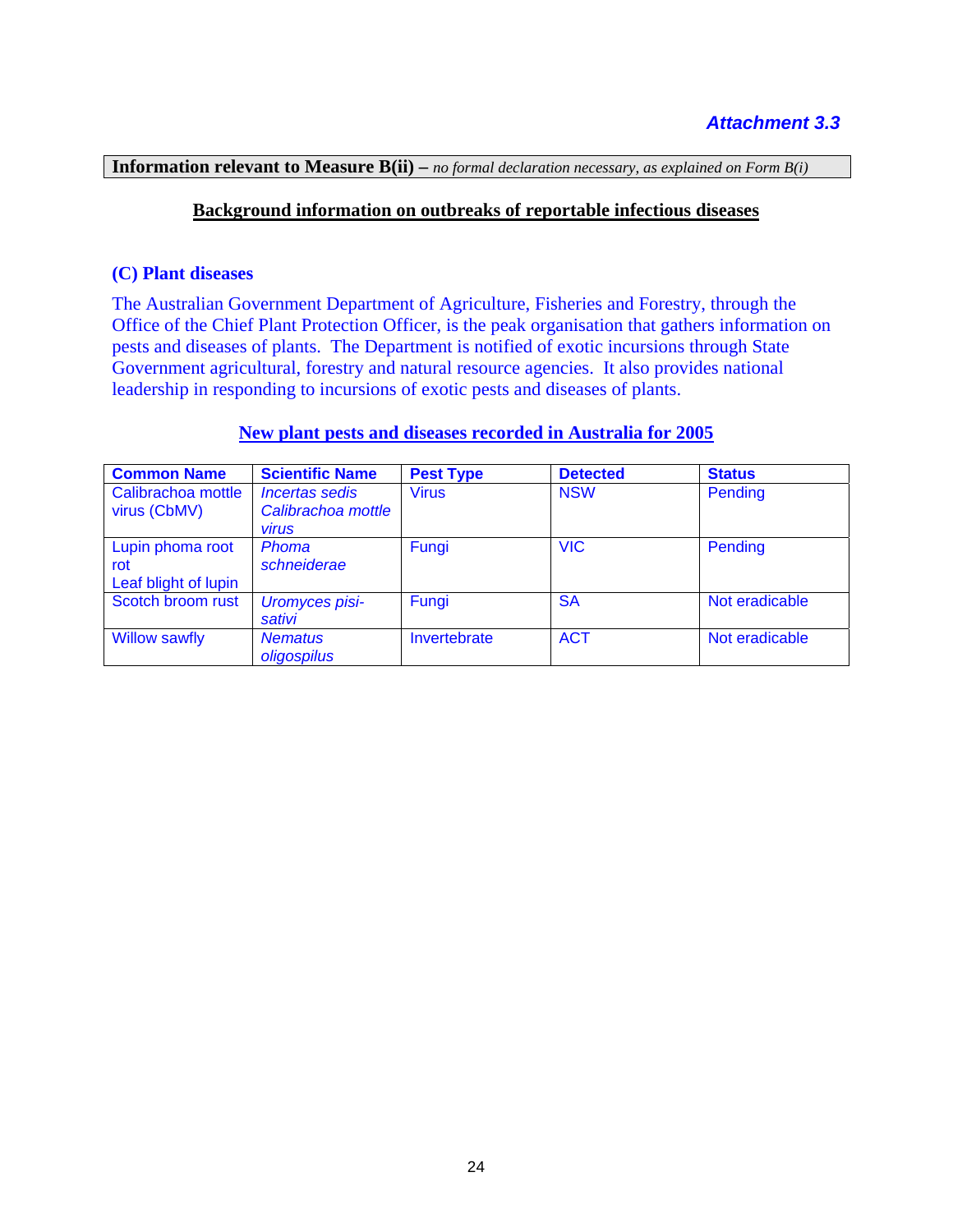# **CONFIDENCE BUILDING MEASURE B(ii)** *[Form B(ii)]*

# **Information on outbreaks of infectious diseases and similar occurrences, that seem to deviate from the normal pattern**

As noted on Form B(i), Australia had no outbreaks of infectious diseases and similar occurrences caused by toxins that deviate from the normal pattern. However, Form B(i) and Attachments 3.1 and 3.2 provide information relevant to that requested below.

| 1. | Time of cognizance of the outbreak                                                                                                                                  |  |
|----|---------------------------------------------------------------------------------------------------------------------------------------------------------------------|--|
| 2. | Location and approximate area affected                                                                                                                              |  |
| 3. | Type of disease/intoxication                                                                                                                                        |  |
| 4. | Suspected source of disease/<br>intoxication                                                                                                                        |  |
| 5. | Possible causative agent(s)                                                                                                                                         |  |
| 6. | Main characteristics of systems                                                                                                                                     |  |
| 7. | Detailed symptoms, when applicable                                                                                                                                  |  |
| 8. | respiratory<br>circulatory<br>neurological/behavioural<br>intestinal<br>dermatological<br>nephrological<br>other<br>Deviation(s) from the normal pattern as regards |  |
|    | type<br>development                                                                                                                                                 |  |
|    | place of occurrence                                                                                                                                                 |  |
|    | time of occurrence                                                                                                                                                  |  |
|    | symptoms                                                                                                                                                            |  |
|    | virulence pattern                                                                                                                                                   |  |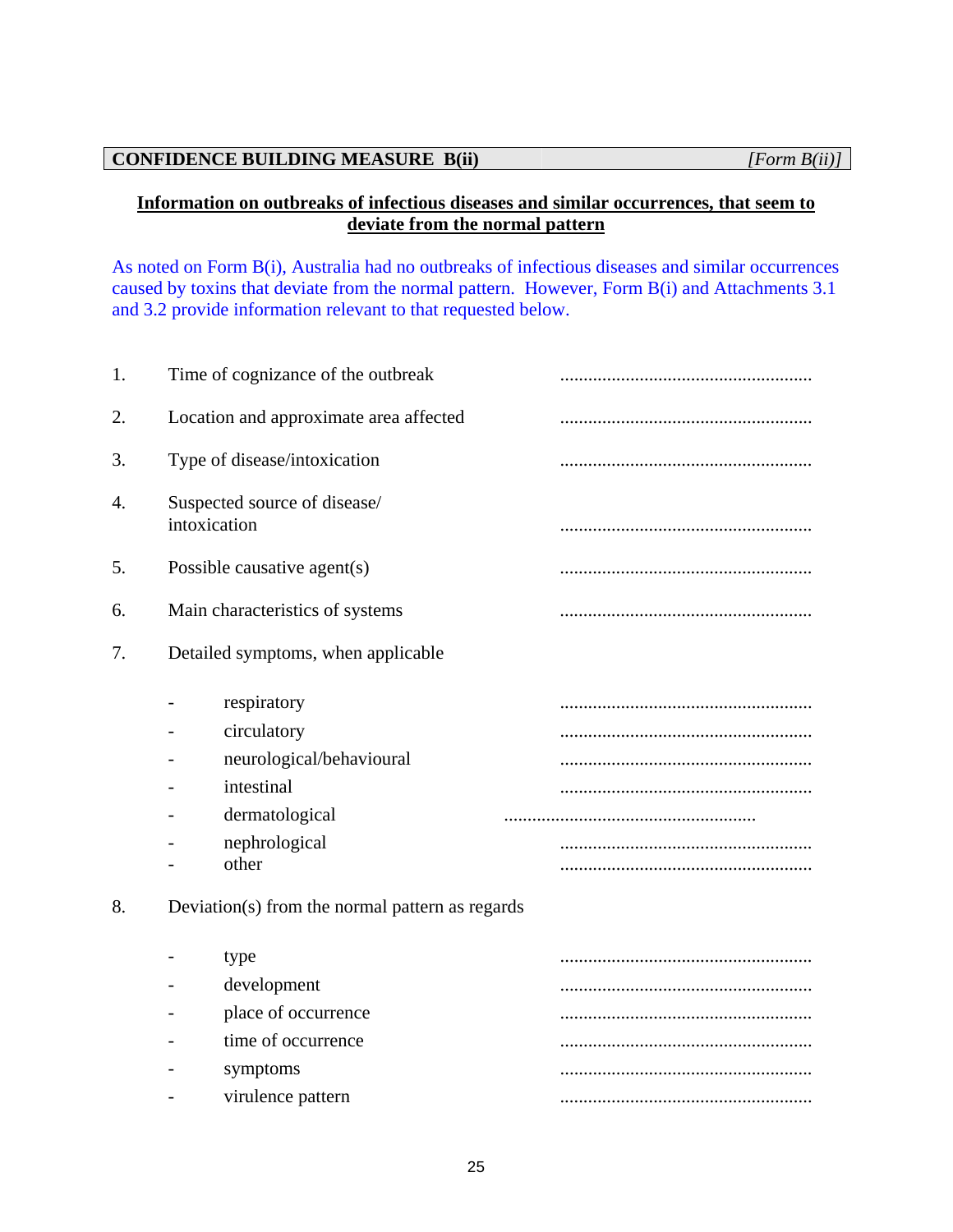|     | drug resistance pattern              |  |
|-----|--------------------------------------|--|
|     | agent(s) difficult to diagnose       |  |
|     | presence of unusual vectors<br>other |  |
| 9.  | Approximate number of primary cases  |  |
| 10. | Approximate number of total cases    |  |
| 11. | Number of deaths                     |  |
| 12. | Development of the outbreak          |  |
| 13. | Measures taken                       |  |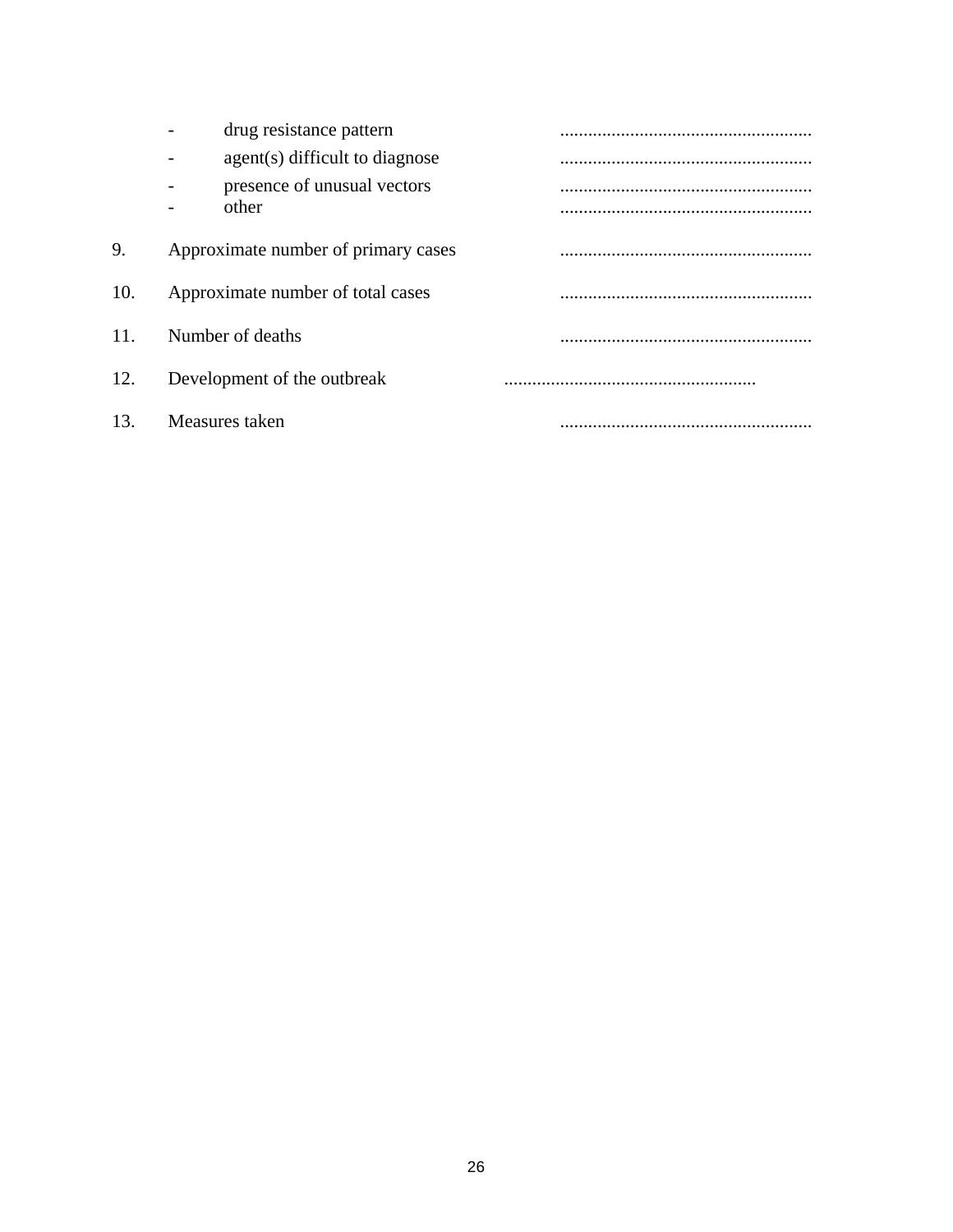# **CONFIDENCE BUILDING MEASURE C** *[Form C]*

# **Encouragement of publication of results and promotion of use of knowledge**

At the Third Review Conference it was agreed that States parties continue to implement the following:

"Encouragement of publication of results of biological research directly related to the Convention, in scientific journals generally available to States parties, as well as promotion of use for permitted purposes of knowledge gained in this research."

Australia's submission of Confidence Building Measure C is at **Attachments 4.1 and 4.2**. Information relating to "Modality 2", below, is provided with respect to (A) The Australian Animal Health Laboratory (see Attachment 4.1), and (B) Defence Science and Technology Organisation (see Attachment 4.2).

In relation to Modality 2, the Australian Government (Department of Prime Minister and Cabinet) funded a workshop in November 2005 to explore various issues regarding the 'dual use' nature of the biological sciences, including the publication of research. Workshop participants included ethicists, scientists, and government policy advisors with an interest in countering the threat posed by biological weapons. It is anticipated that output from this workshop, including exploration of policy options, will be finalised in 2006.

# Modalities

The Third Review Conference agreed on the following:

- 1. It is recommended that basic research in biosciences, and particularly that directly related to the Convention should generally be unclassified and that applied research to the extent possible, without infringing on national and commercial interests, should also be unclassified.
- 2. States parties are encouraged to provide information on their policy as regards publication of results of biological research, indicating, inter alia*,* their policies as regards publication of results of research carried out in research centres and laboratories subject to exchange of information under item A and publication of research on outbreaks of diseases covered by item B, and to provide information on relevant scientific journals and other relevant scientific publications generally available to States parties.
	- 3. The Third Review Conference discussed the question of cooperation and assistance as regards the safe handling of biological material covered by the Convention. It concluded that other international forums were engaged in this field and expressed its support for efforts aimed at enhancing such cooperation.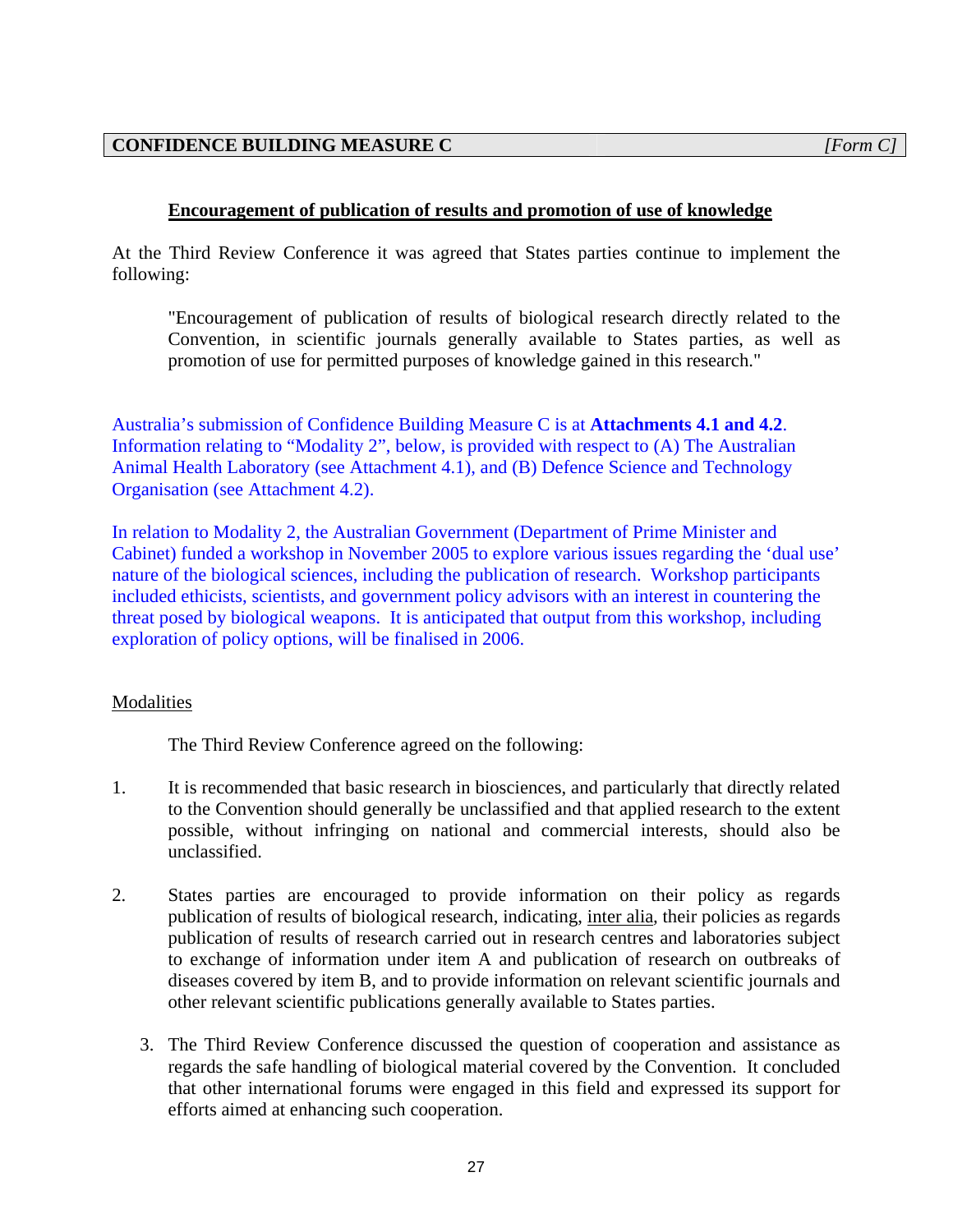*Attachment 4.1* 

#### **CONFIDENCE BUILDING MEASURE C** *[Form C]*

#### **Encouragement of publication of results and promotion of use of knowledge**

#### **(A) The Australian Animal Health Laboratory (AAHL)**

AAHL's policy is to encourage the publication of research results. The following were published by staff at AAHL during 2005.

#### **Book Chapters**

Dale CJ, Ramshaw IA, Ranasinghe C, Thomson S, De Rose R, Pamungkas J, Boyle DB, Kent SJ. 2005. Prime boost strategies in DNA vaccines. Lowrie, DB, Whalen, R. (eds). DNA vaccines: methods and protocols Humana Press, Totowa, New Jersey, USA.

Heine HG, Trinidad L, Selleck PW. 2005. Influenza virus type A and subtype H5 specific real-time reverse transcription (RRT)-PCR for detection of H5N1 isolates: technical report. Heine, HG, Trinidad, L, Selleck, PW. Influenza virus type A and subtype H5 specific real-time reverse transcription (RRT)-PCR for detection of H5N1 isolates: technical report Australian Biosecurity CRC, St Lucia, Qld.

Meehan G. 2005. Recombinant expression of Rabies virus proteins to facilitate improved virus-specific antibody detection systems. Meehan, G. Recombinant expression of Rabies virus proteins to facilitate improved virus-specific antibody detection systems The Author, Geelong, Vic. Pp. 141 leaves.

Patz JA, Confalonieri EC, Amerasinghe FP, Chua KB, Daszak P, Hyatt AD, Molyneux D, Thomson M, Yameogo L, Lazaro MM, Vasconcelos P, Rubio-Palis Y, Campbell-Lendrum D, Jaenisch T, Mahamat H, Mutero C, Walter-Toews D, Whiteman C. 2005. Human health: ecosystem regulation of infectious diseases. Hassan, R, Scholes, R, Ash, N. (eds). Ecosystems and human well-being: current state and trends volume 1 Island Press, Washington, USA. Pp. 391-415.

Rood JI, Stewart DJ, Vaughan JA, Dewhirst FE . 2005. Genus II Dichelobacter Dewhurst, Paster, La Fontaine and Rood 1990, 430vp. Garrity, GM, Brenner, DJ, Krieg, NR, Staley, JT. (eds). Bergey's manual of systematic bacteriology volume 2 The Proteobacteria Part B The Gammaproteobacteria Springer, Michigan, MI. Pp. 126-129.

#### **Conference Proceedings**

Abraham G. 2005. New requirements for emerging diseases: Avian influenza. 10th International Biosafety Workshop Detail and practical applications of standards for veterinary biosafety level 3 laboratories including animal holding facilities. National Veterinary Institute, Uppsala, Sweden. The Workshop, Uppsala, Sweden.

Aguilar HC, Mungall BA, Negrete O, Matreyek KA, Choi D, Levroney E, Lee BH. 2005. In vivo production of Nipah and Hendra viral-like particles via genetic immunization results in high titer neutralizing antibodies. American Society of Virology Conference. Pennsylvania State University, University Park, PA. USA. The Conference, University Park, PA. USA.

Allen JG, Retallick MAS, Kowalski M, Colegate SM, Doran TJ, Michalski WP. 2005. A study of the bioequivalence of corynetoxins and tunicamycins: the effect of these toxins on the viability and morphology of rat hepatocytes in tissue culture. 7th International Symposium on Poisonous Plants (ISOPP7). Eccles Conference Center, Utah State University, Logan, Utah, USA. The Symposium, Logan, Utah, USA.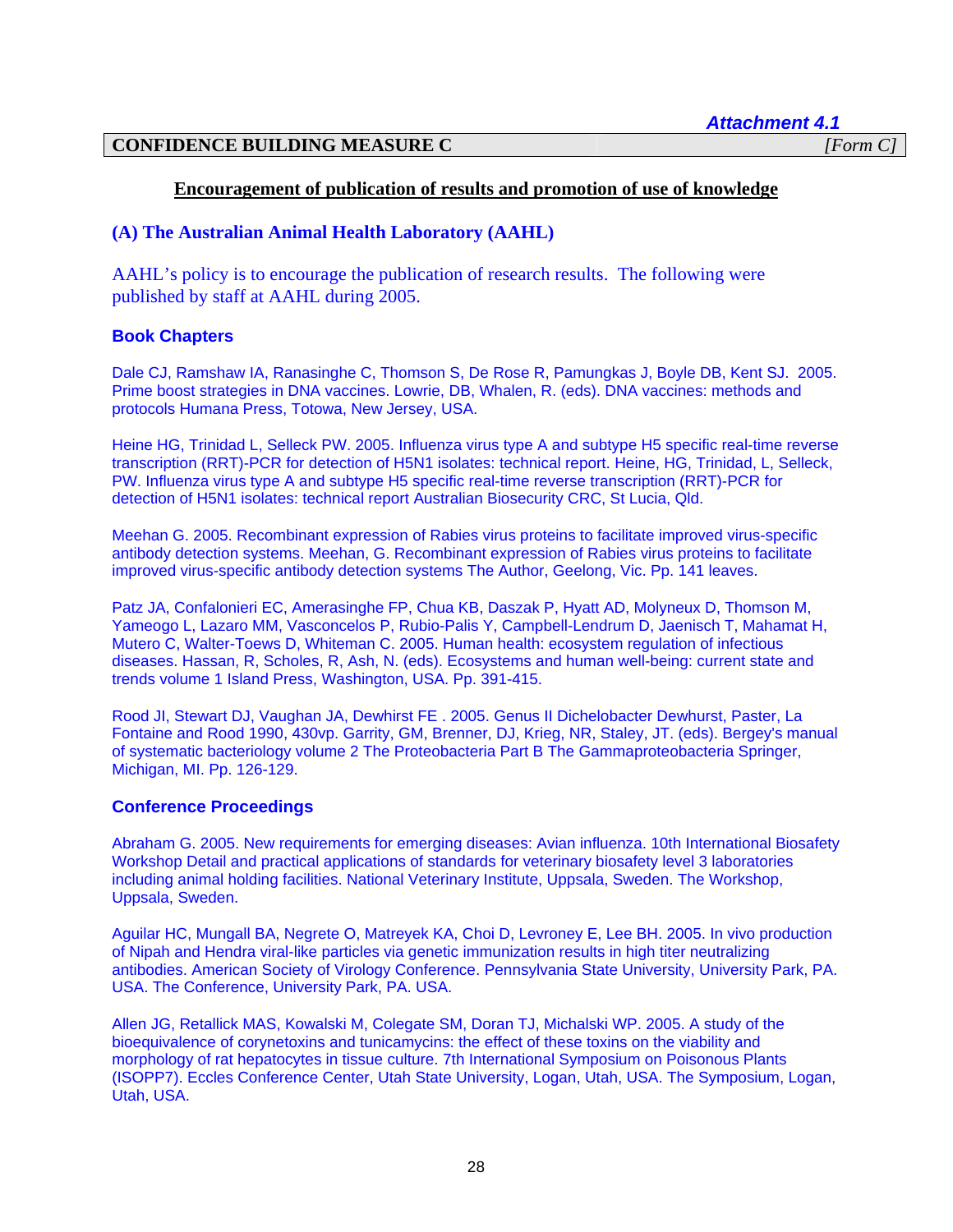#### **Encouragement of publication of results and promotion of use of knowledge**

Anderton NA, Cao Y, Darcy CP, Ford ME, Greenwood JS, Knill A, Michalewicz A, Stewart PL, Wilson SL, Colegate SM. 2005. Effects on bodyweight of rats and sheep due to exposure to tunicamycins: implications for annual ryegrass toxicity. 7th International Symposium on Poisonous Plants (ISOPP7). Eccles Conference Center, Utah State University, Logan, Utah, USA. The symposium, Logan, Utah, USA.

Asif M, Kimpton WG, Lowenthal JW, Bean AGD. 2005. Pathological consequences of inflammatory cytokines during IBV infection . International Cytokine Society Conference. Seoul, Korea. The Conference, Seoul, Korea.

Aslani MR, Colegate SM, Pascoe I, Kowalski M, Michalewicz A, Retallick MAS. 2005. Acute bovine liver disease: Hepatocytotoxicity of cynosurus echinatus-related dreschlera biseptata. 7th International Symposium on Poisonous Plants (ISOPP7). Eccles Conference Center,Logan, Utah, USA. The symposium, Logan, Utah, USA.

Bannantine JP, Sreevatsan S, Tizard MLV, Michalski WP, Berger S, Griffin JFT, Paustain ML. 2005. Production and characterization of monoclonal antibodies, aptamers and single chain antibodies to M. avium subsp. paratuberculosis. 8th International colloquium on paratuberculosis. Copenhagen, Denmark. The colloquium, Copenhagen, denmark.

Barrett J, Lunt RA, Rodwell B, Rupprecht C, Field H, Smith G, Young P. 2005. Australian Bat Lyssavirus: observations of natural and experimental infection in bats. Wildlife health in a shrinking world: ecology, management and conservation Wildlife Disease Association International Conference. Cairns, QLD. The Conference, Cairns, QLD.

Bingham J. 2005. The response of little ravens (Corvus Mellori) to West Nile Virus (New York strain) challenge. Australian Biosecurity CRC for emerging infectious disease national workshop. Joondalup Resort, Perth. Australian Biosecurity CRC, Joondalup, Perth.

Bossart KN. 2005. Development of multiplexed serological assays for penside and laboratory based diagnosis of FMDV. Australian Biosecurity CRC for emerging infectious disease national workshop. Joondalup Resort, Perth. Australian Biosecurity CRC, Joondalup, Perth.

Bossart KN. 2005. Development of a luminex-based serological assay for Hendra and Nipah virus. Australian Biosecurity CRC for emerging infectious disease national workshop. Joondalup resort, Perth. Australian Biosecurity CRC, Joondalup, Perth.

Bossart KN, McEachern JA, Broder CC, Eaton BT, Wang LF. 2005. Development of a luminex based neutralization assay for Hendra and Nipah viruses. 3rd Australian Virology Group Meeting. Continental Hotel, Cowes, Phillip Island, Vic. The Meeting, Cowes, Phillip Island, Vic.

Bossart KN, Mungall BA, Crameri GS, Wang LF, Eaton BT, Broder CC. 2005. Inhibition of Henipavirus fusion and infection by Heptad derived peptides of Nipah virus fusion protein. 24th Annual Meeting of the American Society for Virology. Pennsylvannia State University, University Park Campus, Pennsylvannia, USA. The Meeting, Pennsylvannia, USA.

Bowden TR, Babiuk SL, Anderson MP, Parkyn GR, Kitching RP, Copps JS, Boyle DB. 2005. A quantitative study of sheeppox virus tropism and shedding in experimentally infected sheep. 3rd Australian Virology Group Meeting. Continental Hotel, Cowes, Phillip Island, Vic. The Meeting, Cowes, Phillip Island, Vic.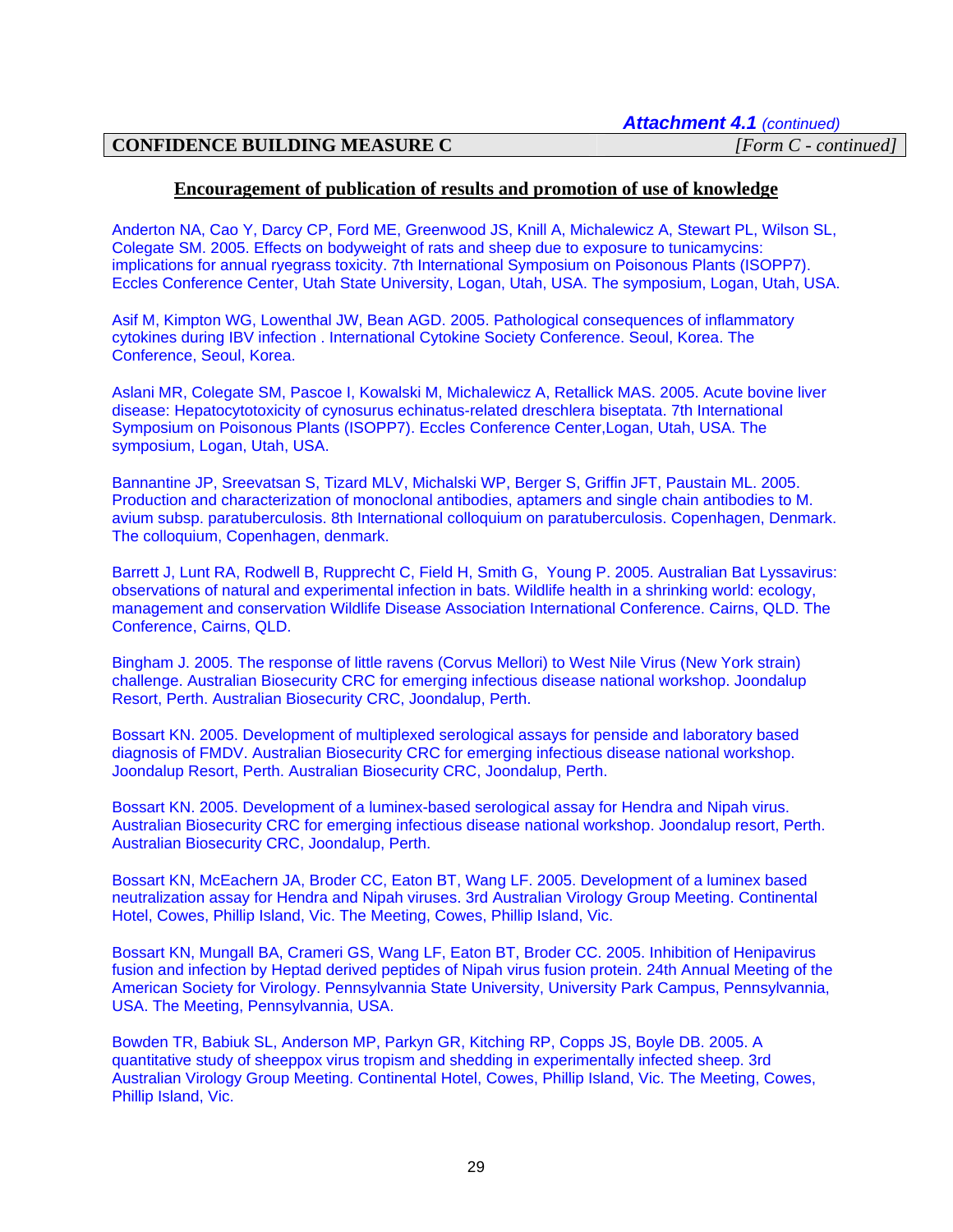*Attachment 4.1 (continued)*

# **CONFIDENCE BUILDING MEASURE C** *[Form C - continued]*

#### **Encouragement of publication of results and promotion of use of knowledge**

Boyd V, Duch CJ, Stevens MP, Anderson MP, White JR, Coupar BEH, Bowden TR, Boyle DB. 2005. Development of serological assays for detection of capripoxvirus infection in sheep and goats . 3rd Australian Virology Group Meeting. Continental Hotel, Cowes, Phillip Island, Vic. The Meeting, Cowes, Phillip Island, Vic.

Conlan J, Gleeson L, Wilks C, Khounsy S. 2005. Development of a rapid diagnostic assay for Classical Swine Fever Virus. 3rd Australian Virology Group Meeting. Continental Hotel, Cowes, Phillip Island, Vic. The Meeting, Cowes, Phillip Island, Vic.

Corbeil S, Arzul I. 2005. Development of a Bonamia spp. real time PCR assay and molecular characterisation of the Australian Bonamia isolate. 3rd Microcell working group meeting. Virginia Institute of Marine Sciences, Gloucester Point, Virginia, USA. The Institite, Gloucester Point, Virginia, USA.

Daniels PW. 2005. New Developments in the Australasian BTV Episystems. Workshop: EU Funded research in Bluetongue. Centre de Conference Albert Borschette. EU, Brussels.

Daszak P, Field HE, Epstein JH, Pulliam J, Plowright R, Hyatt AD, Halpin K, Luby S. 2005. The emergence of Nipah and Hendra virus in Australia, Malaysia and Bangladesh. Wildlife health in a shrinking world: ecology, management and conservation Wildlife Disease Association International Conference. Cairns, QLD. The Conference, Cairns, QLD.

De Rose R, Dale CJ, Chea S, Smith MZ, Ramshaw IA, Thomson S, **B**oyle DB, Coupar BEH, Sullivan MT, Kent SJ, Australian Thai HIV vaccine consortium. 2005. Subtype AE HIV DNA and fowlpox virus prime/boost vaccines: pre-clinical evaluation in macaques. 2nd National Scientific Workshop . Australian Centre for HIV and Hepatitis Virology Research, Terrigal, NSW. The Centre, Terrigal, NSW.

Eaton BT. 2005. Technologies to enhance detection. Australian Biosecurity CRC for emerging infectious disease national workshop. Joondalup Resort, Perth. Australian Biosecurity CRC, Joondalup Perth.

Eaton BT. 2005. Henipaviruses, bats and virulence. 3rd Australian virology group meeting. Continental Hotel, Cowes, Phillip Island, Vic. The Meeting, Cowes, Phillip Island, Vic.

Egan SA, Lanigan MD, Beddome G, Shiell BJ, Stewart DJ, Vaughan JA, Doran TJ, Michalski WP. 2005. Isolation and purification of intact Mycobacterium paratuberculosis from intestinal sections from cattle & goats. 8th International colloquium on paratuberculosis. Copenhagen, Denmark. The Colloquium, Copenhagen, Denmark.

Field H, Bingham J. 2005. The emergence of Australian bat lyssavirus - a review of current hypotheses. Wildlife health in a shrinking world: ecology, management and conservation Wildlife Disease Association International Conference. Cairns, QLD. The Conference, Cairns, QLD.

Fogarty R, Halpin K, Mungall BA, Hyatt AD. 2005. Survival of Henipaviruses in the environment. 3rd Australian Virology Group Meeting. Continental Hotel, Cowes, Phillip Island, Vic. The Meeting, Cowes, Phillip Island, Vic.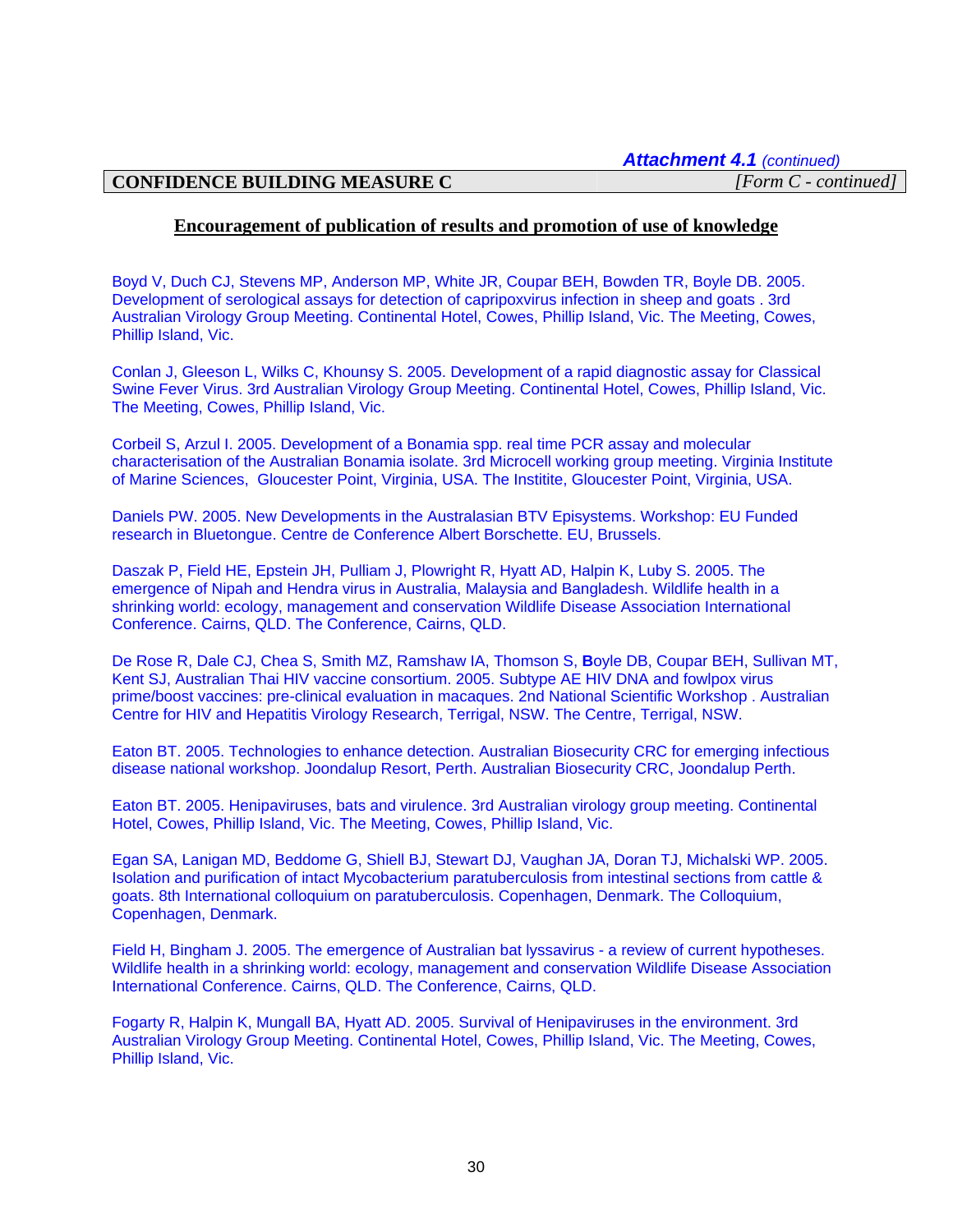#### **Encouragement of publication of results and promotion of use of knowledge**

Foord A, Muller J, Yu M, Heine HG. 2005. Recombinant antibodies for differentiation of Foot-and-Mouth disease virus infected and vaccinated animals. Australian Biosecurity CRC for emerging infectious disease national workshop. Joondalup Resort, Perth. Australian Biosecurity CRC, Joondalup, Perth.

Foord AJ, Muller J, Yu M, Heine HG. 2005. Recombinant antibodies for differentiation of foot-and-mouth disease virus infected and vaccinated animals. 3rd Australian Virology Group Meeting. Continental Hotel, Cowes, Phillip Island, Vic. The Meeting, Cowes, Phillip Island, Vic.

Gould G, Sapats SI. 2005. Isolation of a new variant Infectious Brocnhitis Virus in Australia. 3rd Australian Virology Group Meeting. Continental Hotel, Cowes, Phillip Island, Vic. The Meeting, Cowes, Phillip Island, Vic.

Halpin K. 2005. Bats and viruses: an interesting association. Ryan P, Aaskov J, St George T, Dale P. (eds). 9th Arbovirus research in Australia & 6th Mosquito control association of Australia Conference. Australia Noosa Lakes Resort, Noosaville, Qld. Queensland Institute of Medical Research, Brisbane.

Hurt AC, Hansbro P, Selleck PW, Olsen B, Barr IG, Hampson AW. 2005. Isolation of avian influenza viruses from two different transhemispheric migratory shorebird species in Australia. 3rd Australian Virology Group Meeting. Continental Hotel, Cowes, Phillip Island, Vic. The Meeting, Cowes, Phillip Island, Vic.

Hyatt AD. 2005. Overview of diagnostic assays and sampling. International Workshop on the Biology, isolation and detection of Batrachochytrium dendrobatidis. Australian Animal Health Laboratory, Geelong, Vic. The Workshop, Geelong, Vic.

Hyatt AD. 2005. Structural physiology may hold the key to understanding species susceptibility and pathogenesis of chytridiomycoisis. Emerging wildlife diseases: threats to amphibian biodiversity. Arizona State University. The Conference, Arizona, USA.

Hyatt AD. 2005. Emerging infectious disease: suggested drivers for disease emergence. 2005 Joint meeting of the New Zealand Microbiological Society and the New Zealand Society for Biochemistry and Molecular Biology. University of Otago, Dunedin, New Zealand. The Conference, Dunedin, New Zealand.

Jack PJM, Boyle DB, Eaton BT, Wang LF. 2005. The complete genome sequence of J-virus reveals a unique genome structure in the family Paramyxoviridae. IUMS 2005: Microbes in a changing world: Joint meeting of the 3 divisions of the International Union of Microbiological Societies 2005. Moscone Convention Center, San Fransisco, California, USA. The Congress, San Fransisco, California.

Karpala A, Jenkins KA, Lowenthal JW, Doran TJ, Bean AGD. 2005. Modulation of the immune response to virus by nucleic acid. 35th meeting of the Australasian Society for Immunology (ASI): Genetics and the immune response. Carlton Crest Hotel, Melbourne. The Conference, Melbourne.

Komadina N, Tomasov C, Selleck PW, Ianello P, Long NT, Hoa DM, Hampson AH, Barr IG. 2005. Genetic analysis of recent highly pathogenic avian influenza (HPAI) strains from SE Asia. ComBio 2005. Adelaide Convention Centre, Adelaide. The Conference, Adelaide.

Komadina N, Tomasov C, Selleck PW, Iannello P, Long N, Hoa D, Hampson AW, Barr IG. 2005. Genetic analysis of recently highly pathogenic avian influenza (HPAI) strains from SE Asia. 3rd Australian Virology Group Meeting. Continental Hotel, Cowes, Phillip Island, Vic. The Meeting, Cowes, Phillip Island, Vic.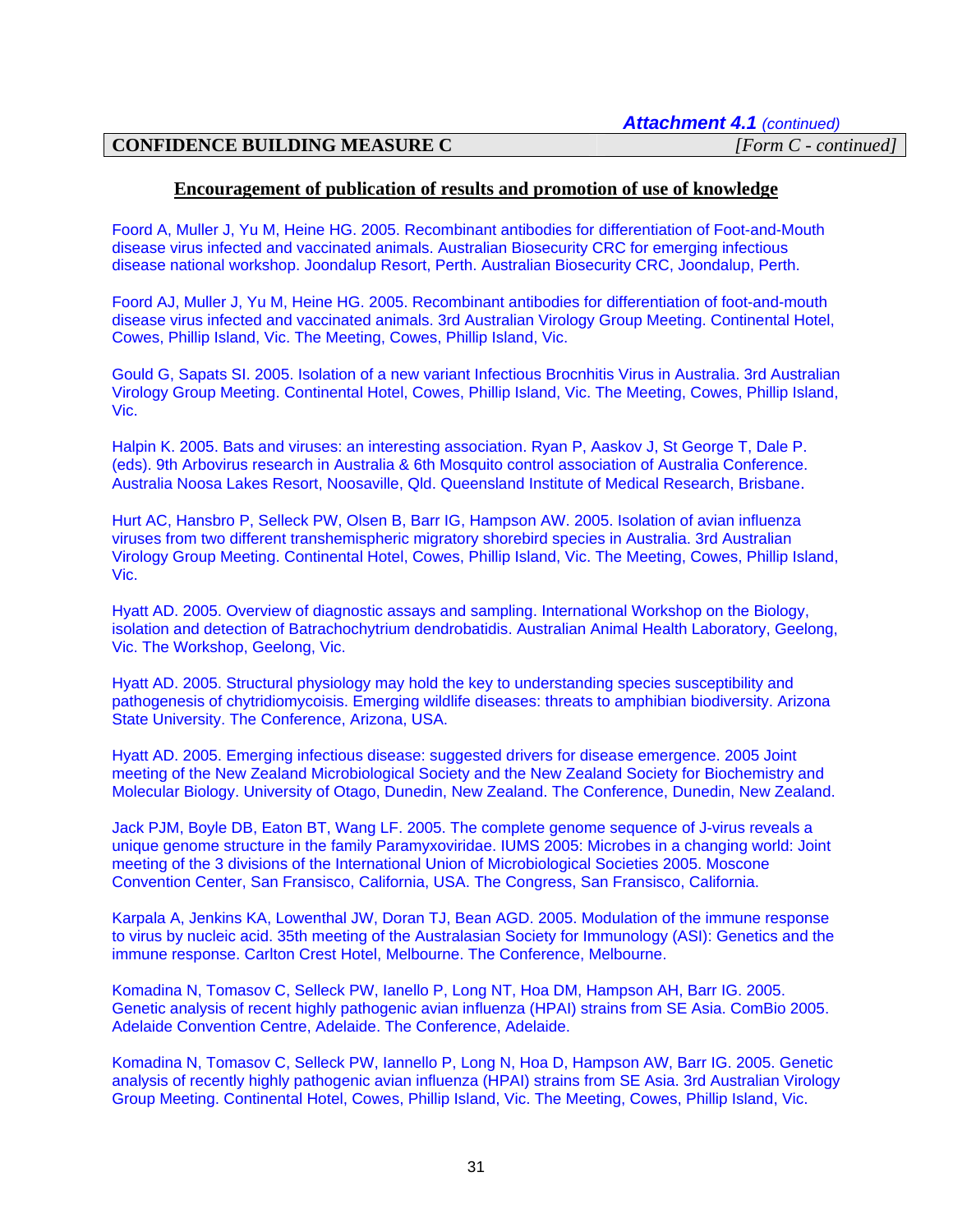#### **Encouragement of publication of results and promotion of use of knowledge**

Lanigan MD, Tsen L, Vaughan JA, Shiell BJ, Michalski WP. 2005. Detergent enrichment of Mycobacterial envelope proteins. 8th International colloquium on Paratuberculosis. 14-18 August, 2005. The Colloquium, Denmark.

Lowenthal JW, Bean AGD, Doran TJ, Moore RJ. 2005. Application of immunogenomic technology to poultry: building a better chicken. Association for the advancement of animal breeding and genetics: proceedings of the sixteenth conference: Application of new genetic technologies to animal breeding . Noosa Lakes Convention and Exhibition Centre, Sunshine Coast, QLD. AAABG, Noosa Lakes, QLD.

Magoffin D. 2005. Molecular atudies of two recently characterised rodent paramyxoviruses. Australian Biosecurity CRC for emerging infectious disease national workshop. Joondalup resort, perth. Australian Biosecurity CRC, Joondalup, Perth.

Magoffin DE, Jack PJ, Mackenzie J. 2005. Functional analysis of the novel genes of J-virus, a recently characterised paramyxovirus. 24th Annual Meeting of the American Society for Virology. Pennsylvania State University. The Meeting, Pennsylvania, USA.

Magoffin DE, Jack PJ, MacKenzie JS, Wang LF. 2005. Functional analysis of the novel genes of J-virus a recently characterised paramyxovirus. 24th Annual meeting of the American Society for Virology. Pennsylvania State University. The Meeting, Pennsylvania, USA.

Magoffin DE, MacKenzie J, Wang LF. 2005. A reverse genetics system for J-virus and beilong virus, two recently characterised paramyxoviruses. 3rd Australian Virology Group Meeting. Continental Hotel, Cowes, Phillip Island, Vic. The Meeting, Cowes, Phillip Island, Vic.

Mardani K, Noormohammadi AH, Ignjatovic J, Browning GF. 2005. The N1/03 strain of Infectious Bronchitis Virus is still circulating in New South Wales. Australian Veterinary Poultry Association Scientific Meeting Proceedings. Webster Lecture Theatre, Faculty of Veterinary Science, University of Sydney. The Meeting, Sydney.

Marsh IB, Bannantine JP, Tizard MLV, Whittington RJ. 2005. Genomic and proteomic comparative study of the sheep and cattle strains of Mycobacterium avium, subsp. paratuberculosis. 8th International Colloquium on Paratuberculosis. Copenhagen, denmark. The Colloquium, Copenhagen, Denmark.

McWaters P, Vaughan JA, Beddome G, McKean S, Lanigan MD, Tizard MLV, Michalski WP, Bannantine J. 2005. Engulfment of MAP by bovine primary blood macrophages & a transformed bovine macrophage cell line. 8th International Colloquium on Paratuberculosis. Copenhagen, Denmark. The Colloquium, Copenhagen, Denmark.

Melville L, Pritchard LI. 2005. Novel viruses associated with disease in horses in the Northern Territory. Ryan P, Aaskov J, St George T, Dale P. (eds). 9th Arbovirus research in Australia & 6th Mosquito control association of Australia Conference. Australia Noosa Lakes Resort, Noosaville, Qld. Queensland Institute of Medical Research, Brisbane.

Miller DS, Kotlarski I, Colonno R, Boyle DB, Jilbert AR. 2005. Entecavir and prime-boost vaccination strategies for hepatitis B virus infection. 3rd Australian Virology Group Meeting. Continental Hotel, Cowes, Phillip Island, Vic. The Meeting, Cowes, Phillip Island, Vic.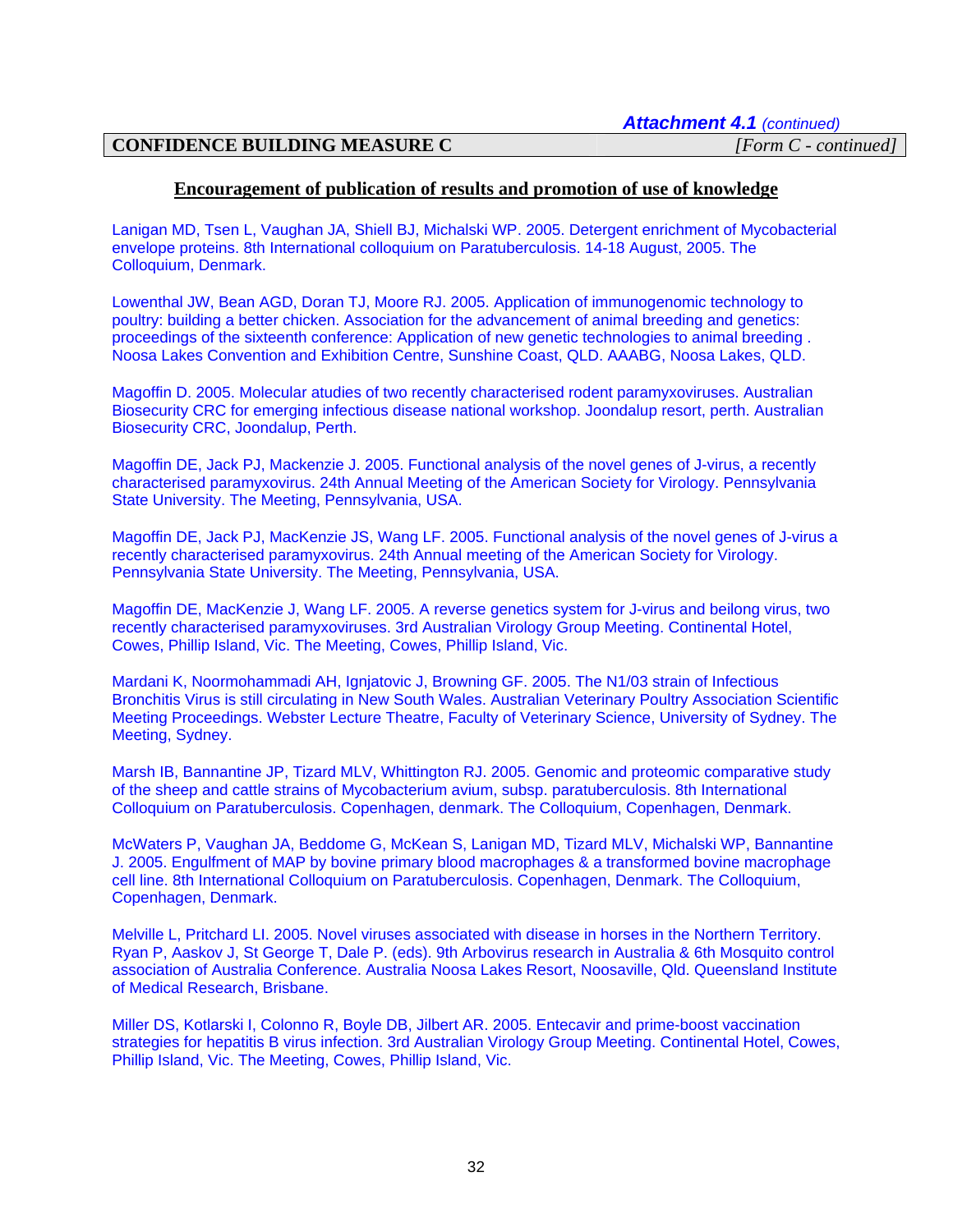#### **Encouragement of publication of results and promotion of use of knowledge**

Muller J. 2005. Antigenicity studies and development of multiplex diagnostic tests for Foot-and-Mouth disease virus. Australian Biosecurity CRC for emerging infectious disease national workshop. Joondalup Resort, Perth. Australian Biosecurity CRC, Joondalup, Perth.

Muller JD, Wang LF, Wilks CR. 2005. Antigenicity studies and development of multiplex tests for Foot and Mouth disease Virus (FMDV). 3rd Australian Virology Group Conference. Continental Hotel, Cowes, Phillip Island, Vic. The Meeting, Cowes, Phillip Island, Vic.

Mungall BA, Middleton DJ, Crameri GS, Halpin K, Eaton BT, Broder CC. 2005. Vertical transmission and foetal replication of Nipah virus in an experimentally infected cat. 3rd Australian Virology Group Meeting. Continental Hotel, Cowes, Phillip Island, Vic. The Meeting, Cowes, Phillip Island, Vic.

Mungall BA, Middleton DJ, Crameri GS, McEachern J, Bossart KN, Eaton BT, Wang LF, Broder CC. 2005. Vaccination with Nipah or Hendra virus recombinant G glycoprotein protects against Nipah virus challenge in the cat model. 3rd Australian Virology Group Meeting. Continental Hotel, Cowes, Phillip Island, Vic. The meeting, Cowes, Phillip Island, Vic.

Pallister JA, Hyatt AD, Coupar BEH, Goldie SG. 2005. Development of a Bohle Iridovirus as a viral delivery vector. 3rd Australian Virology Group meeting. Continental Hotel, Cowes, Phillip Island, Vic. The Meeting, Cowes, Phillip Island, VIc.

Pan Y, Wan J, Roginski H, Lee A, Shiell B, Michalski WP, Coventry J. 2005. Effect of chemical modification on anti-microbial and anti viral properties of milk proteins. Functional dairy foods 2005. Adelaide. The Conference, Adelaide.

Pan Y, Wan J, Roginski H, Lee A, Shiell BJ, Michalski WP, Coventry J. 2005. Effect of chemical modification on antimicrobial & antiviral properties of milk proteins. 7th International Lactoferrin Conference. Hawaii, USA. The Conference, Hawaii, USA.

Parkyn GR, Bowden TR, Babiuk SL, Burton LE, Embury-Hyatt CK, Copps JS, Boyle DB, Kitching PR. 2005. Preliminary observations of pathogenesis and virus isolation on capripox virus disease in experimentally infected sheep. 3rd Australian Virology Group Meeting. Continental Hotel, Cowes, Phillip Island, Vic. The Meeting, Cowes, Phillip Island, Vic.

Peck J, Komadina N, Selleck PW, Tomasov C, Mosse J, Barr I. 2005. Sequence identification of all influenza A subtypes using universal RT-PCR primers. 3rd Australian Virology Group Meeting. Continental Hotel, Cowes, Phillip Island, Vic. The Meeting, Cowes, Phillip Island, Vic.

Pritchard LI, Lunt RA, Melville L, Daniels PW. 2005. Molecular epidemiology of bluetongue viruses in Australia. Ryan P, Aaskov J, St George T, Dale P. (eds). 9th Arbovirus research in Australia & 6th Mosquito control association of Australia Conference. Australia Noosa Lakes Resort, Noosaville, Qld. Queensland Institute of Medical Research, Brisbane.

Robinson T, Kerr P, Jackson R, Hardy C, Hinds L, Strive T, Hamilton N, Haliday D, Hyatt AD, Pallister JA, SHellam G, Redwood A. 2005. Virus control of pest animals. IUMS 2005 : Microbes in a changing world: Joint meeting of the 3 divisions of the International Union of Microbiological Societies: XIth International Congress of Bacteriology and Applied Microbiology: XIth International Congress on Mycology : XIIIth International Congress of Virology. San Fransisco, California, USA. IUMS, San Fransisco, California, USA.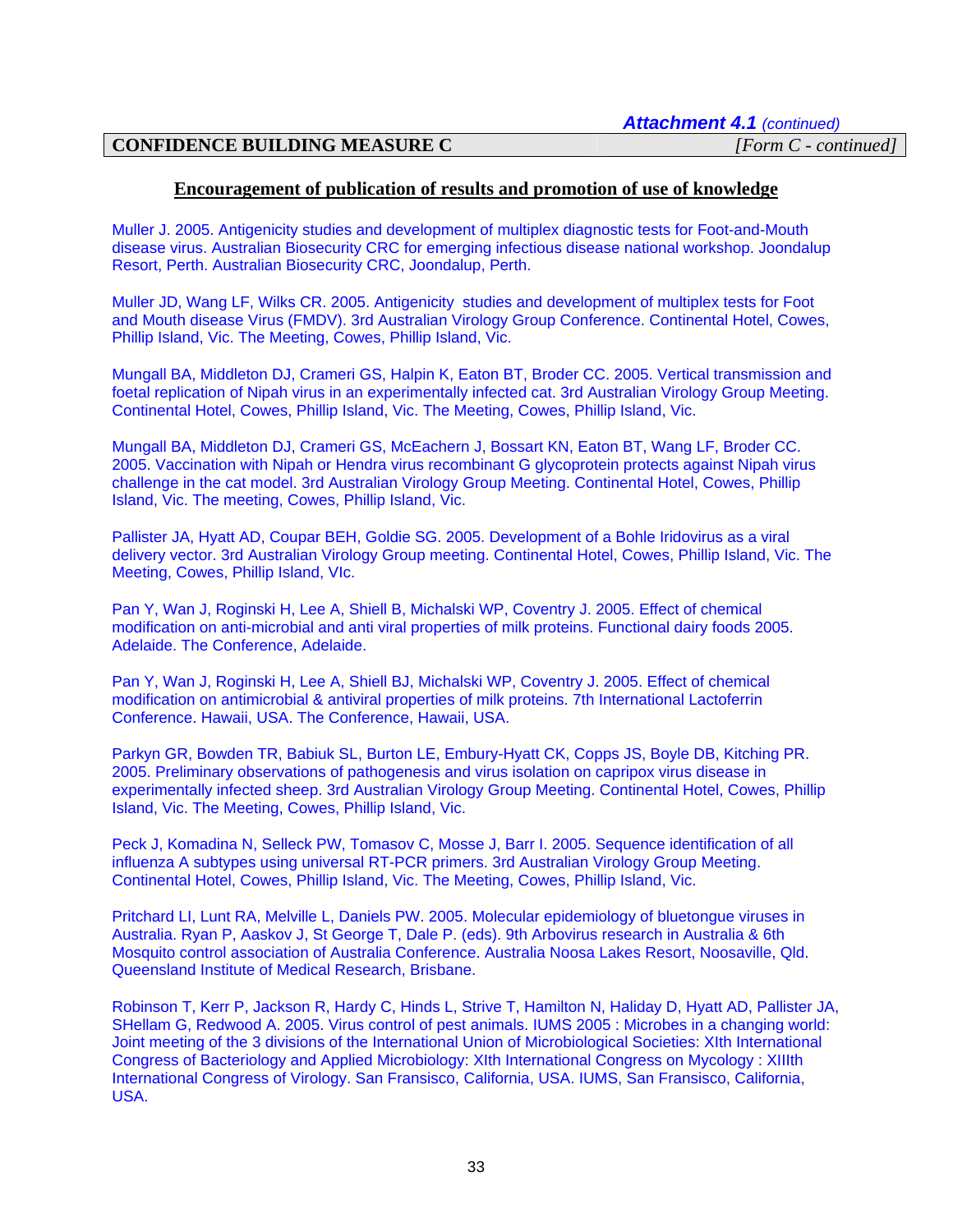#### **Encouragement of publication of results and promotion of use of knowledge**

Sheedy SA. 2005. Alpha toxin sequences of avian isolates of Clostridium Perfringens. Australian Poultry Science Symposium APSS 2005. University of Sydney. Poultry Research Foundation, Sydney.

Sheedy SA, Ingham AB, Rood JI, Moore RJ. 2005. Alpha toxin sequences of avian isolates of *Clostridium perfringens* . Proceedings of 17th Annual Australian Poultry Science Symposium. Sydney, N.S.W. Poultry Research Foundation, Faculty of Veterinary Science, University of Sydney,

Sheedy SA, Rood J, Moore RJ. 2005. Live vectored delivery of therapeutic and prophylactic proteins to the gut of chickens. Avian gut function health and disease 28th Poultry Science Symposium . Ramada Plaza Hotel, Bristol, UK. World's Poultry Science Association UK Branch, Bristol, UK.

Stewart PL, Greenwood JS, Michalewicz A, Colegate SM. 2005. ARGT-related inhibition of GlcNAc-1-P transferase activity in different tissues of sheep and rats. 7th International Symposium on Poisonous Plants (ISOPP7). Eccles Conference Center, Utah State University, Logan, Utah, USA. The Symposium, Logan, Utah, USA.

Trinidad L, Selleck PW, Lowther S, Heine HG. 2005. Rapid detection and molecular subtyping of highly pathogenic avian influenza viruses. 3rd Australian Virology Group Meeting. Continental Hotel, Cowes, Phillip Island, Vic. The Meeting, Cowes, Phillip Island, Vic.

Vesudevan M, Lai R, Heine HG, Gibbs M, Gibbs A, Barnett GR, Barnard RT. 2005. Australian Influenza A: a phylogeny and analysis of putative risk indicator codons in the PB2 gene segment. 3rd Australian Virology Group Meeting. Continental Hotel, Cowes, Phillip Island, Vic. The Meeting, Cowes, Phillip Island, Vic.

Wang LF. 2005. SARS-CoV and its animal link. Society for tropical veterinary medicine eighth biennial conference: Impact of emerging zoonotic diseases on animal health. Melia hotel, Hanoi, Vietnam. The Conference, Hanoi, Vietnam.

Wang LF. 2005. Important zoonoses. Communicable diseases control conference. Sydney Convention Centre, Sydney. The Conference, Sydney.

Wang LF. 2005. Searching for natural reservoir of SARS virus: from test development to genome characterization. Australian Biosecurity CRC for emerging infectious disease national workshop. Joondalup resort, Perth. Australian Biosecurity CRC, Joondalup, Perth.

Wang LF. 2005. Sars - the animal link. AB-CRC Seminar Series. Curtin Health Research Campus, Shenton Park, WA. The Seminar, Shenton Park, WA.

Wang LF. 2005. From cats to bats: tracing the origin of SARS. 3rd Australian virology group meeting. Continental Hotel, Cowes, Phillip Island, Vic. The Meeting, Cowes, Phillip Island, Vic.

Weir RP, Walsh SJ, Jack P, Cowled C, Melville LF, Boyle D.B. 2005. Evaluation of rapid molecular detection and characterisation systems for surveillance of arboviruses circulating in northern Australia. Australian Biosecurity CRC for emerging infectious disease national workshop. Joondalup resort, Perth. Australian Biosecurity CRC, Joondalup, Perth.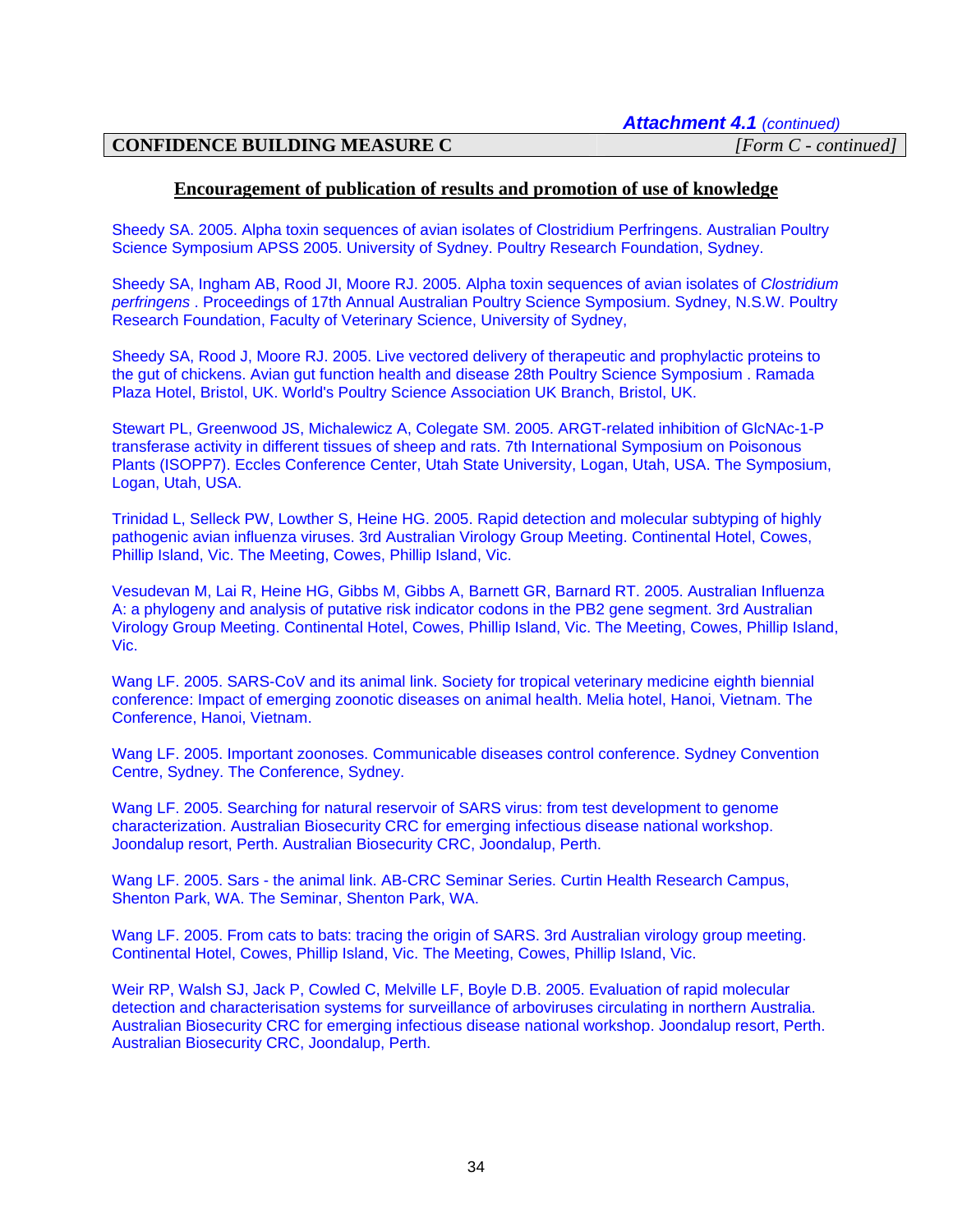#### **Encouragement of publication of results and promotion of use of knowledge**

White JR, Boyd V, Crameri GS, Pritchard LI, Lunt RA, Eaton BT. 2005. A new diagnostic technology provides the potential for the simultaneous detection of arboviruses. Ryan P, Aaskov J, St George T, Dale P. (eds). 9th Arbovirus research in Australia & 6th Mosquito control association of Australia Conference. Australia Noosa Lakes Resort, Nossaville, Qld. Queensland Institute of Medical Research, Brisbane.

Wilkins ML, Vaughan JA, Lanigan MD, Beddome G, Shiell BJ, Luke R, Tizard MLV, Michalski WP. 2005. Proteomic analysis of iron deficiency in mycobacteria. 8th International Colloquium on Paratuberculosis. Copenhagen, Denmark. The Colloquium, Copenhagen, Denmark.

Yu M, Li Z, Magoffin DE, Jack PJM, Hyatt AD, Wang LF. 2005. Beilong virus: a novel paramyxovirus with the largest genome of non-segmented negative strand rna viruses. 3rd Australian Virology Group Meeting. Continental Hotel, cowes, Phillip Island, Vic. The Meeting, Cowes, Phillip Island, Vic.

#### **Journal Articles**

Bingham J. 2005. Canine rabies ecology in Southern Africa. Emerging Infectious Diseases. 11: 1337- 1342.

Blacksell SD, Khounsy S, Boyle DB, Gleeson LJ, Westbury HA, Mackenzie JS. 2005. Genetic typing of Classical Swine Fever Viruses from LAO PDR by analysis of the 5' non-coding region. Virus Genes. 31: 349-355.

Bonaparte MI, Dimitrov AS, Bossart KN, Crameri GS, Mungall BA, Bishop KA, Choudhry V, Dimitrov DS, Wang LF, Eaton BT, Broder CC. 2005. Ephrin B2 ligand is a functional receptor for Hendra virus and Nipah Virus. Proceedings of the National Academy of the Sciences of the United States of America. 102: 10652-10657.

Bossart KN, Crameri GS, Dimitrov AS, Mungall BA, Feng YR, Patch JR, Choudhary A, Wang LF, Eaton BT, Broder CC. 2005. Receptor binding, fusion inhibition and induction of cross-reactive neutralizing antibodies by a soluble G glycoprotein of Hendra virus. Journal of Virology. 79: 6690-6702.

Bossart KN, Mungall BA, Crameri GS, Wang LF, Eaton BT, Broder CC. 2005. Inhibition of Henipavirusfusion and infection by heptad-derived peptides of the Nipah virusfusion glycoprotein. Virology Journal. 2: 57.

Bowden TR,Boyle DB. 2005. Completion of the full-length genome sequence of Menangle virus: characterisation of the polymerase gene and genomic 5' trailer region. Archives of Virology. 150 : 2125-.

Cardoso M, Hyatt AD, Selleck PW, Lowther SL, Prakash V, Pain D, Cunningham AA, Boyle DB. 2005. Phylogenetic analysis of the DNA polymerase gene of a novel alphaherpesvirus isolated from an Indian Gyps vulture. Virus Genes. 30: 371-381.

Corbeil S, Hyatt AD, Crane MStJ. 2005. Characterisation of an emerging rickettsia-like organism in Tasmanian farmed atlantic salmon. Diseases of Aquatic Organisms. 64: 37-44.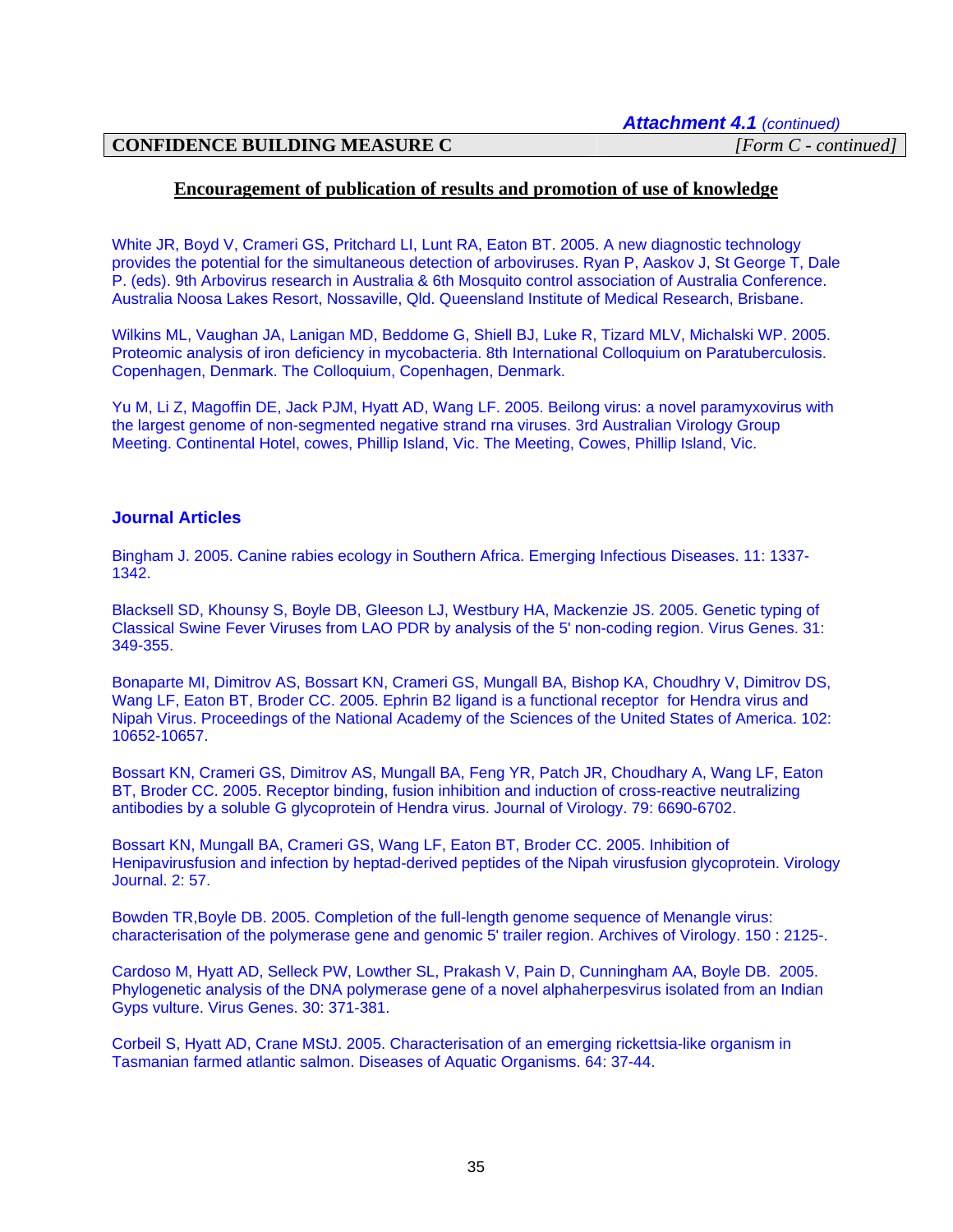#### **Encouragement of publication of results and promotion of use of knowledge**

Coupar BEH, Goldie SG, Hyatt AD, Pallister JA. 2005. Identification of a Bohle iridovirus thymidine kinase gene and demonstration of activity using vaccinia virus. Archives in Virology. 150: 1797-1812.

Dahia PLM, Hao K, Rogus J, Colin C, Pujana MAG, Ross K, Magoffin D, Aronin N, Cascon A, Hayashida CY, Li C, Toledo SPA, Stiles CD. 2005. Novel pheochromocytoma susceptibility loci identified by integrative genomics. Cancer Research. 65: 9651-9658.

Davis AJ, Smith SC, Moore RJ. 2005. The Brachyspira hyodsenteriae ftnA gene: DNA vaccination and real-time PCR quantification of bacteria in a mouse model of disease. Current Microbiology. 50: 285-291.

De Rose R, Chea S, Dale CJ, Reece J, Fernandez CS, Wilson KM, Thomson S, Ramshaw IW, **C**oupar BEH, Boyle DB, Sullivan MT, Kent SJ, Australian Thai HIV Vaccine consortium. 2005. Subtype AE HIV-1 DNA and recombinant Fowlpoxvirus vaccines encoding 5 shared HIV-1 genes: safety and T-cell immunogenicity in macaques. Vaccine. 23: 1949-1956.

Eaton BT, Broder CC, Wang LF. 2005. Hendra and Nipah viruses: Pathogenesis and therapeutics. Current Molecular Medicine. 5: 805-816.

Ignjatovic J,Sapats SI. 2005. Identification of previously unknown antigenic epitopes on the S and N proteins of avian infectious bronchitis virus. Archives of Virology. 150: 1813-1831.

Ingham AB, Sproat KW, Tizard MLV, Moore RJ. 2005. A versatile system for the expression of nonmodified bacteriocins in Escherichia Coli. Journal of Applied Microbiology. 98: 676-683.

Jack PJM, Boyle DB, Eaton BT, Wang LF. 2005. The complete genome sequence of J-virus reveals a unique genome structure in the family Paramyxoviridae. Journal of Virology. 79: 10690-10700.

Jeggo MH. 2005. Protecting Australia against bird flu. Livestock Horizons. 1: 7.

Karpala AJ, Doran TJ, Bean AGD. 2005. Immune responses to dsRNA - implications for gene silencing technologies. Immunology and Cell Biology. 83: 211-216.

Kent SJ, Dale CJ, Ranasinghe C, STratov I, De Rose R, Chea S, Montefiori DC, Thomson S, Ramshaw IA, Coupar BEH, Boyle DB, Law M, Wilson KM, Ramsay AJ. 2005. Mucosally-administered human-simian immunodeficiency virus DNA and fowlpox virus-based recombinant vaccines reduce acute phase viral replication in macaques following vaginal challenge with CCR5-tropic SHIV sf162p3. Vaccine. 23: 5009- 5021.

Lam KHK, Ellis TM, Williams DT, Lunt RA, Daniels PW , Watkins KL, Riggs CM. 2005. Japanese encephalitis in a racing thoroughbred gelding in Hong Kong. Veterinary Record. 157: 168.

Lambeth LS, Moore RJ, Muralitharan M, Dalrymple BP, McWilliam SM, Doran TJ. 2005. Characterisation and application of a bovine U6 promoter for expression of short hairpin RNAs. BMC Biotechnology. 5:

Li WD, Shi ZL, Yu M, Ren WZ, Smith C, Epstein JH, Wang HZ, Crameri G, Hu ZH, Zhang HJ, Zhang JH, McEachern J, Field H, Daszak P, Eaton BT, Zhang SY, Wang LF. 2005. Bats are natural reservoirs of SARS-like coronaviruses. Science. 310: 676-679.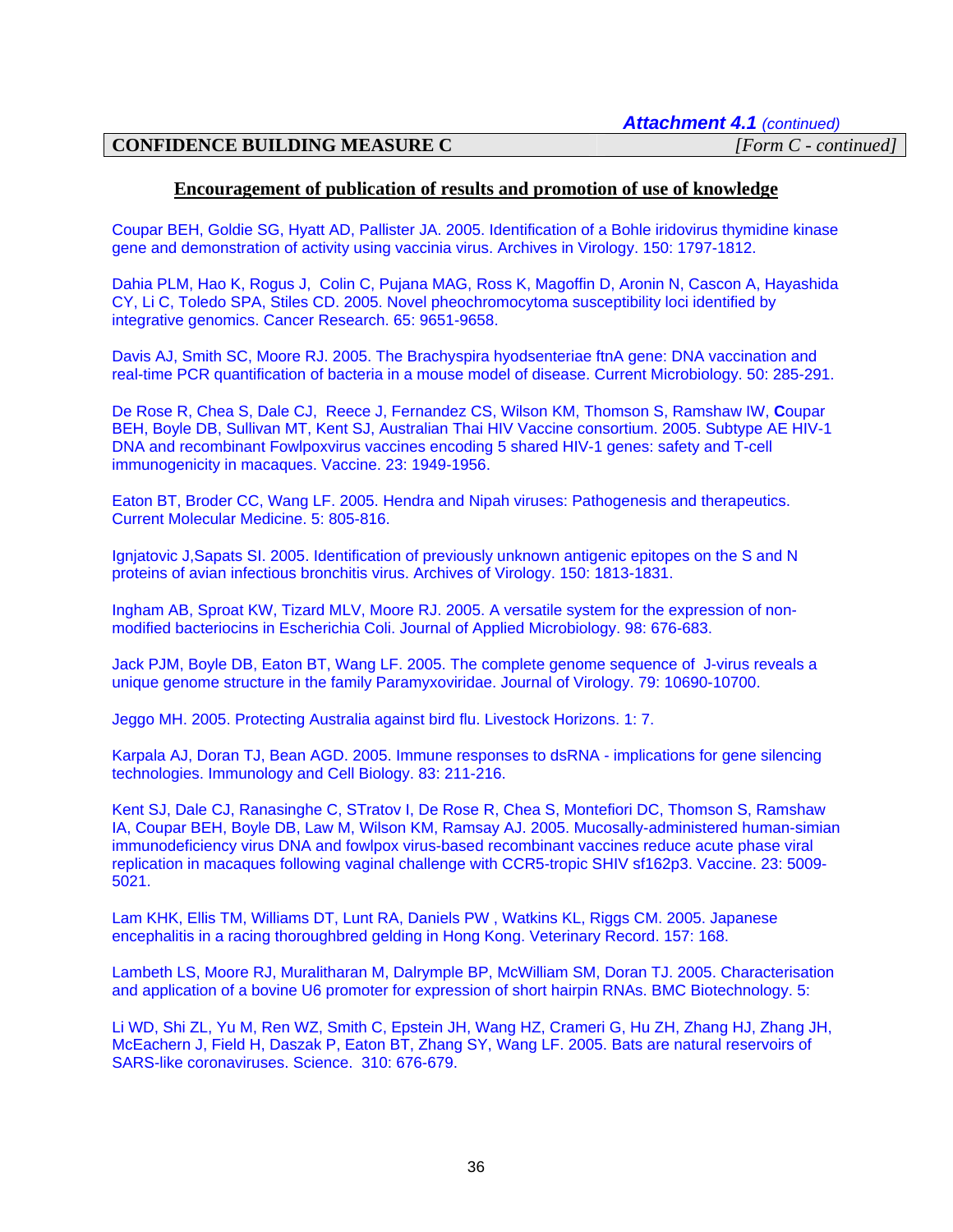#### **Encouragement of publication of results and promotion of use of knowledge**

Li Z, Yu M, Zhang H, Wang HY, Wang LF. 2005. Improved rapid amplification of cDNA ends (RACE) for mapping both the 5' & 3' terminal sequences of paramyxovirus genomes. Journal of Virological Methods. 130: 154-156.

McCann KB, Shiell BJ, Michalski WP, Lee A, Wan J, Roginski H, Coventry MJ. 2005. Isolation and characterisation of antibacterial peptides derived from the f(164-207) domain of bovine s2-casein. International Dairy Journal. 15: 133-143.

McKean SC, Davies JK, Moore RJ. 2005. Identification of macrophage induced genes of corynebacterium pseudituberculosis by differential fluorescence induction. Microbes and Infection. 7: 1352-1363.

Nel LH, Sabeta CT, Von Teichman B, Jaftha JB, Rupprecht CE, Bingham J. 2005. Mongoose rabies in Southern Africa: a re-evaluation based on molecular epidemiology. Virus Research. 109: 165-173.

Pallister JA, Goldie S, Coupar BEH, Hyatt AD. 2005. Promoter activity in the 5' flanking regions of the Bohle iridovirus ICP 18, ICP 46 and major capsid protein genes. Archives of Virology. 150: 1911-1919.

Pan Y, Wan J, Roginski H, Lee A, Shiell BJ, Michalski WP, Coventry J. 2005. Effect of chemical modification on anti-microbial and anti-viral properties of milk proteins. Australian Journal of Dairy Technology. 60: 149-151.

Walker PJ. 2005. Bovine ephemeral fever in Australia and the world. Current Topics in Microbiology and Immunology: The World of Rhabdoviruses. 57-80.

Weingartl H, Czub S, Copps J, Berhane Y, Middleton DJ, Marszal P, Gren J, Smith G, Ganske S, Manning L, Czub M. 2005. Invasion of the central nervous system in a porcine host by Nipah virus. Journal of Virology. 79: 7528-7534.

White JR, Boyd V, Crameri GS, Duch C, Lar RV, Wang LF, Eaton BT. 2005. Location, immunogenicity of & relationships between neutralization epitopes on attachment protein (g) of Hendra virus. Journal of General Virology. 86: 2839-2848 .

Wright PJ, Crameri GS, Eaton BT. 2005. RNA synthesis during infection by Hendra virus: an examination by quantitative real-time PCR of RNA accumulation, the effect of ribavirin and the attenuation of transcription. Archives of Virology. 150: 521-532.

Wu D, Tu C, Xin C, Xuan H, Meng Q, Liu Y, Yu Y, Guan Y, Jiang Y, Yin X, Crameri GS, Wang M, Li C, Liu S, Liao M, Feng L, Xiang H, Sun J, Chen J, Sun Y, Gu S, Liu N, Fu D, Eaton BT, Wang LF, Kong X. 2005. Civets are equally susceptible to experimental infection by two different SARS Coronavirus isolates. Journal of Virology. 79: 2620-2625.

Yu M, Than KA, Colegate SM, Shiell BJ, Michalski WP, Prowse SJ, Wang LF. 2005. Peptide mimotopes of phomopsin: identification, characterization and application in an immunoassay. Molecular Diversity. 9: 233-240.

Yuan FF, Biffin S, Brazier MW, Suarez M, Cappai R, Hill AF, Collins SJ, Sullivan JS, Middleton DJ, Multhaup G, Geczy AF, Masters CL. 2005. Detection of prion epitopes on PrPc of transmissible spongiform encephalopathies using specific monoclonal antibodies to PrP. Immunology and Cell Biology. 83: 632-7.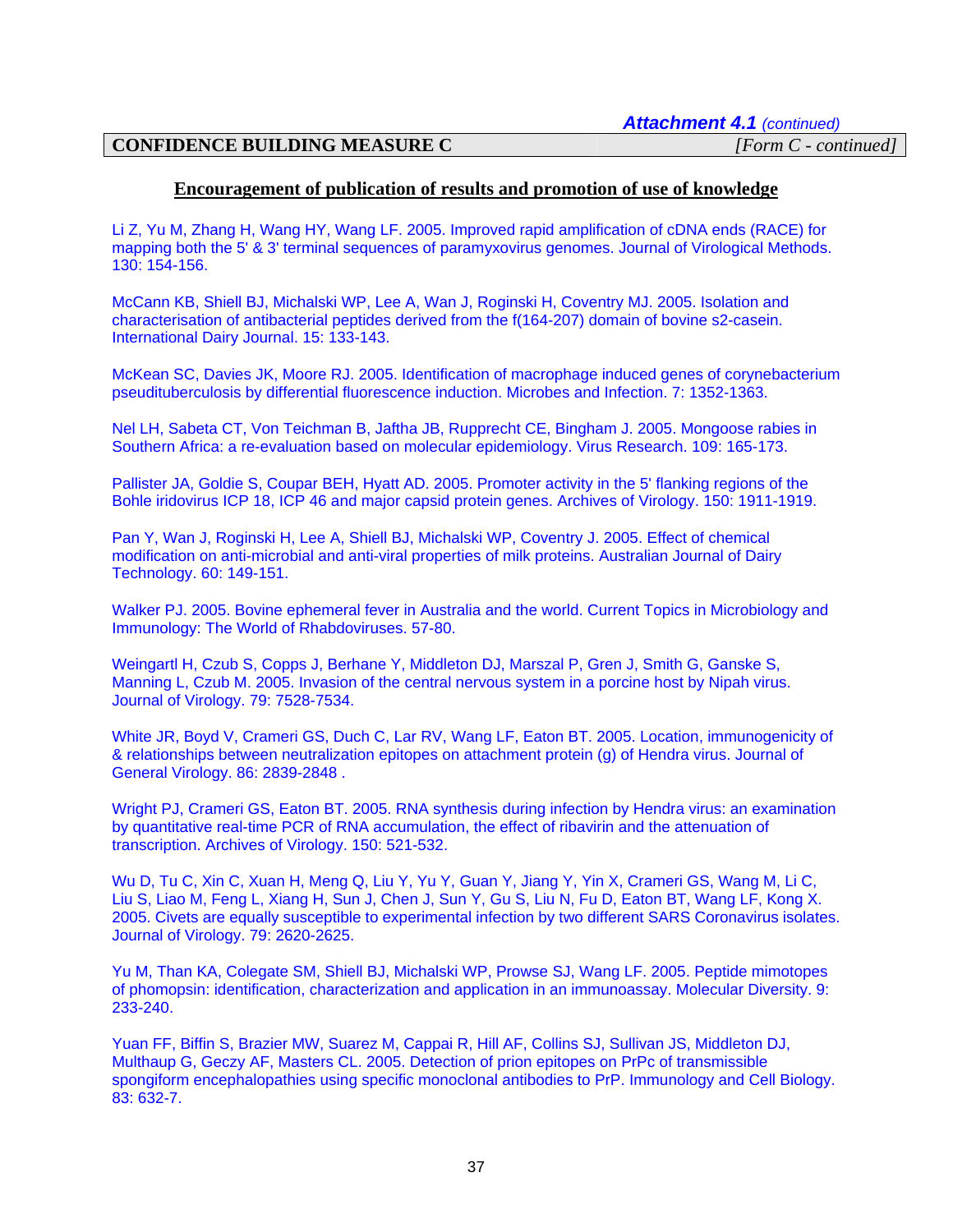#### **Encouragement of publication of results and promotion of use of knowledge**

## **(B) Human Protection and Performance Division, Defence Science Technology Organisation (DSTO)**

The policy of the Defence Science and Technology Organisation is to publish results of a general scientific value in the open literature. Information that is more specialised and relevant particularly to defence is published in laboratory reports, which are unclassified and available to the public, unless they contain information that might prejudice the security of Australia or information that is commercial-in-confidence. It is envisaged that all results of the biological research will be either unclassified or "commercial-in-confidence".

The Defence Health Service Branch (DHSB) encourages the publication of scientific reviews of the literature in the biological defence area. Over the past 12 months, several articles have been published or accepted for publishing in the Australian and international scientific literature. These include:

Nagata LP, Hu WG, Masri SA, Rayner GA, Schmaltz FL, Das D, Wu J, Long MC, Chan C, Proll D, Jager S, Jebailey L, Suresh MR, Wong JP. [Related Articles,](http://www.ncbi.nlm.nih.gov/entrez/query.fcgi?db=pubmed&cmd=Display&dopt=pubmed_pubmed&from_uid=15755611) (2005) Efficacy of DNA vaccination against western equine encephalitis virus infection. Vaccine. 2005 Mar 18;23(17-18):2280-3

Dawson RM. (2005) Characterization of the binding of cholera toxin to ganglioside GM1 immobilized onto microtitre plates. J Appl Toxicol. 2005 Jan-Feb;25(1):30-8.

Alison K. Pickering and Malcolm R. Alderton (2005). Assessment of Neutralising Activity of Colostrum-Derived, Polyclonal, Bovine Antibodies: Use of the J774A.1 Anthrax Lethal Toxin Cytotoxicity Assay. DSTO-TR-1832

Mark T. Dertbaugh, Cynthia A. Rossi, Brian M. Paddle, Martha Hale, Michael Poretski and Malcolm R. Alderton (2005) Monoclonal Antibodies to Ricin: *In Vitro* Inhibition of Toxicity and Utility as Diagnostic Reagents. Hybridoma 2005 24(5): 236-243

Chun-Qiang Liu and Cindy Browning (2005) Development of a Manual Threshold Immunoassay for Bacillus anthracis Spores. DSTO-TR-1795.

Mathews, R.J., and Webb, J.M. (2005) 'Codes of Conduct for Scientists: Considerations during a BWC Regional Workshop and Subsequent Reflections'. Working Paper presented to the BWC Meeting of States Parties, Geneva, Document No. BWC/MSP/2005/MX/WP.35 (24 June 2005)

Mathews, R.J. (2005) Proceedings of the Biological Weapons Convention Regional Workshop: co-hosted by the Governments of Australia and Indonesia: 21-25 February 2005', Edited by Dr R J Mathews, (University of Melbourne: 2005) (ISBN 0 9757717 1X) (332 pages).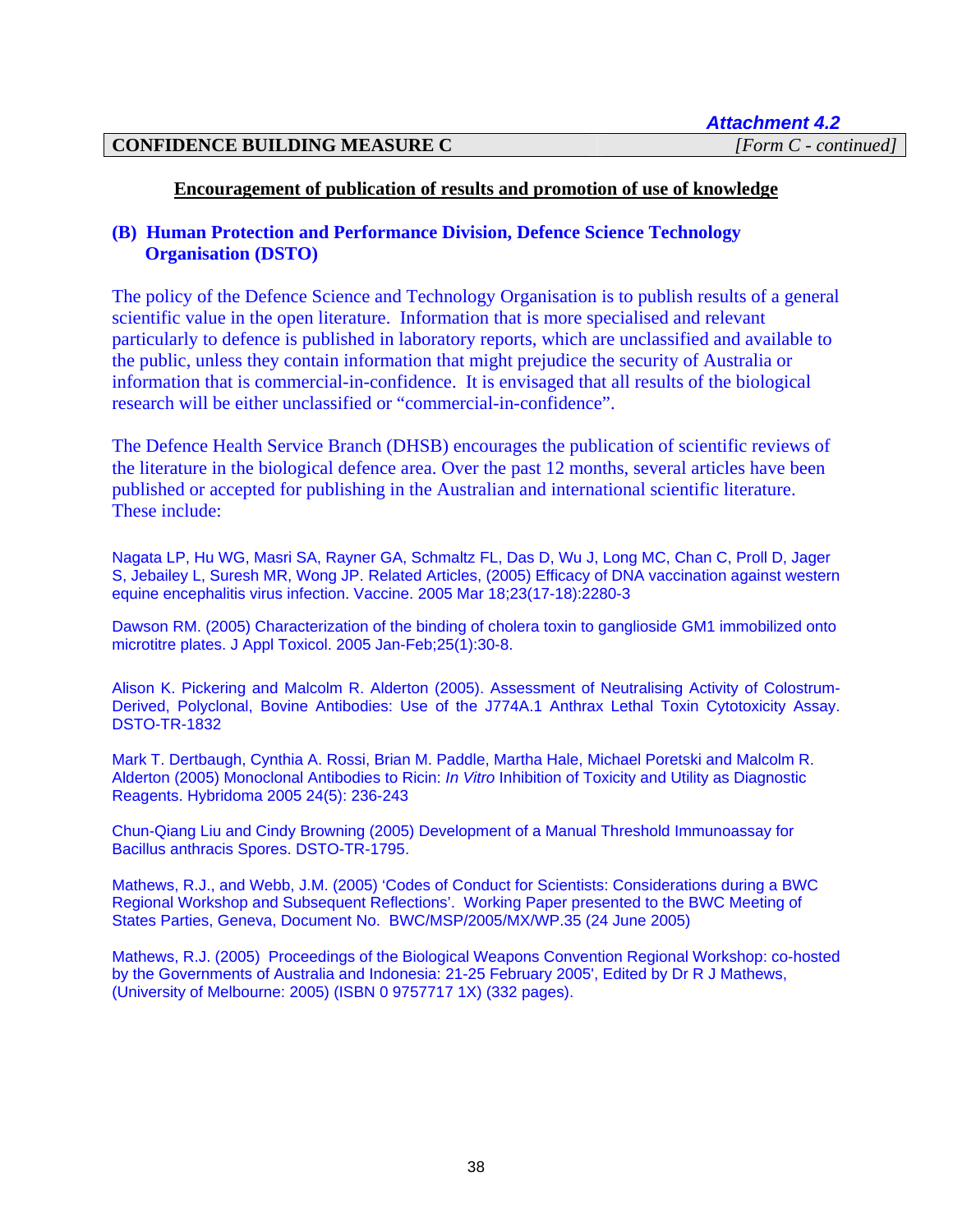# **Active promotion of contacts**

Australia's submissions with respect to the information sought under Form D (Part 1a-g) and Form D (Part 2) are at **Attachments 5.1** and **5.2**, respectively.

# 1. Planned international conferences, symposia, seminars, and other similar forums for exchange

For each such event, the following information should be provided:

|    | a.          | name of the conference, etc.                                    |  |
|----|-------------|-----------------------------------------------------------------|--|
|    | $\mathbf b$ | arranging organization(s), etc.                                 |  |
|    | c.          | time                                                            |  |
|    | d.          | place                                                           |  |
|    | е.          | main subject(s) for the conference, etc.                        |  |
|    |             |                                                                 |  |
|    | f.          | conditions for participation                                    |  |
|    |             |                                                                 |  |
|    | g.          | point of contact for further<br>information, registration, etc. |  |
|    |             |                                                                 |  |
|    |             |                                                                 |  |
| 2. |             | Information regarding other opportunities                       |  |
|    |             |                                                                 |  |
|    |             |                                                                 |  |
|    |             |                                                                 |  |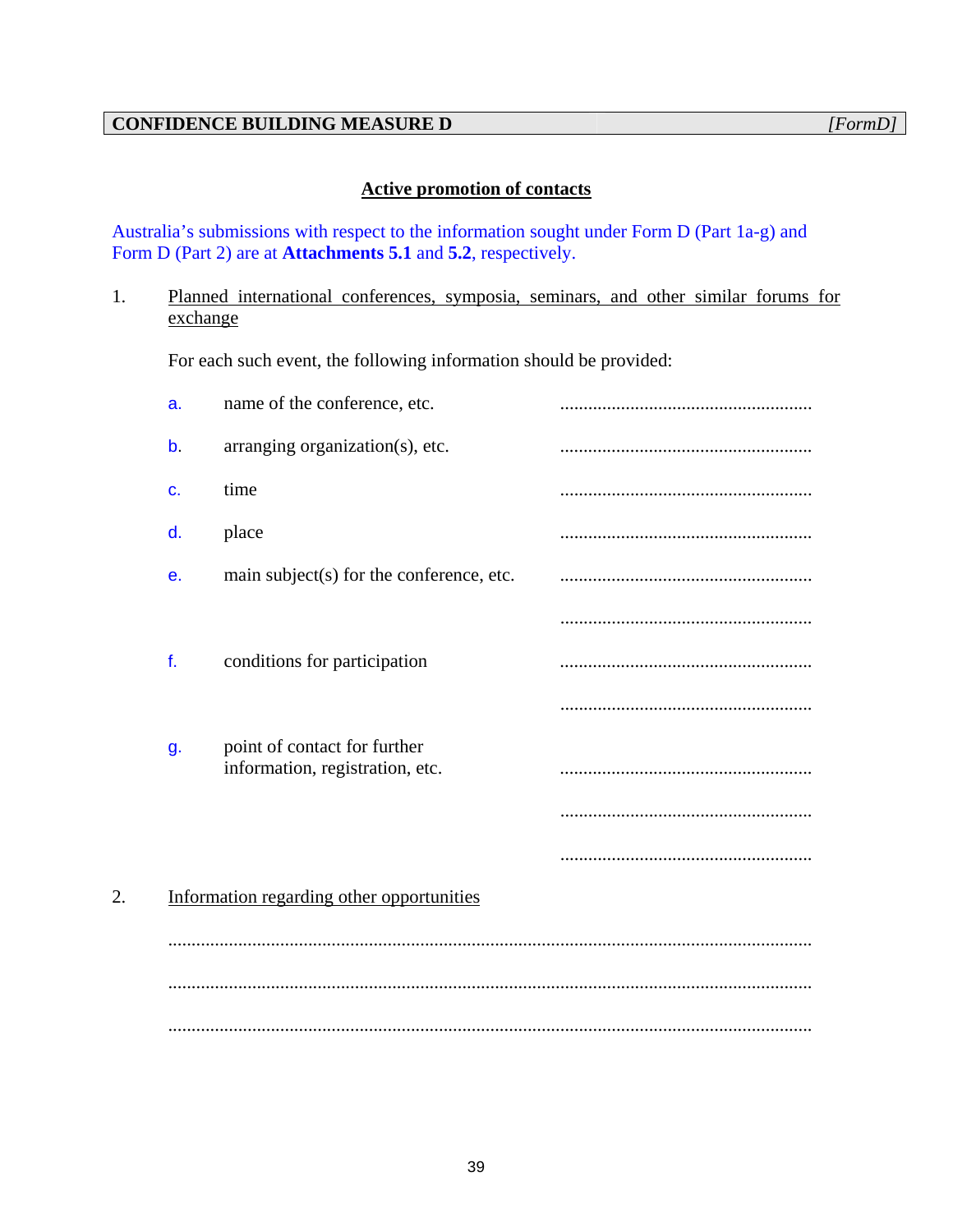# **CONFIDENCE BUILDING MEASURE D**

# **Active promotion of contacts**

Australia welcomes *bona fide* professional contact with other researchers in matters directly related to the Biological Weapons Convention. Contact should be made with the facility described in Form A, part 2 (iii).

- **1.** Planned international conferences, symposia, seminars, and other similar fora in which Australia participated in 2005
- a. The Technical Cooperation Program (TTCP) CBD Group, Technical Panel 4 Medical countermeasures against biological agents.
- b. DTRA, Washington DC.
- c. November 2005
- d. United States
- e. TTCP Biological Defence programs, collaborative research, advances in biotechnology
- f. Membership of TTCP CBD Group
- g. Dr Peter Gray, Human Protection & Performance Division, 506 Lorimer Street, Fishermans Bend, Melbourne 3207, Australia. Phone (03) 9626 8482, Fax (03) 9626 8410.

\*\*\*\*\*\*\*\*\*\*

- a. The Technical Cooperation Program (TTCP) CBD Group, Technical Panel 10 Detection of Biological Agents.
- b. Defence Research Establishment, Suffield.
- c . November 2005
- d. Canada
- e. TTCP Biological Defence programs, collaborative research, advances in biotechnology
- f. Membership of TTCP CBD Group
- g. Dr Ralph Leslie, Human Protection & Performance Division, 506 Lorimer Street, Fishermans Bend, Melbourne 3207, Australia. Phone (03) 9626 8478, Fax (03) 9626 8410.

\*\*\*\*\*\*\*\*\*\*

- a. The Technical Cooperation Program (TTCP) CBD Group, Technical Panel 11 Integrated NBC Protective Clothing
- b. Platforms Sciences Laboratory, Melbourne.
- c. October 2005
- d. Australia
- e. TTCP programs, collaborative agreements, advances in personnel protective ensembles
- f. Membership of TTCP CBD Group
- g. Mr Steven Scanlan, Human Protection & Performance Division, 506 Lorimer Street, Fishermans Bend, Melbourne 3207, Australia. Phone (03) 9626 8473, Fax (03) 9626 8342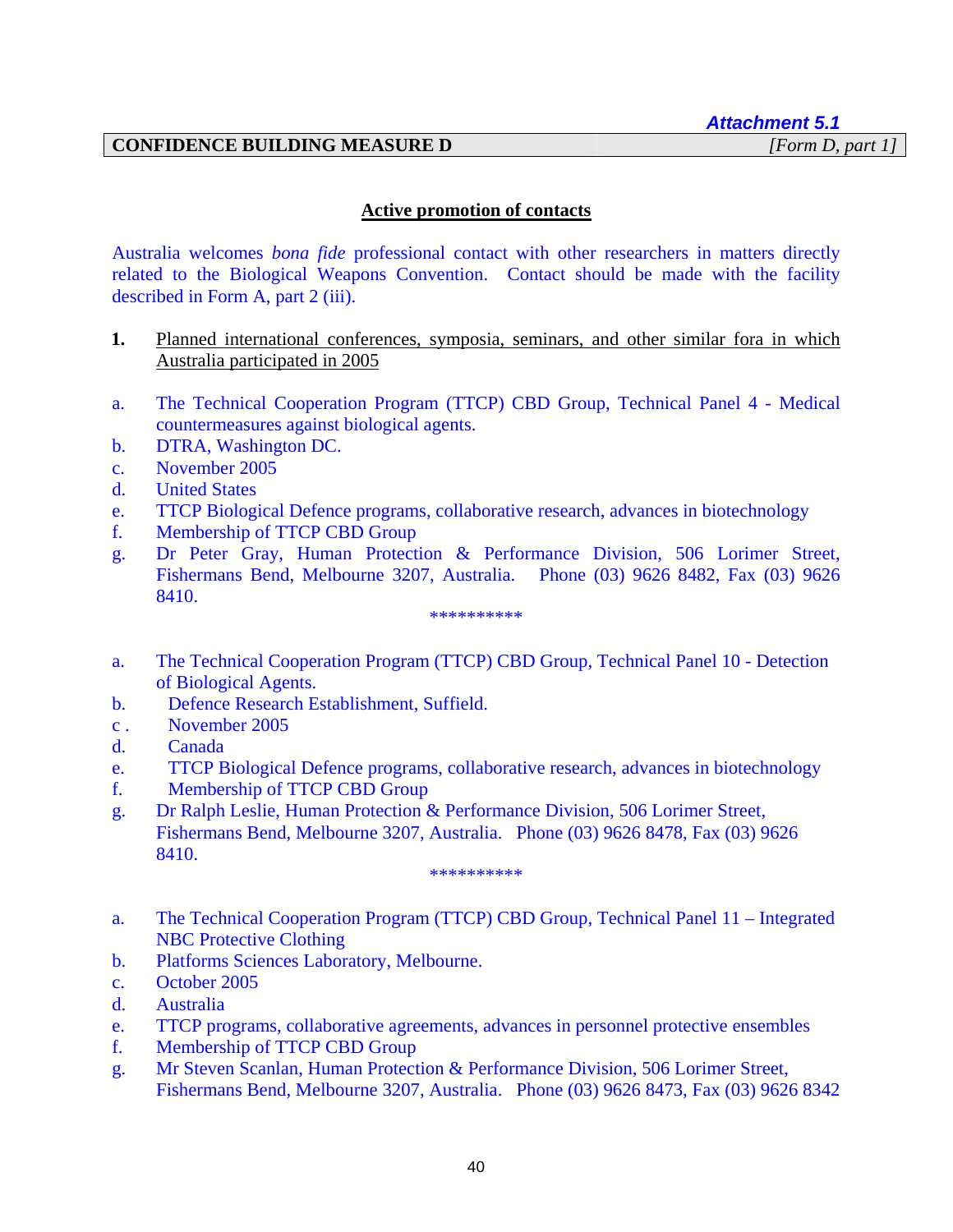# *Attachment 5.2*

# **CONFIDENCE BUILDING MEASURE D** *[Form D, part 2]*

# **Active promotion of contacts**

- **2.** Information regarding other opportunities
- a. The Technical Collaboration Program (TTCP), Action Group 51 (AG51) Rapid **Diagnostics**
- b. DRDC, Suffield
- c. January 2006
- d. Canada
- e. National programs, terms of reference, nature of collaboration, goals of AG51, timeframe for deliverables of AG51
- f. Membership of TTCP CBD Group
- g. Dr Matthias Dorsch, Human Protection & Performance Division, 506 Lorimer Street, Fishermans Bend, Melbourne 3207, Australia. Phone +61 (3) 9626 8006, Fax +61 (3) 9626 8410

#### \*\*\*\*\*\*\*\*\*\*

- a. The Technical Cooperation Program (TTCP) CBD Group, Technical Panel 4 Medical countermeasures against biological agents.
- b. DSTO, Melbourne.
- c. November 2006
- d. Australia
- e. TTCP Biological Defence programs, collaborative research, advances in biotechnology
- f. Membership of TTCP CBD Group
- g. Dr Peter Gray, Human Protection & Performance Division, 506 Lorimer Street, Fishermans Bend, Melbourne 3207, Australia. Phone (03) 9626 8482, Fax (03) 9626 8410.

#### \*\*\*\*\*\*\*\*\*\*

- a. The Technical Cooperation Program (TTCP) CBD Group, Technical Panel 10 Detection of Biological Agents.
- b. DSTL, Porton Down.
- c . October 2006
- d. UK
- e. TTCP Biological Defence programs, collaborative research, advances in biotechnology
- f. Membership of TTCP CBD Group
- g. Dr Ralph Leslie, Human Protection & Performance Division, 506 Lorimer Street, Fishermans Bend, Melbourne 3207, Australia. Phone (03) 9626 8478, Fax (03) 9626 8410.

\*\*\*\*\*\*\*\*\*\*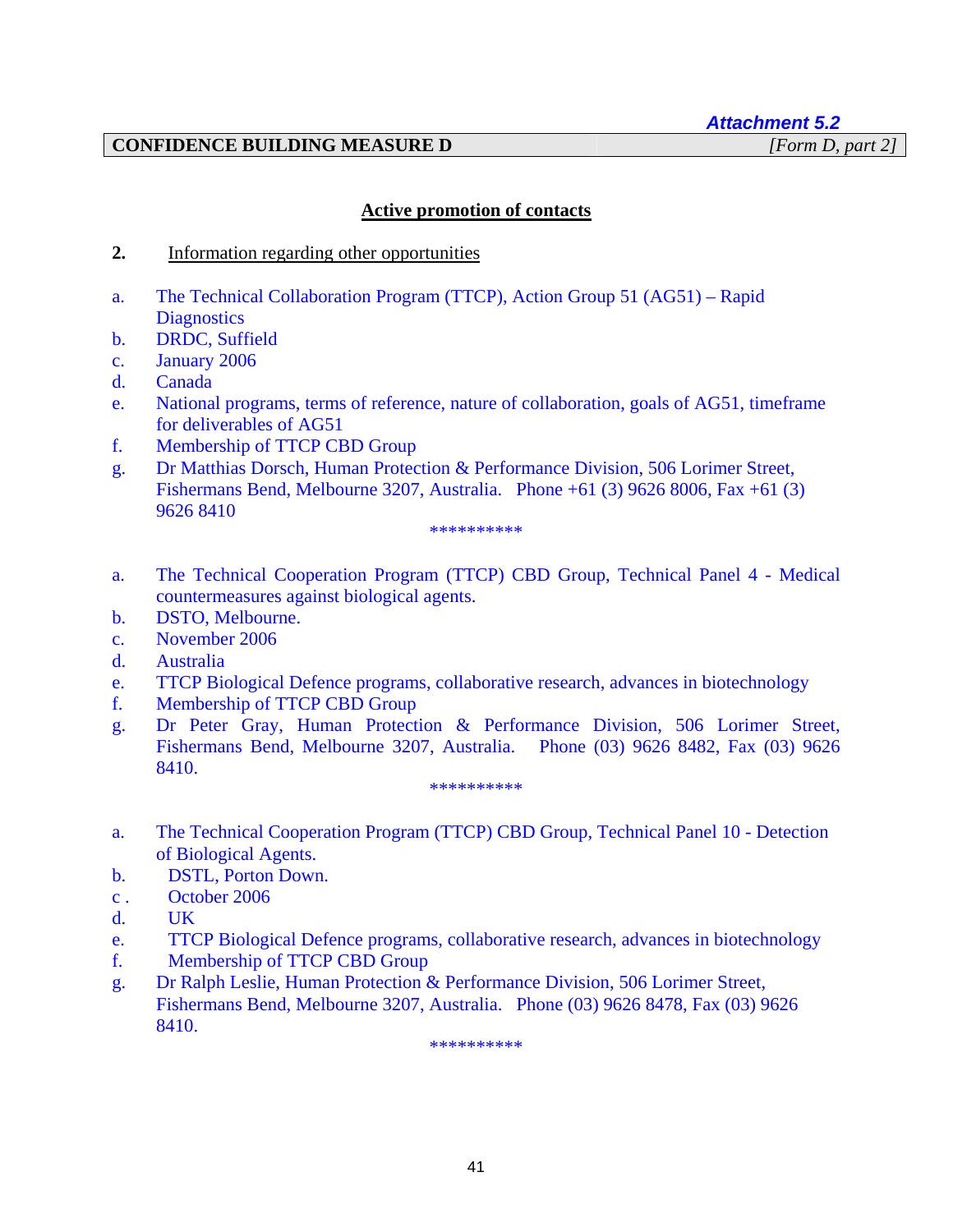# **CONFIDENCE BUILDING MEASURE D** *[FormD, part 2 continued]*

# **Active promotion of contacts**

- a. The Technical Cooperation Program (TTCP) CBD Group, Technical Panel 11 Integrated NBC Protective Clothing
- b. DRDC, Suffield.
- c. September 2006
- d. Canada
- e. TTCP programs, collaborative agreements, advances in personnel protective ensembles
- f. Membership of TTCP CBD Group
- g. Mr Steven Scanlan, Human Protection & Performance Division, 506 Lorimer Street, Fishermans Bend, Melbourne 3207, Australia. Phone (03) 9626 8473, Fax (03) 9626 8410

#### \*\*\*\*\*\*\*\*\*\*

- a. The Technical Collaboration Program (TTCP), Action Group 51 (AG51) Rapid **Diagnostics**
- b. DSTO, Melbourne
- c. November 2006
- d. Australia
- e. National programs, terms of reference, nature of collaboration, goals of AG51, timeframe for deliverables of AG51
- f. Membership of TTCP CBD Group
- g. Dr Matthias Dorsch, Human Protection & Performance Division, 506 Lorimer Street, Fishermans Bend, Melbourne 3207, Australia. Phone +61 (3) 9626 8006, Fax +61 (3) 9626 8410

#### \*\*\*\*\*\*\*\*\*\*

- a. The Technical Cooperation Program (TTCP) CBD Group, Technical Panel 9 Hazard Assessment.
- b. DTRA, Salt Lake City (moved from San Diego).
- c . February 2006
- d. Canada
- e. TTCP Biological Defence programs, collaborative research, advances in biotechnology
- f. Membership of TTCP CBD Group
- g. Dr Ralph Gailis, Human Protection & Performance Division, 506 Lorimer Street, Fishermans Bend, Melbourne 3207, Australia. Phone (03) 9626 8455, Fax (03) 9626 8410.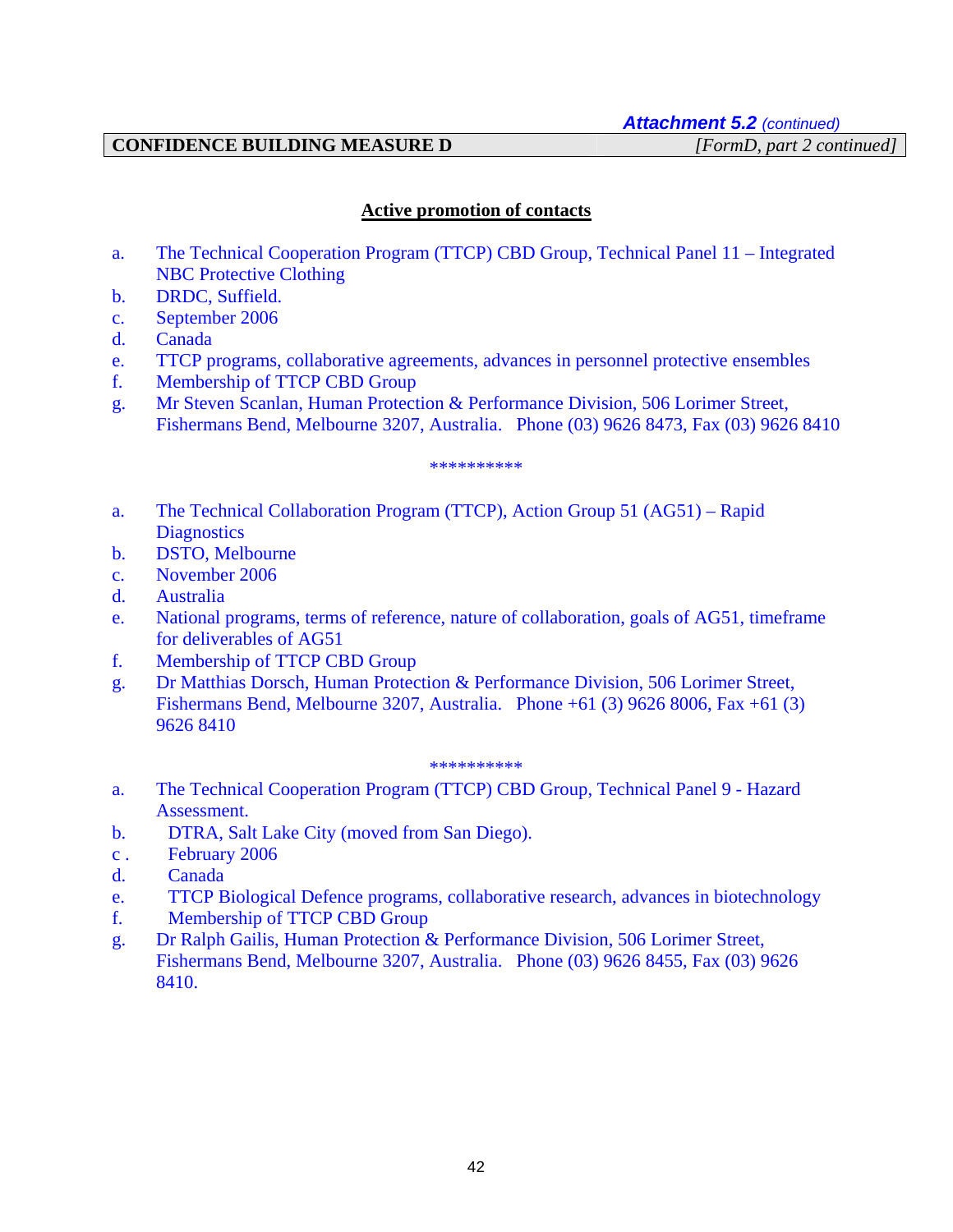# **CONFIDENCE BUILDING MEASURE E** *[Form E]*

| Relating to                                                                                                                                                                                      | Legislation | Regulations | Other measures | Amended since<br>last year |
|--------------------------------------------------------------------------------------------------------------------------------------------------------------------------------------------------|-------------|-------------|----------------|----------------------------|
| (a) Development,<br>production, acquisition<br>or retention of<br>microbial or other<br>biological agents, or<br>toxins, weapons,<br>equipment and mens of<br>delivery specified in<br>Article I | <b>Yes</b>  | <b>Yes</b>  | N <sub>o</sub> | N <sub>o</sub>             |
| (b) Exports of micro-<br>organisms* and toxins                                                                                                                                                   | <b>Yes</b>  | Yes         | <b>Yes</b>     | N <sub>o</sub>             |
| (b) Imports of micro-<br>organisms* and toxins                                                                                                                                                   | <b>Yes</b>  | Yes         | N <sub>o</sub> | N <sub>o</sub>             |

# **Declaration of legislation, regulations and other measures**

In addition to the above summary, an overview of key Australian Government legislation relevant to the BWC is provided below:

# **Background**

Australia has the following Australian Government legislation, regulations and other measures to declare under this confidence-building measure. Australia has taken a range of legislative and executive measures that ensure compliance with the UN Security Council Resolution 1540 (2004).

Australia is fully committed to the work of the 1540 Committee in ensuring global implementation of this resolution. As well as WMD-dedicated legislation, there is a considerable amount of health, safety and environmental legislation that control access to hazardous biological materials. The Australian Government is reviewing all WMD and hazardous materials controls, with a view to enhancing them if necessary for counter-terrorism purposes.

#### *Chemical Weapons (Prohibition) Act 1994* **and associated regulations**

The Act, administered by the Australian Safeguards and Non-Proliferation Office within the Department of Foreign Affairs and Trade, gives effect to Australia's obligations to the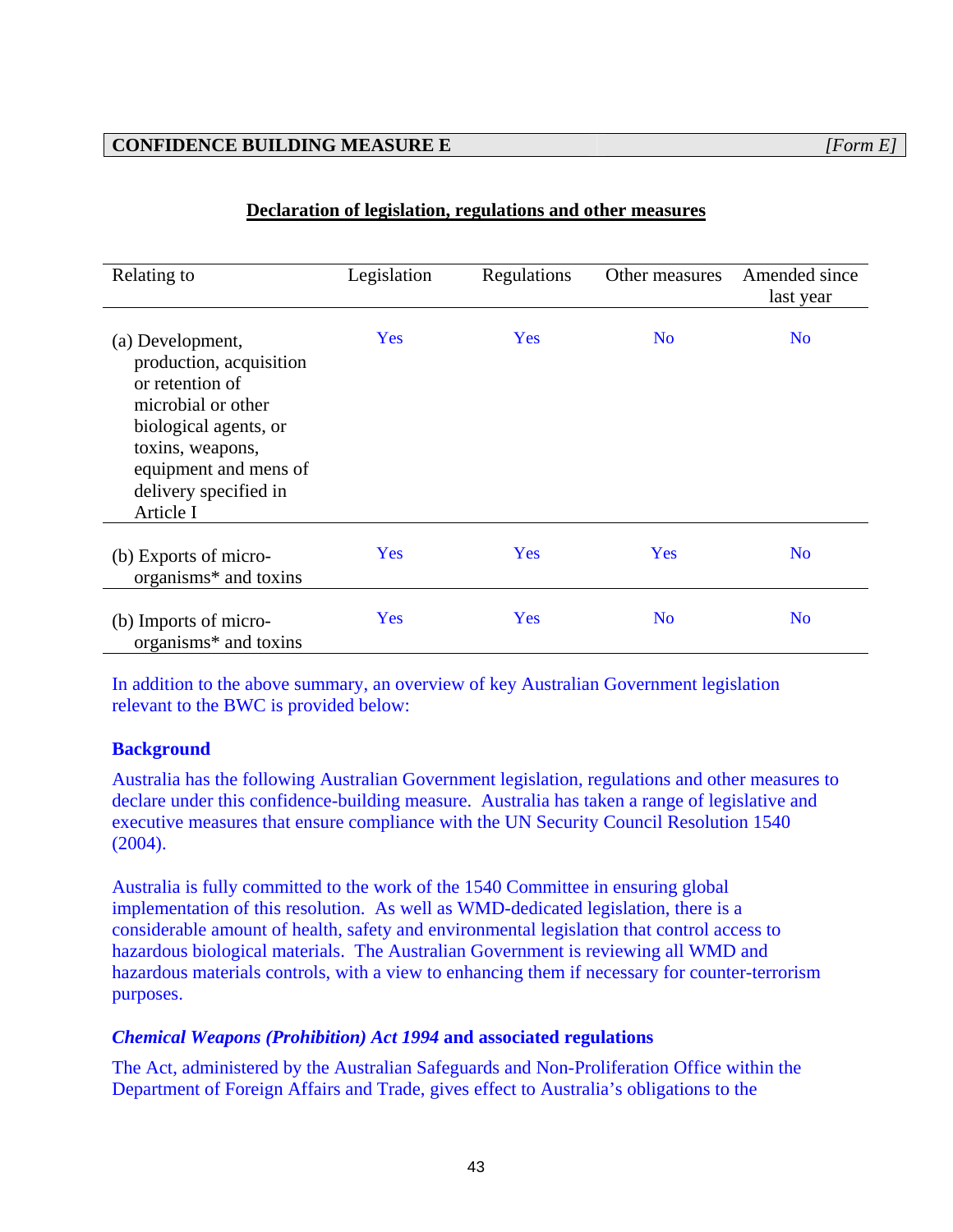Convention on the Prohibition of the Development, Production, Stockpiling and Use of Chemical Weapons and on their Destruction. The Act controls certain chemicals which may be used as weapons, including the natural toxins ricin and saxitoxin. The Act's general purpose criterion also applies to the hostile use of any chemical, including other toxins. The Act extends to the acts of Australian citizens outside Australia. Contravention of the Act is an indictable offence.

# *Crimes (Biological Weapons) Act 1976*

The Act, which is administered by the Attorney-General, makes it unlawful for Australians to develop, produce, stockpile or otherwise acquire or retain microbial or other biological agents or toxins whatever their origin or method of production, of types and in quantities that have no justification for prophylactic, protective or other peaceful purposes; or weapons, equipment or means of delivery designed to use such agents or toxins for hostile purposes or in armed conflict. The Act extends to the acts of Australian citizens outside Australia. Contravention of the Act is an indictable offence.

# *Crimes (Biological Weapons) Regulations 1980*

The Regulations specify the way in which substances acquired under the Act should be stored, disposed of and analysed.

#### *Customs Act 1901* **and** *Customs (Prohibited Exports) Regulations*

Under the Customs (Prohibited Export) Regulations the Minister for Defence controls, through a system of export licenses, the export of defence and related goods from Australia. These Regulations were amended in December 1996 to bring all export licensing requirements for defence and related goods under a single regulation - Regulation 13E. No substantial change was made to the regulations relating to the export licensing requirement for biological agents, toxins or equipment which could be used to assist a biological weapons program.

The Regulations require exporters to obtain a licence before proceeding to export certain listed items. These goods are listed in the "Defence and Strategic Goods List". Part 1 of this list includes biological agents designed or adapted to produce casualties in human beings; equipment designed or adapted for disseminating biological agents; goods designed or adapted for the detection, identification or defence against biological agents; and goods including software designed or adapted for the purposes of producing any of the previous items. Part 3 of the list includes human pathogens and toxins, animal pathogens, plant pathogens and equipment capable of being used to develop biological weapons.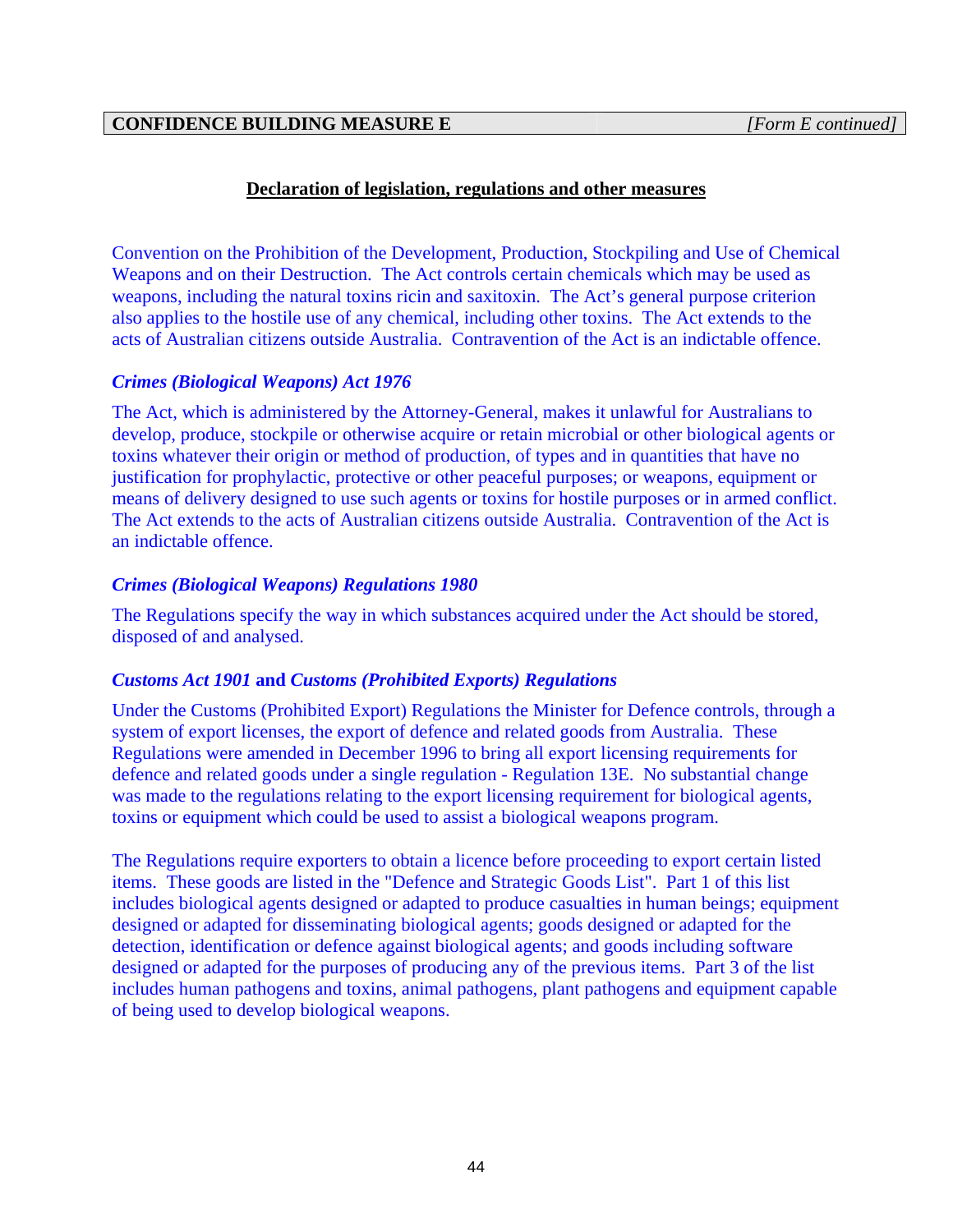# *Quarantine Act 1908* **and associated regulations**

The Quarantine Act 1908 is designed to prevent the introduction of serious pests and diseases affecting humans, plants and animals into Australia. Accordingly, in conjunction with the Biological Control Act (see below), it controls the import into Australia of all biological material and may prohibit the import in some circumstances.

The Australian Government has responsibility for quarantine under the Australian Constitution. Responsibility for human quarantine is administered by the Minister for Health and Ageing through the *Quarantine Act 1908* (the Act)*.* Responsibility for plant and animal quarantine is administered by the Minister for Agriculture, Fisheries and Forestry through the Act. All biological agents require prior permission to import. Under the provisions of Section 13 of the Quarantine Act 1908, goods of biological origin, including human pathogenic micro-organisms and toxins, may only be imported into Australia if approval has been given by a Director of Quarantine (Animal/Plant or Human). In giving approval, the Director may require that the importer adhere to certain conditions or requirements, including, but not limited to, the storage, transportation, distribution and disposal of the goods, the use to which the goods may be put, and the personnel authorised to handle or use the goods.

Import conditions vary depending on the nature of the organisms, and on the risks involved. High risk organisms such as serious pathogens of humans, animals and plants which might be considered as potential biological weapons would only be permitted under the most stringent, high security conditions. Very few such imports are approved, and generally those would be for diagnostic research in preparation for emergency responses to specific serious exotic disease incursions.

Penalties for the importation of controlled goods without a permit, and for breaches of permit requirements, are severe and may include a fine, imprisonment or both.

#### *Biological Control Act 1984* **and associated regulations**

This Act is administered jointly by the Bureau of Rural Sciences and the Agriculture Industry Division of the Department of Agriculture, Fisheries and Forestry within the framework of the Federal Government's quarantine policy. It provides powers additional to those of the Quarantine Act in order to regulate the release of biological agents for the control of pests, diseases and weeds. It primarily covers issues of compensation for the release of a biological control agent.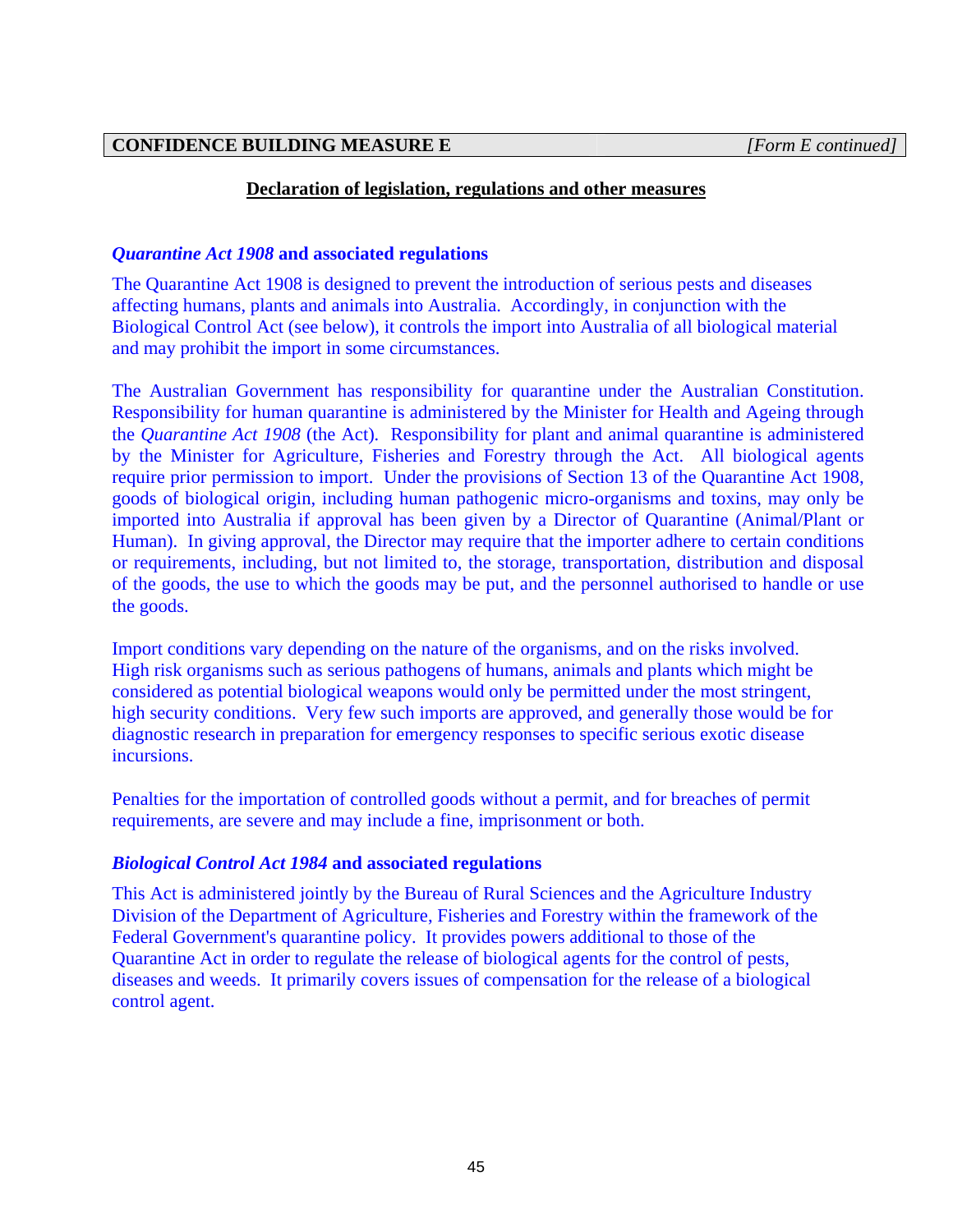# *Gene Technology Act 2000* **and associated regulations**

The object of the Act is to protect the health and safety of people and the environment from risks posed by, or as a result of, gene technology by identifying those risks and managing them by regulating certain dealings with genetically modified organisms (GMOs). Dealings include manufacturing, importing or conducting experiments with GMOs and require authorisation under legislation. In addition, there are legislative provisions for accreditation of organisations, certification of facilities and extensive monitoring and enforcement powers.

# *Therapeutic Goods Act 1989* **and associated regulations**

The Therapeutic Goods Administration of the Australian Government Department of Health and Ageing regulates therapeutic goods for human use under this Act. The Act covers the import and export of therapeutic goods and would include pathogenic micro-organisms where these are included in vaccines for human use.

Prior to initial supply for human use products must be entered in the Australian Register of Therapeutic Goods. Vaccines are registrable products and undergo evaluation by the Therapeutic Goods Administration prior to entry in the Register.

# *Weapons of Mass Destruction (Prevention of Proliferation) Act 1995* **and associated regulations**

The Act is administered by the Department of Defence and complements the existing barriers contained in the Customs Act 1901 and the Customs (Prohibited Exports) Regulations. It prohibits the supply or export of goods, not otherwise controlled by the Customs Act 1901, or the provision of services, in circumstances where the goods or services may be used to assist in the development, production, acquisition or stockpiling of WMD, including biological weapons or their delivery systems. The prohibitions under the legislation apply where the person involved knows or suspects the connection with a biological weapons program.

The Act applies extraterritorially as well as within Australia, covering the activities of Australian citizens or residents, as well as bodies incorporated in Australia. It provides a mechanism for exporters to obtain written guidance from the Government on the risk of a particular planned transaction contributing to a biological weapons program.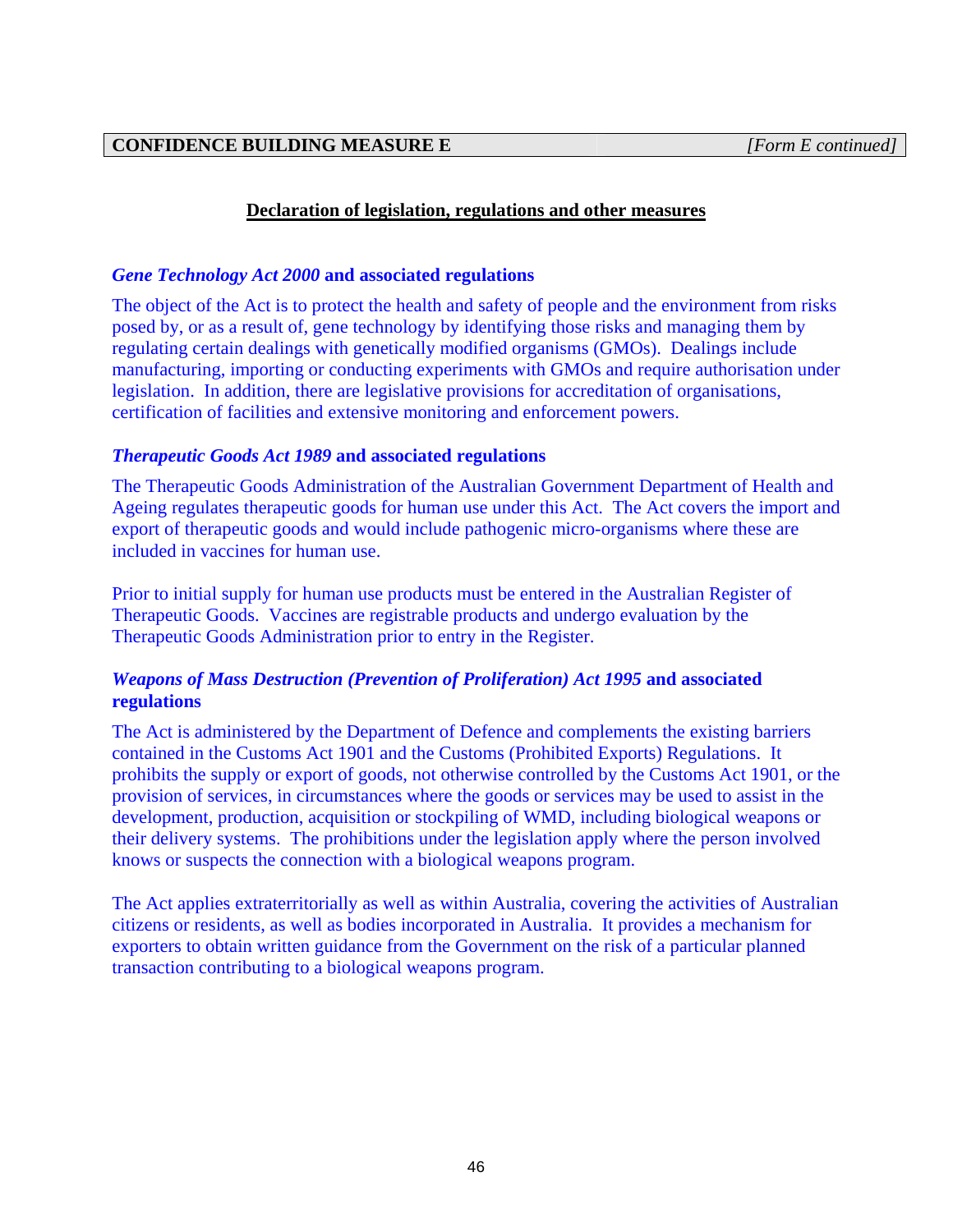# **Guidelines to prevent the inadvertent supply of biological weapons-applicable plant, equipment source cultures and expertise**

The Guidelines are a non-statutory, non-proliferation measure, developed by the Department of Foreign Affairs and Trade, to raise the awareness of industry and researchers about the risk of inadvertent involvement in the biological weapons programs of other countries. The Guidelines have been circulated to biological industry, universities, relevant professional associations and government agencies.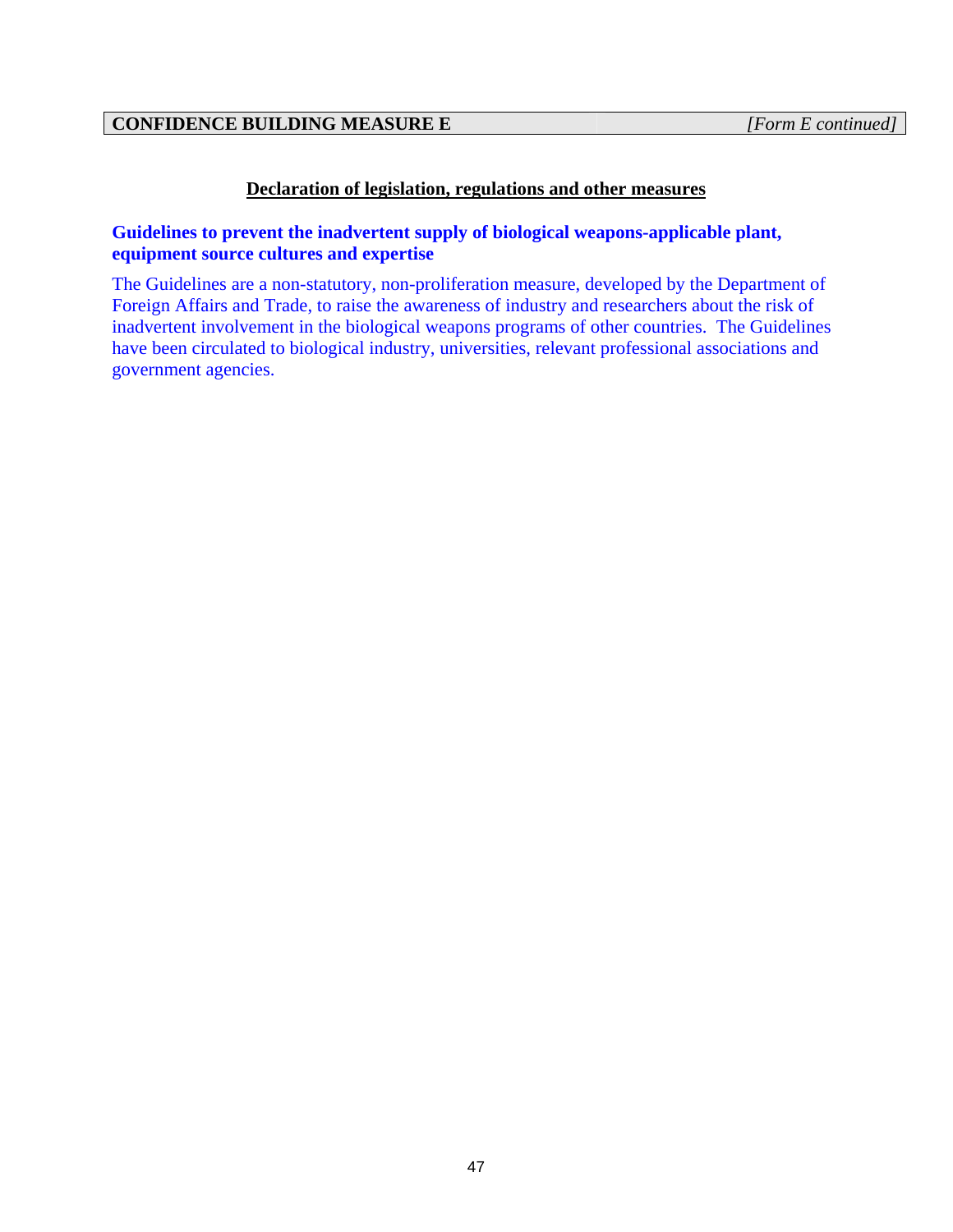# **Declaration of past activities in offensive and/or defensive biological research and development programmes**

In addition to the following information, see **Attachment 6** for explanation of research related to biological warfare defence in Australia.

1. Date of entry into force of the Convention for the State party.

5 October 1977

- 2. Past offensive biological research and development programmes:
	- $YES NO$

No

- Period(s) of activities Not applicable
- Summary of the research and development activities indicating whether work was performed concerning production, test and evaluation, weaponization, stockpiling of biological agents, the destruction programme of such agents and weapons, and other related research.

Not applicable, but see Attachment 6.

- 3. Past defensive biological research and development programmes:
	- YES NO No
	- Period(s) of activities No, but see Attachment 6.
	- Summary of the research and development activities indicating whether or not work was conducted in the following areas: prophylaxis, studies on pathogenicity and virulence, diagnostic techniques, aerobiology, detection, treatment, toxinology, physical protection, decontamination, and other related research, with location if possible.

No, but see Attachment 6.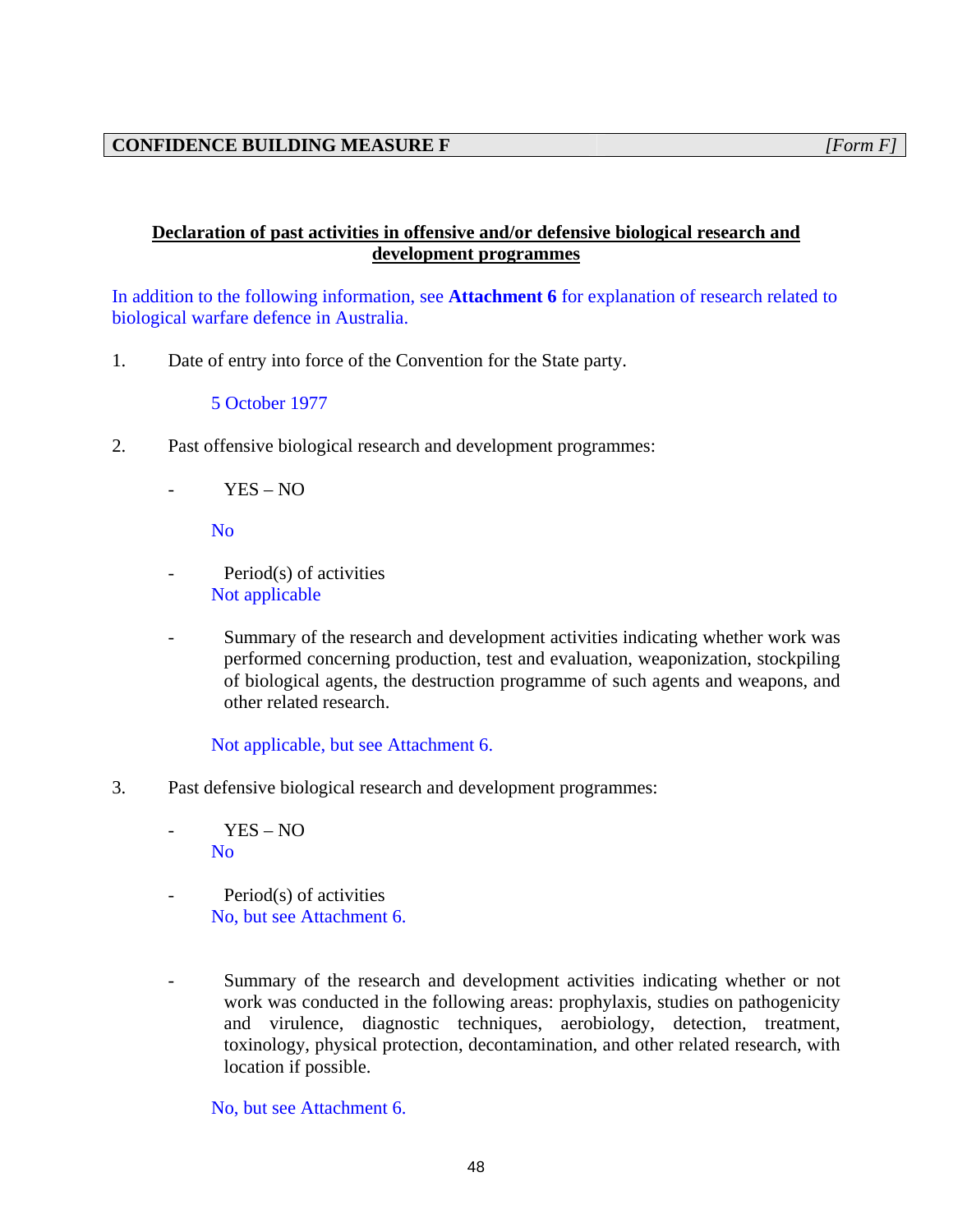*Attachment 6* 

# **Declaration of past activities in offensive and/or defensive biological research and development programmes**

# **EXPLANATORY STATEMENT RESEARCH AND DEVELOPMENT PROGRAMS RELATED TO BIOLOGICAL WARFARE AND DEFENCE IN AUSTRALIA SINCE 1 JANUARY 1946**

Between 1946 and 1994, Australia had no R&D program specifically aimed at defence against biological and toxin weapons. However, some methods for protection against chemical warfare agents could also be used to protect against biological agents. As Australia has had a longstanding R&D program to develop protection against chemical agents, it had, though only incidentally, also been involved in the development of means capable of offering some protection from biological weapons.

# **The Position at the end of World War II**

During World War II, Australia acquired a protective capability against chemical and biological warfare (CBW), which included the equipping of military units with protective clothing, respirators, detection apparatus and decontamination equipment. This capability was associated with the threat of chemical warfare, as almost all of the major combatants possessed chemical weapons.

Australia had no biological weapons and knew little about them. While a need for some defence against them was generally perceived, no major specific steps were taken to achieve this. The tendency was to regard chemical and biological weapons as a single category of threat, with biological weapons treated as the lesser element.

#### **The Situation from 1945 to the 1970s**

In the late 1940s and 1950s Defence committees assessed the need for defence against biological agents. The view adopted was that if biological threat arose, Defence authorities would co-opt staff from public health facilities who were trained in microbiology and biological sciences.

In this Australia received limited information on biological defence from the United States of America, the United Kingdom and Canada through the Technical Cooperation Program (TTCP). Under TTCP, there is provision for collaborative research on biological defence, but Australia never participated in that research.

During the 1960s and 1970s some research was conducted in an Australian Defence laboratory on toxins and venoms from Australian animals and plants. The research had no biological warfare focus, and was undertaken solely for the purpose of developing expertise in toxicology. The results of the research were published in scientific journals, contributing to the open scientific literature.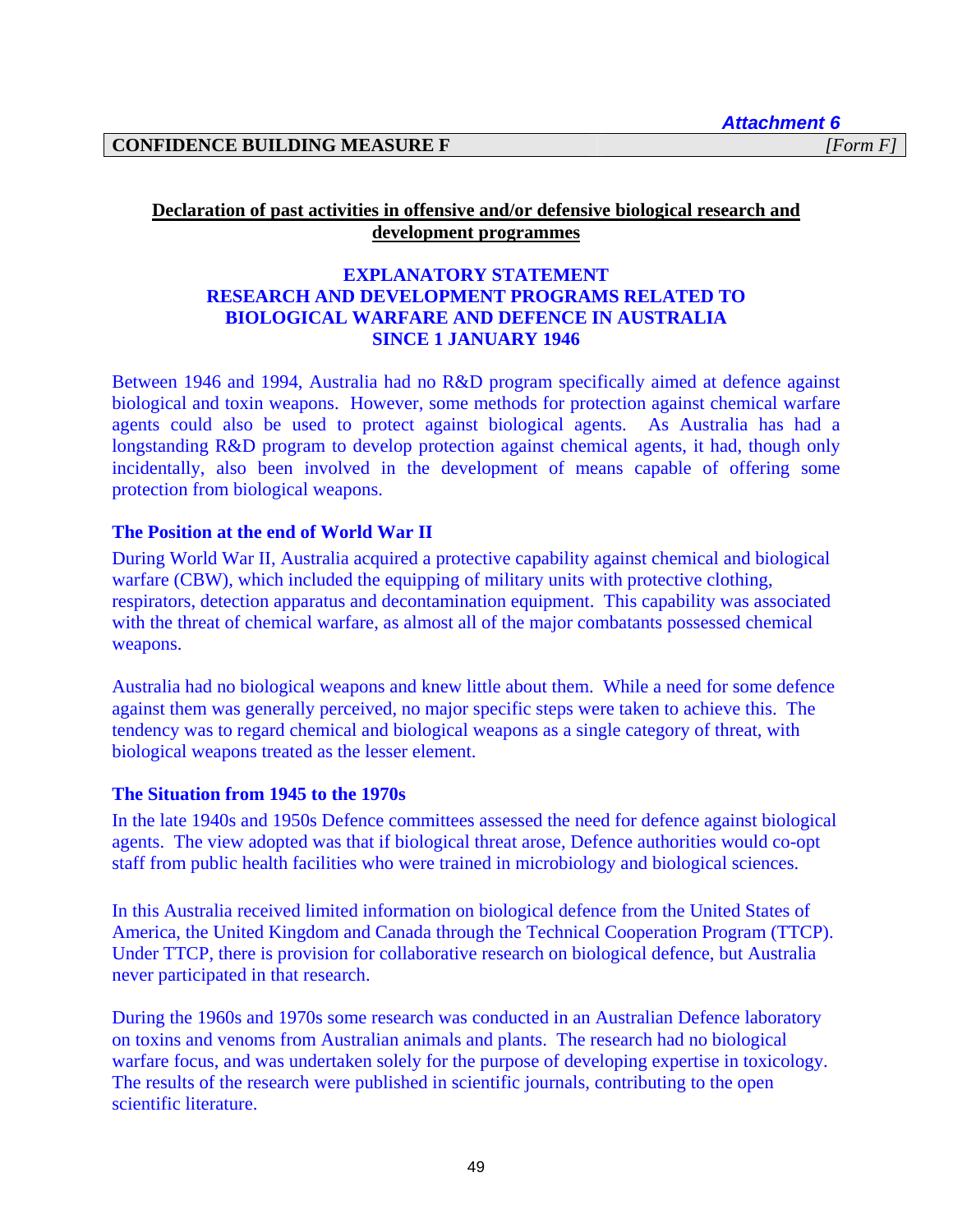#### **Declaration of past activities in offensive and/or defensive biological research and development programmes**

#### **The Situation from 1970 to 1994**

During this period the policy was to maintain a watching brief on developments in biological warfare defence research so that a competency could be maintained to advise on policy and to give direction to training for the Australian Defence Force. This competency was derived from open literature and from Australia's partners under The Technical Cooperation Program (TTCP). No research on defence against toxins (or other biological warfare agents) was undertaken during this period.

Australia did, however, maintain an R&D program into chemical defence and the protective aspects of this program and some incidental common utility in biological defence.

#### **1994 – Present**

In 1994, it was recognised that Australia's knowledge of toxins as warfare agents needed to be strengthened if appropriate advice on defensive measures was to be given to the Australian Defence Force and in support of the country's arms control objectives. Consequently, the Government gave approval to commence a modest program of Research into defence against toxins as warfare agents.

It was also recognised that the Government needed advice on defence against biological weapons if it was to pursue its aims of strengthening the Biological Weapons Convention. Consequently, the policy of maintaining only a watching brief on BW defence research was modified to allow research in BW defence that did not involve pathogenic reproducing organisms. Such activities as epidemiological studies, computer simulations and studies of the detection of toxins could then be undertaken.

In 1998, government approval was given for DSTO to undertake biological defence work with reproducing organisms up to Risk Group 3, with interdepartmental oversight of all such activities. This research allows Australia to play a larger part in those TTCP Panels that deal with BW defence research and obtain access to more information held by our cooperative partners. Australia still maintains its active program into researching protective aspects of defence against chemical agents and has expanded the scope to include utility defence against biological weapons. (eg incorporation of antibacterials in carbon adsorbents)

A statement on Australia's Defence policy appeared in November 2000 in the Defence White Paper, *Defence 2000: Our Future Defence Force*. The necessity of BW defence research is contained in the statement:

"Weapons of mass destruction remain a concern for the region's strategic stability. Nuclear, chemical and biological weapons, and their chief means of delivery - ballistic missiles - are all aspects of weapons of mass destruction over which we need to remain vigilant. The trend towards proliferation of weapons of mass destruction globally will require our continued focus."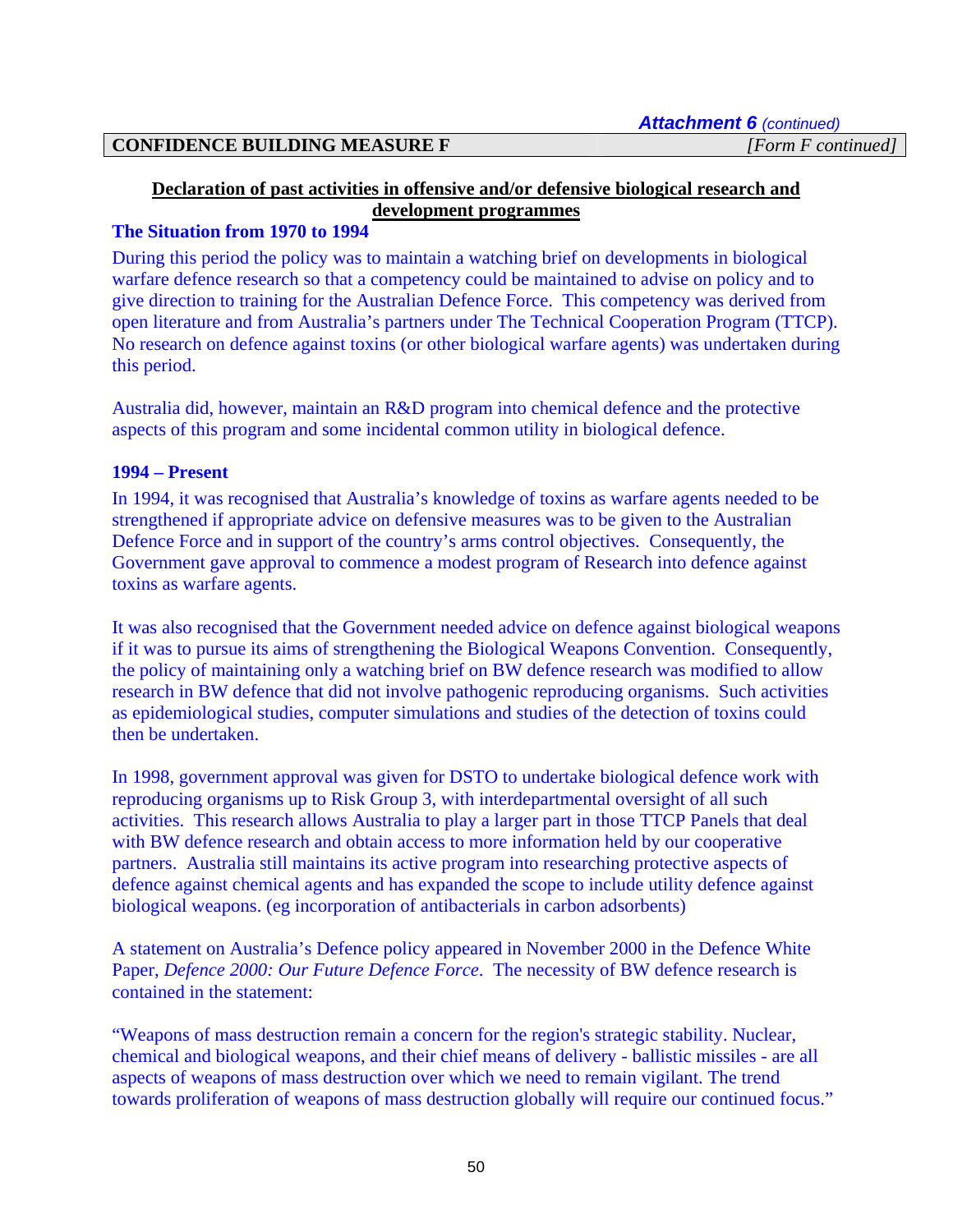# **CONFIDENCE BUILDING MEASURE G** *[Form G]*

# **Declaration of vaccine production facilities**

CSL is the only manufacturer licensed by the Australian Government pursuant to the *Therapeutic Goods Act 1989* to produce vaccines for the protection of humans included on the Australian Register of Therapeutic Goods (ARTG). The licence requires the manufacturer to comply with principles of Good Manufacturing Practice.

1. Name of facility:

CSL Limited

2. Location (mailing address):

45 Poplar Road Parkville Victoria 3052 Australia

3. General description of the types of diseases covered:

Vaccine products must be entered in the Australian Register of Therapeutic Goods prior to supply of the products for human use. Registered products manufactured by CSL Limited are:

Diphtheria Vaccine Diphtheria & Tetanus Vaccine Influenza Vaccine Plague Vaccine Q fever Vaccine Tetanus Toxoid Vaccine Triple Antigen (Diphtheria, Tetanus, Pertussis) Cholera Vaccine Typhoid Vaccine \*Malarial Vaccine

\* CSL manufactures the Malarial Vaccine for another sponsor, for export to Papua New Guinea only.

Note that Section 3, General Description of the Types of Diseases Covered, CSL Limited sponsor the following vaccines according to the Australian Register of Therapeutic Goods (ARTG):

Cholera Vaccine Diphtheria and Tetanus Vaccine